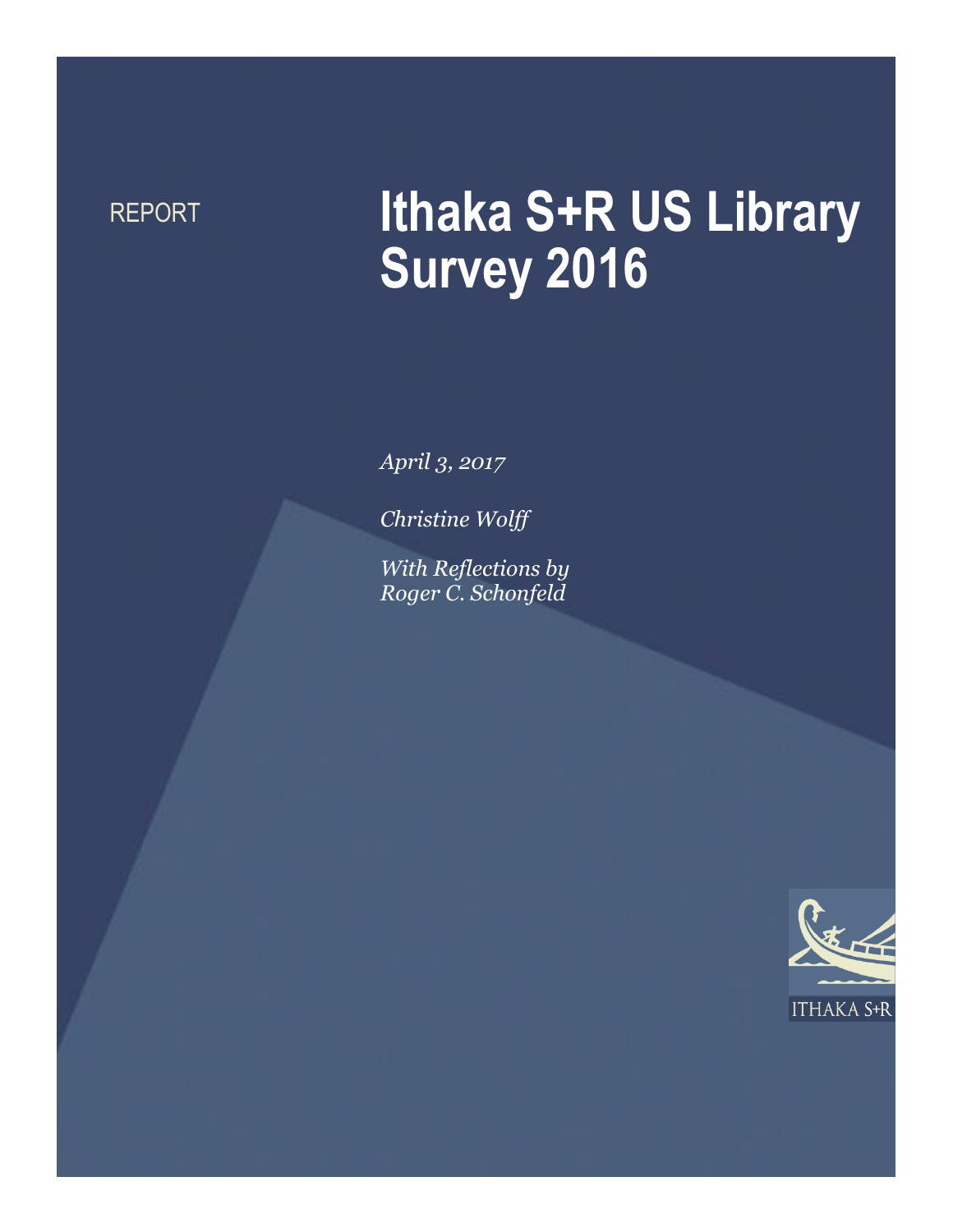

Ithaka S+R is a strategic consulting and research service provided by ITHAKA, a not-for-profit organization dedicated to helping the academic community use digital technologies to preserve the scholarly record and to advance research and teaching in sustainable ways. Ithaka S+R focuses on the transformation of scholarship and teaching in an online environment, with the goal of identifying the critical issues facing our community and acting as a catalyst for change. JSTOR, a research and learning platform, and Portico, a digital preservation service, are also part of ITHAKA.

Copyright 2017 ITHAKA. This work is licensed under a Creative Commons Attribution-NonCommercial 4.0 International License. To view a copy of the license, please see http://creativecommons.org/licenses/bync/4.0/.

ITHAKA is interested in disseminating this brief as widely as possible. Please contact us with any questions about using the report: research@ithaka.org.

We would like to thank the following sponsors for their support of this research:





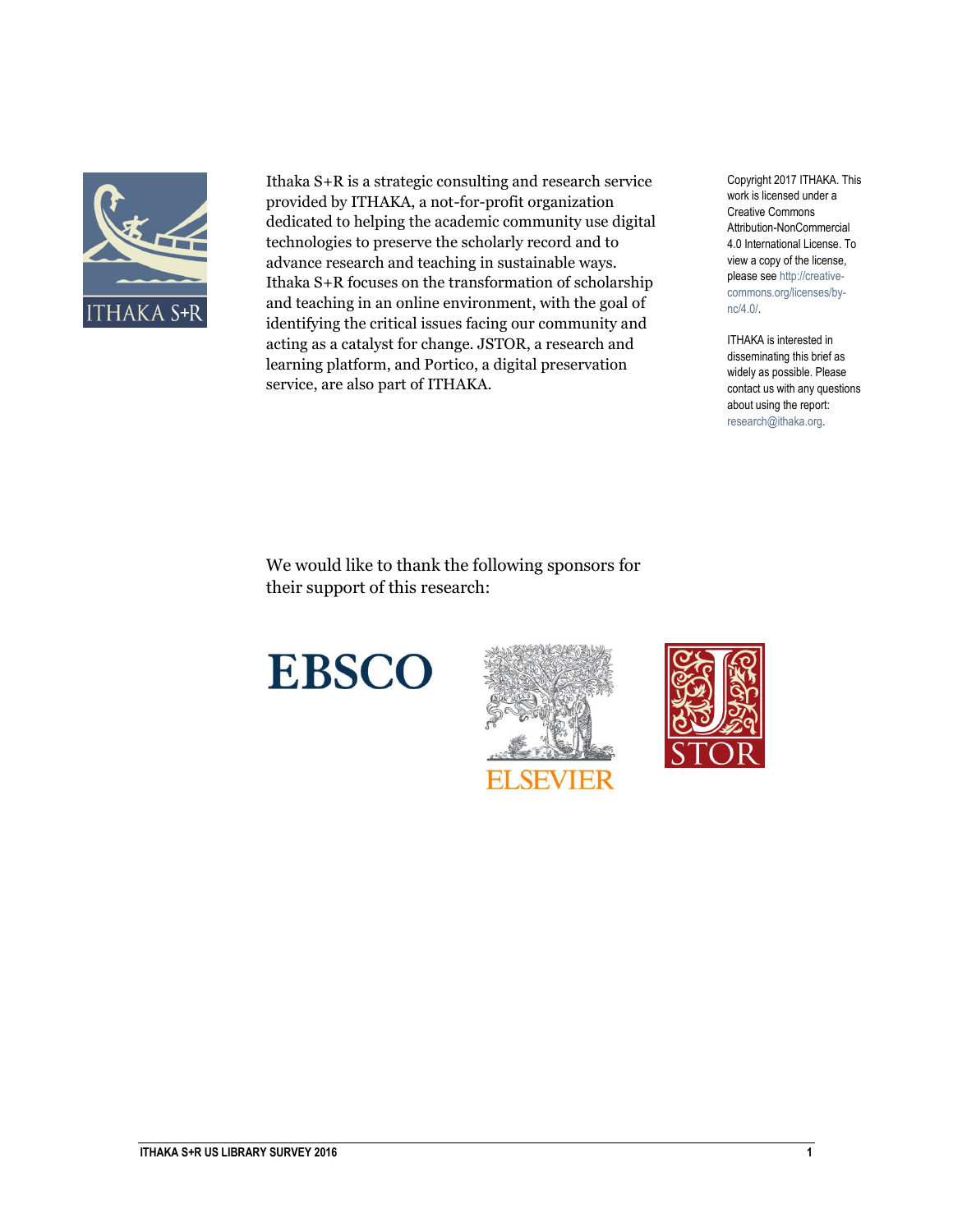### **Table of Contents**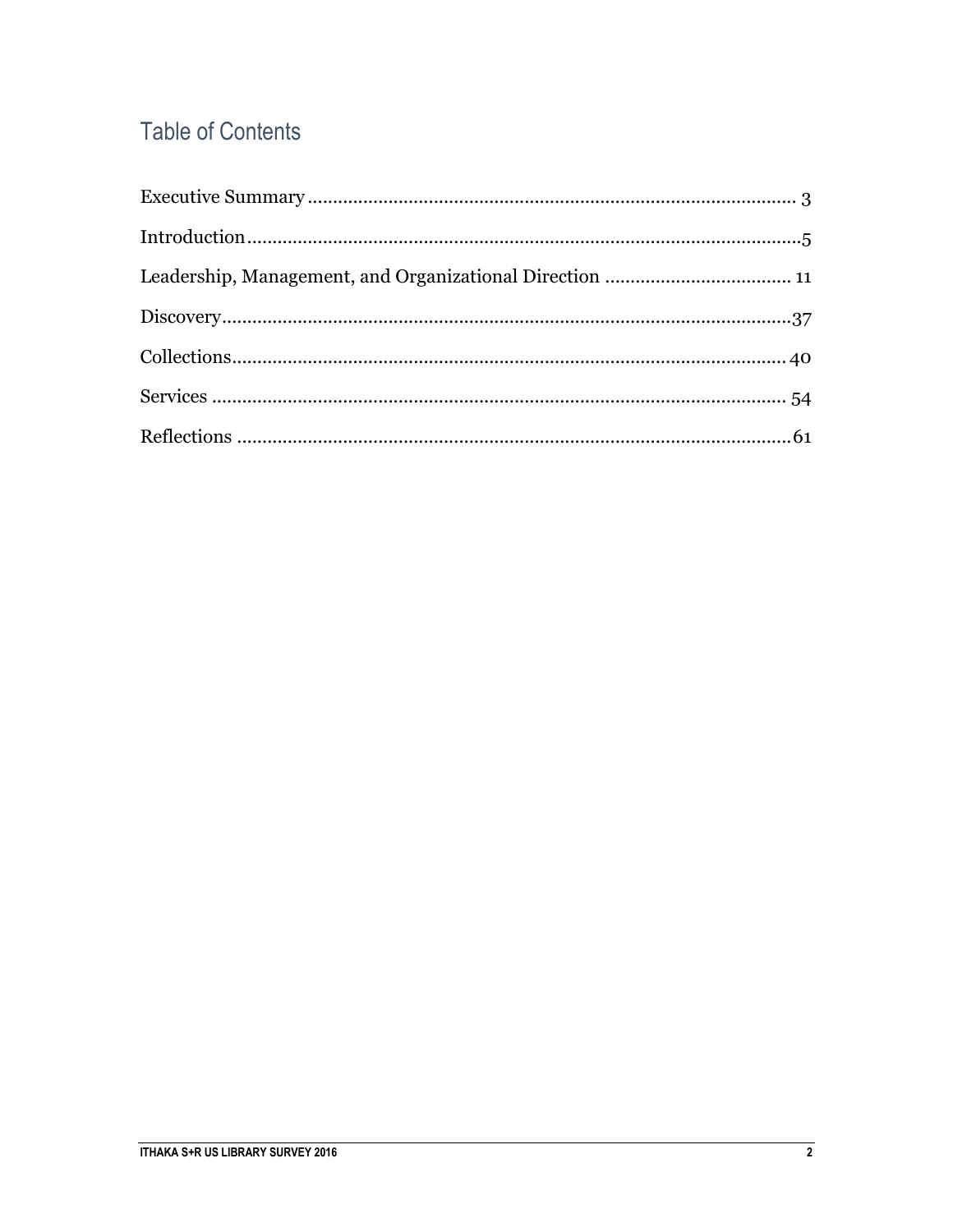## <span id="page-3-0"></span>**Executive Summary**

The Ithaka S+R Library Survey 2016 examines strategy and leadership issues from the perspective of academic library deans and directors. This project aims to provide academic librarians and higher education leaders with information about chief librarians' visions and the opportunities and challenges they face in leading their organizations.

In fall 2016, we invited library deans and directors at not-for-profit four-year academic institutions across the United States to complete the survey, and we received 722 responses for a response rate of 49 percent. 1

Results from the Library Survey reinforce the distinct differences in academic library leaders' strategic direction and priorities by institution type, as perceptions differ notably across Carnegie classifications. There are also a number of areas in which library leaders differ based on the number of years they have been in their positions – namely, in the challenges that they identify facing and in their perceptions of the role of the library as a starting point for research – and these differences have been highlighted in this report.

### **Key Findings on Library Strategy**

- Library directors anticipate increased resource allocation towards services and predict the most growth for positions related to teaching and research support. Nearly half of respondents indicated that their library is increasing the share of staffing and budget devoted to developing and improving services that support teaching, learning, and research. The positions for which respondents anticipate the most growth in the next five years include those related to instruction, instructional design, information literacy, and specialized faculty research support.
- Library directors are deeply committed to supporting student success, yet many find it difficult to articulate these contributions. Approximately eight in ten respondents indicated that the most important priority for their library is supporting student success, although only about half of respondents reported that their library has clearly articulated how it contributes towards student success. While roughly eight in ten library directors agreed that librarians at their institutions contribute significantly to student learning in a variety of ways, only

<sup>&</sup>lt;sup>1</sup> Includes institutions within the Doctoral, Master's, and Baccalaureate Carnegie classifications. See Methodology section for additional information on the population surveyed.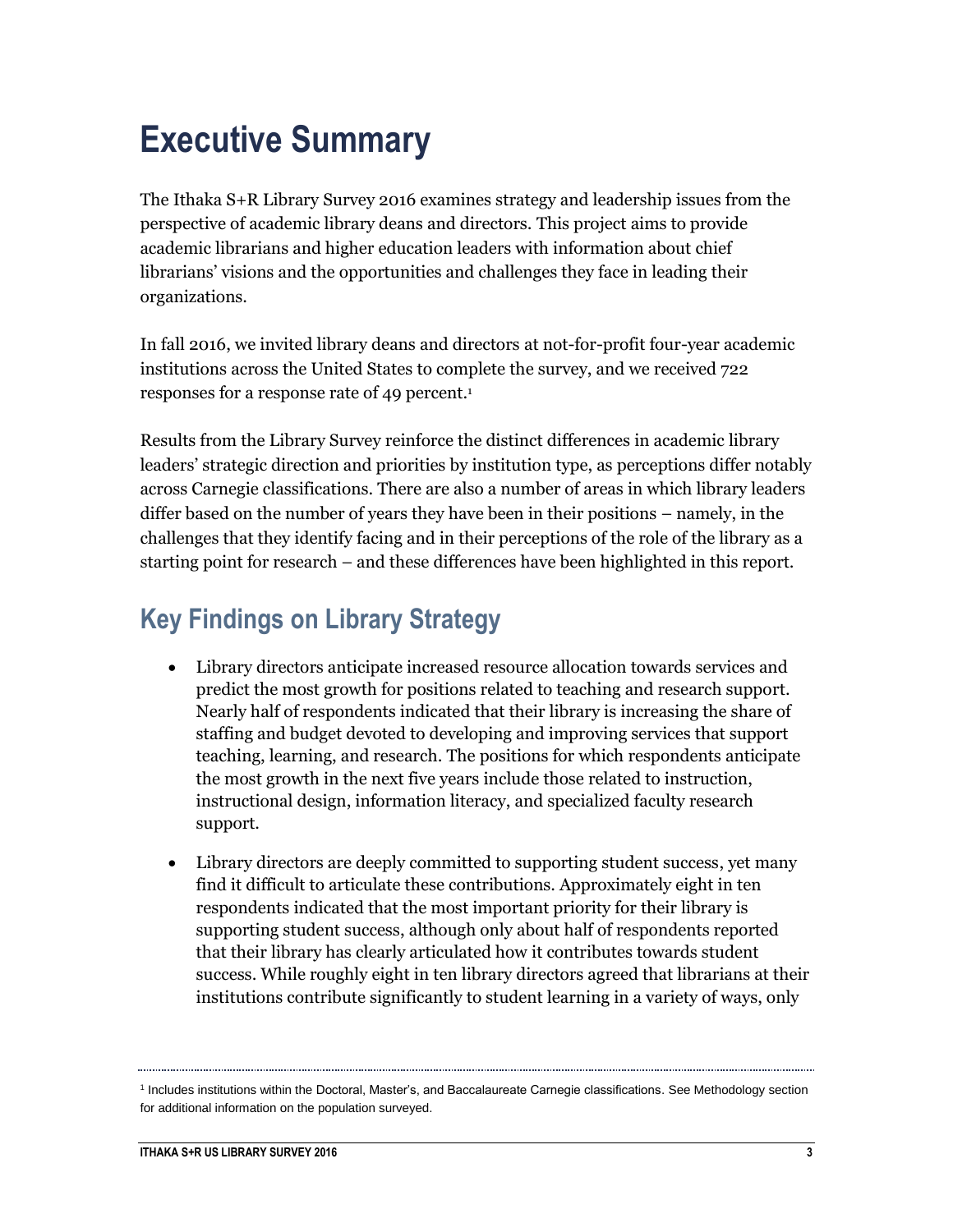about half of faculty members from the Ithaka S+R Faculty Survey 2015 recognized these contributions.

- Collections have been digitally transformed, and directors are interested in expanding their collecting to include more non-textual materials. Library leaders continue to report increased spending on e-resources, accompanied by decreased spending on print resources, and expect spending to continue in this direction. There is also evidence that dependence on these e-resources has potentially peaked, as respondents are already highly reliant on these formats of resources. Meanwhile, although library directors have predicted little change for the share of the library's material budget devoted to items outside of journals, databases, and books, a large majority of respondents agreed that libraries must shift their collecting to include new material types.
- Library directors are increasingly recognizing that discovery does not and should not always happen in the library. Compared to the 2013 survey results, fewer library directors believe that it is important that the library is seen by its users as the first place that they go to discover content, and fewer believe that the library is always the best place for researchers at their institution to start their research. The share of respondents who agree that it is important that the library guide users to a preferred version of a given source continues to decrease.
- Library directors are pursuing strategic directions with a decreasing sense of support from their institutions. There is evidence across the survey that library directors feel increasingly less valued by, involved with, and aligned strategically with their supervisors and other senior academic leadership. Compared with the previous survey cycle in 2013, fewer library directors perceive that they are a part of their institution's senior academic leadership and that they share the same vision for the library with their direct supervisor. Only about 20% of respondents agreed that the budget allocations they receive from their institution demonstrates recognition of the value of the library.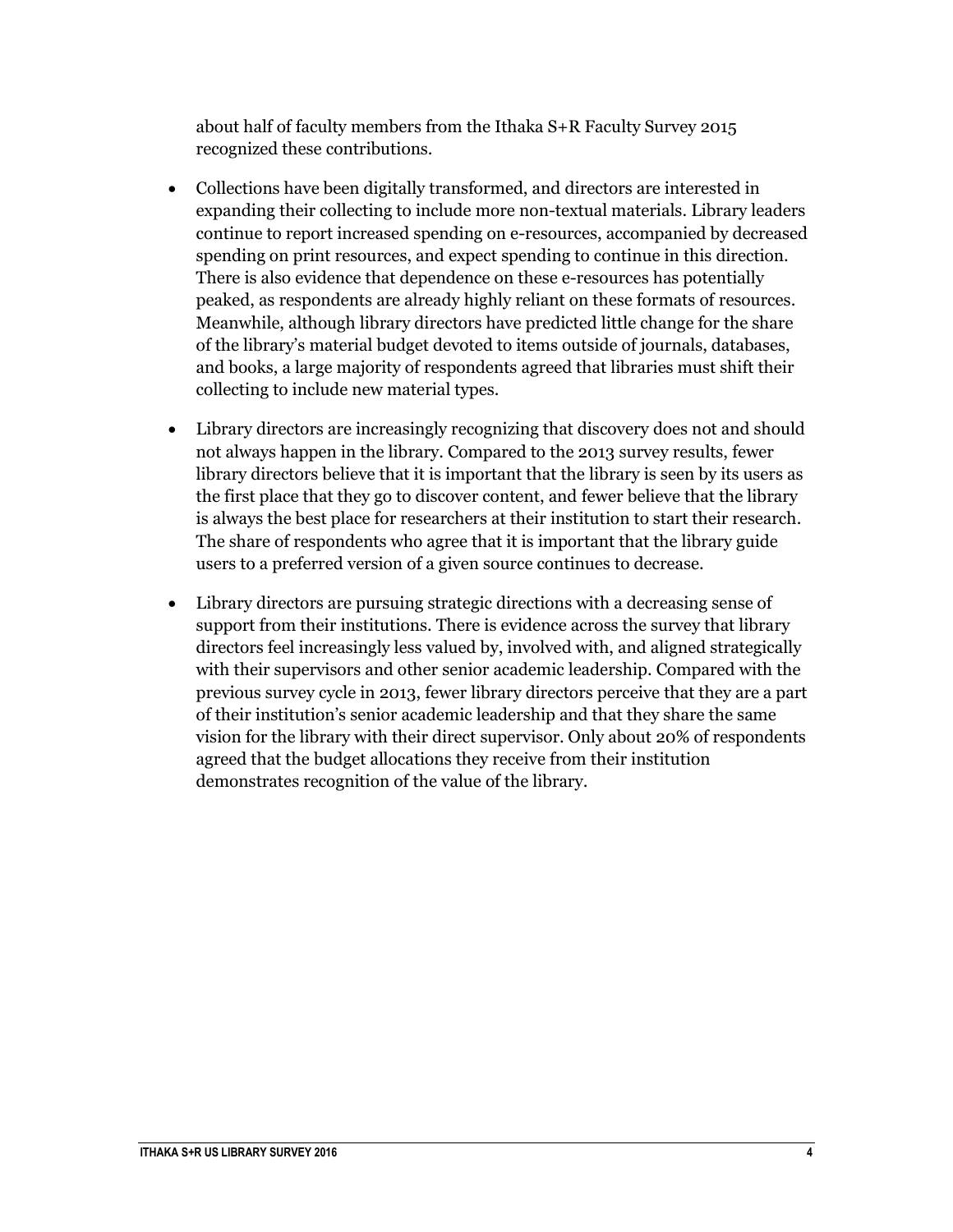## <span id="page-5-0"></span>**Introduction**

The Ithaka S+R Library Survey has examined the attitudes and behaviors of library deans and directors at not-for-profit four-year academic institutions across the United States on a triennial basis since 2010. The Library Survey is part of a larger program of survey research carried out by Ithaka S+R, which also includes the Ithaka S+R Faculty Survey and local surveys of faculty members and students. The full set of these surveys brings together the perspectives of different stakeholder communities in order to provide libraries with comprehensive data-gathering and planning resources.

The Library Survey provides unique insights into the perspectives, priorities, and longterm plans of the leaders of academic libraries. By focusing on the chief executive of each academic library, this survey provides insight on high-level issues including strategy, leadership, budget, and staffing. These decision-makers play an important role in shaping the future of library services and collections at their colleges and universities.

The Library Survey report aims to provide academic librarians and higher education leaders with information about the important issues and trends that are shaping the purpose, role, and viability of the academic library. For the 2016 survey cycle, working with an advisory board, we reduced the length of the questionnaire while also adding coverage of respondents' perceptions and practices related to cross-institutional collaboration, talent management, and library contributions to student success.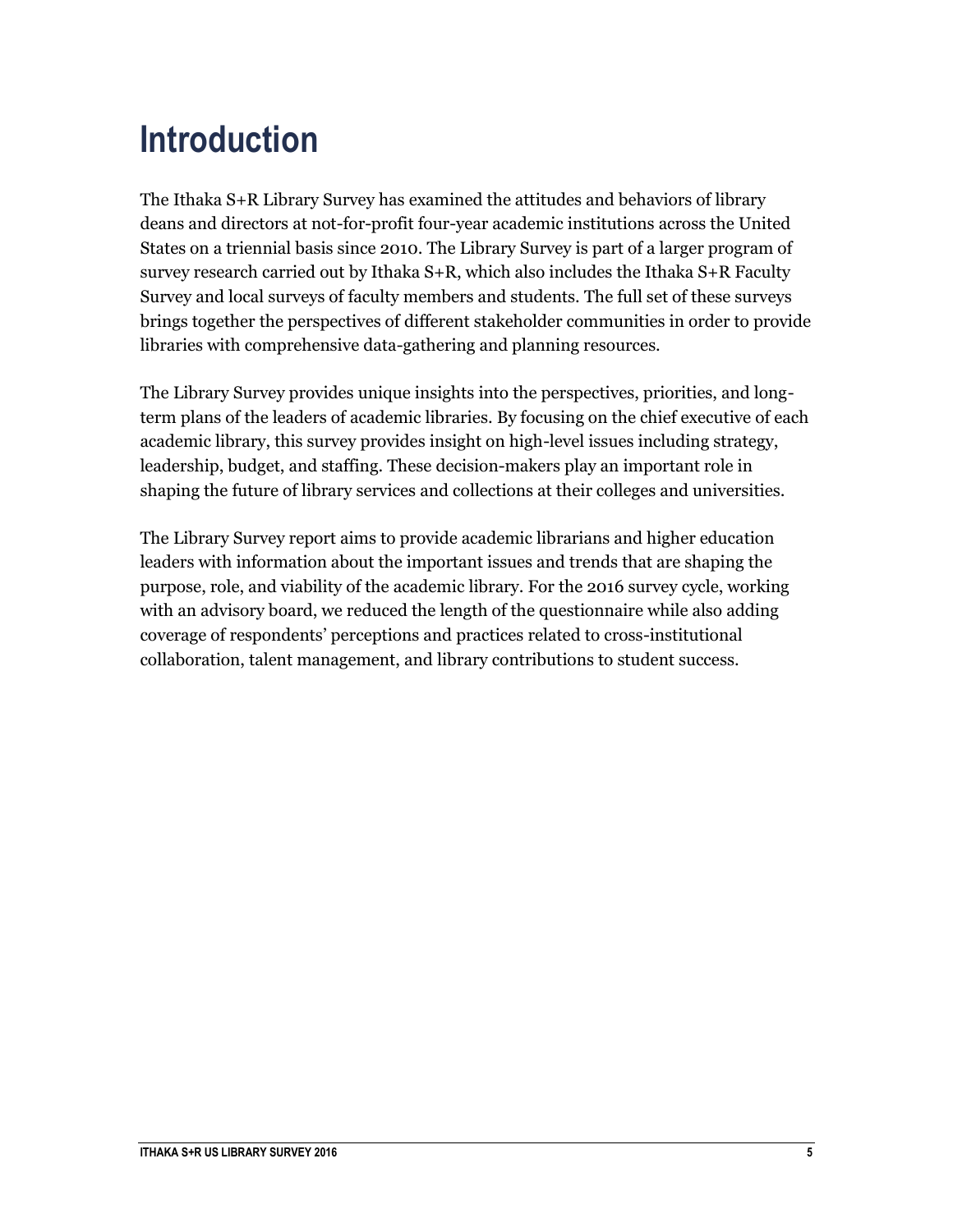## **Methodology**

### **Population**

The list of institutions that Ithaka S+R used as a base for the 2016 sample in the U.S. was taken from the Carnegie Foundation's database of institutions. Nine of the Foundation's "Basic" classifications were used as the population for the survey:

- 1. Baccalaureate/Associate's Colleges
- 2. Baccalaureate Colleges: Diverse Fields
- 3. Baccalaureate Colleges: Arts & Sciences
- 4. M3: Master's Colleges and Universities Smaller programs
- 5. M2: Master's Colleges and Universities Medium programs
- 6. M1: Master's Colleges and Universities Larger programs
- 7. R3: Doctoral/Research Universities Moderate research activity
- 8. R2: Research Universities Higher research activity
- 9. R1: Research Universities Highest research activity

The list of all not-for-profit institutions from these classifications contained 1,525 colleges and universities in the United States. From this list of 1,525, we excluded 37 institutions from our survey population. These institutions were excluded for a variety of reasons: many of them do not operate their own library, some had no active library director, and some institutions had either closed or lost their accreditation.

We identified one individual from each institution who had oversight over the library and its staff. The final list of contacts included 1,488 people in the United States. This list actually represents 1,501 institutions, because 13 of the "excluded" institutions share their library services with other members of a consortium, and therefore their library directors were in fact included in the survey. While the respondents to this survey have a broad variety of different job titles, for simplicity we refer to them in this report as "library directors."

In our analysis, we often break down the survey responses into three major groups: doctoral universities, master's colleges and universities, and baccalaureate colleges, each of which includes three of the categories listed above. We have used these institutional type categories to show the diversity of responses from different types of institutions,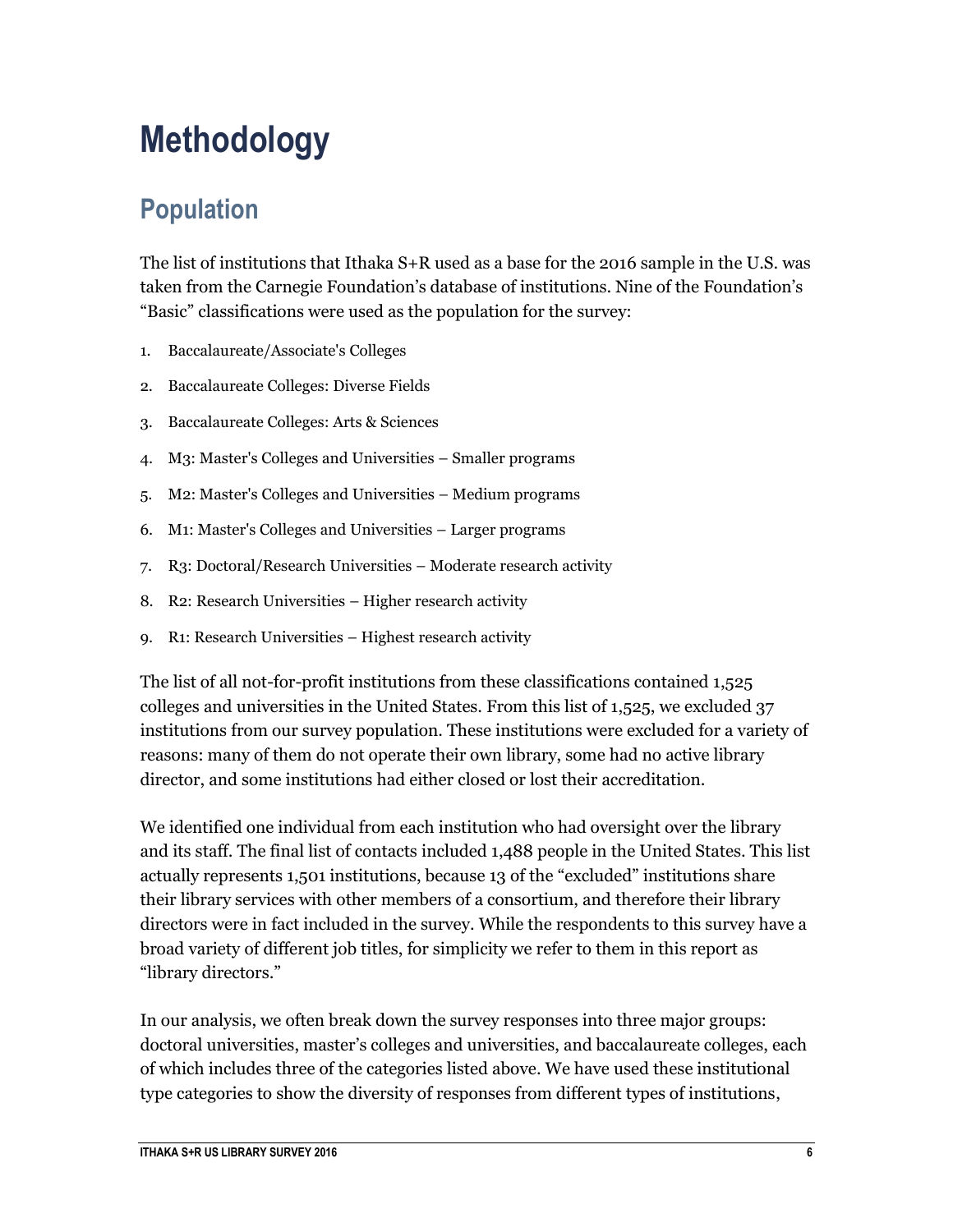recognizing that there is great diversity even within each of the three type categories we have used for analysis.

### **Distribution**

Ithaka S+R senior advisor, Deanna Marcum, sent an invitation email to 1,488 contacts on November 15, 2016. Reminder emails were sent by Ithaka S+R libraries and scholarly communication program director, Roger Schonfeld, to non-respondents on November 21, December 1, and December 7. The survey was closed on December 16. 2

### **Response Rate and Reporting**

During the survey period, we received 722 completed responses for an overall response rate of 49%. The chart below shows the number of responses, the population size, and the response rate for the three primary size-based subgroups:

|                      | Number of<br>Responses <sup>3</sup> | Number of<br><b>Individuals</b><br>Invited <sup>4</sup> | <b>Response</b><br>Rate |
|----------------------|-------------------------------------|---------------------------------------------------------|-------------------------|
| <b>Baccalaureate</b> | 254                                 | 595                                                     | 42.69%                  |
| Master's             | 275                                 | 609                                                     | 45.16%                  |
| <b>Doctoral</b>      | 185                                 | 272                                                     | 68.01%                  |

The data presented in this report have not been weighted or otherwise transformed in any way, so we ask the reader to bear in mind that response rates differed to some degree by institutional type. At the institutional type level, the chart above shows that the response rate for doctoral institutions was higher than for other types of institutions.

<sup>2</sup> Among the 1,488 contacts, there were several dozen emails that did not reach their intended recipients for a variety of reasons (including incorrect emails addresses, firewall protections, etc.). We have not excluded these institutions from our population when calculating the response rate to the survey.

 $3$  Eight of the 722 library directors representing multiple institutions completed the survey. These respondents are included in the aggregate results but have been excluded from analysis and reporting based on Carnegie Classification, as they often represent institution types across the classifications.

<sup>4</sup> Twelve of the 1,488 library directors invited to take the survey represented multiple institutions and have been excluded from analysis and reporting based on Carnegie Classification.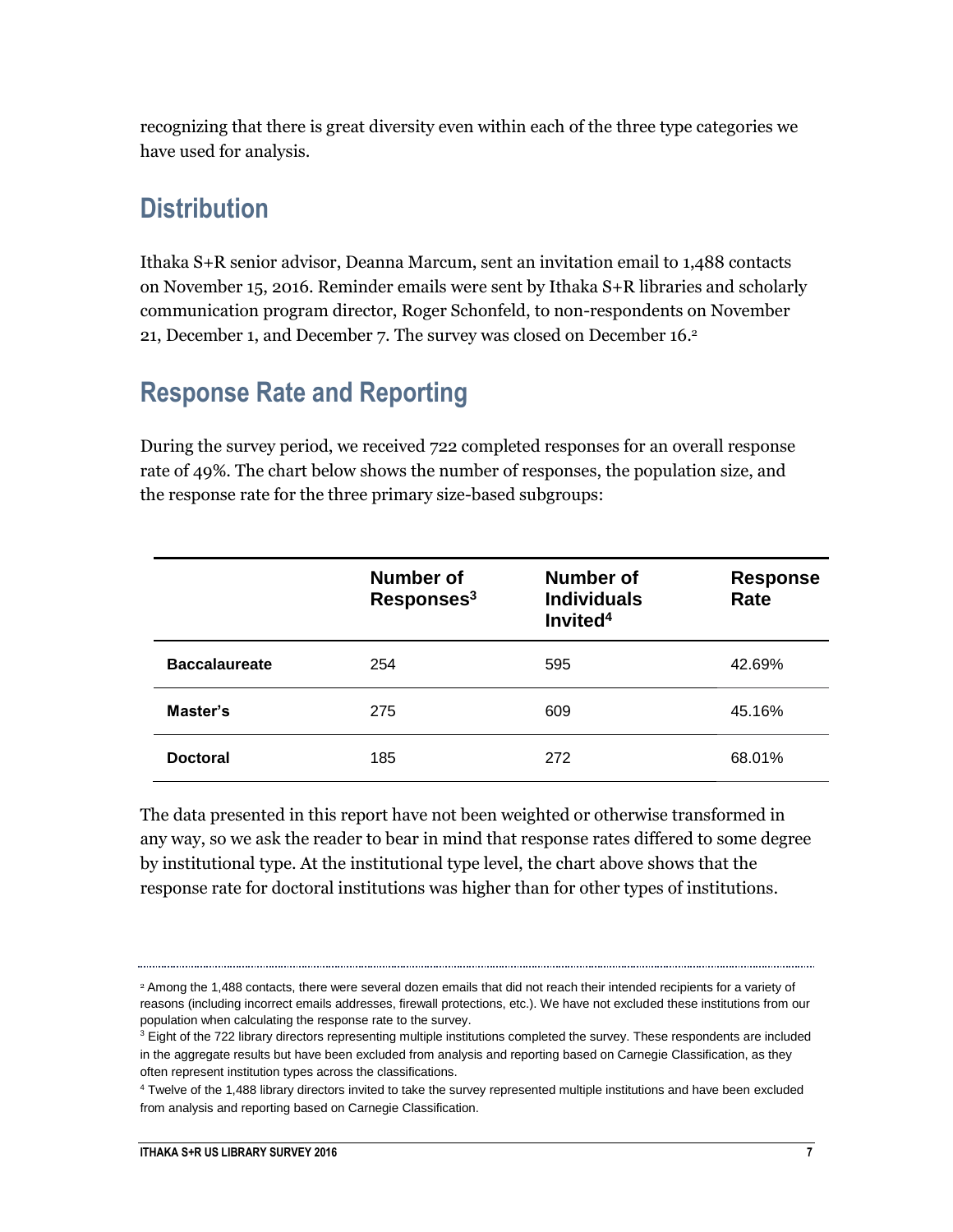Throughout this report, we have reproduced the data by subgroup whenever there are notable differences among the baccalaureate, master's, and doctoral institutions.

The response rate also varies among the three Carnegie classifications that make up each of the subgroups. The chart below shows the response rate for each Carnegie group. While the response rate was relatively even within the aggregate master's grouping, there was a much higher rate of response among doctoral institutions with higher measures of research activity and baccalaureate colleges with an arts and sciences focus. This is important to keep in mind when interpreting both aggregate and stratified findings throughout this report.

| <b>Carnegie Classification</b>                                  | <b>Response</b><br>Rate |
|-----------------------------------------------------------------|-------------------------|
| Baccalaureate/Associate's Colleges                              | 24.53%                  |
| Baccalaureate Colleges: Diverse Fields                          | 37.71%                  |
| Baccalaureate Colleges: Arts & Sciences                         | 52.65%                  |
| M3: Master's Colleges and Universities – Smaller programs       | 50.55%                  |
| M2: Master's Colleges and Universities - Medium programs        | 42.38%                  |
| M1: Master's Colleges and Universities - Larger programs        | 44.96%                  |
| R3: Doctoral/Research Universities - Moderate research activity | 55.56%                  |
| R2: Research Universities - Higher research activity            | 72.34%                  |
| R1: Research Universities - Highest research activity           | 72.64%                  |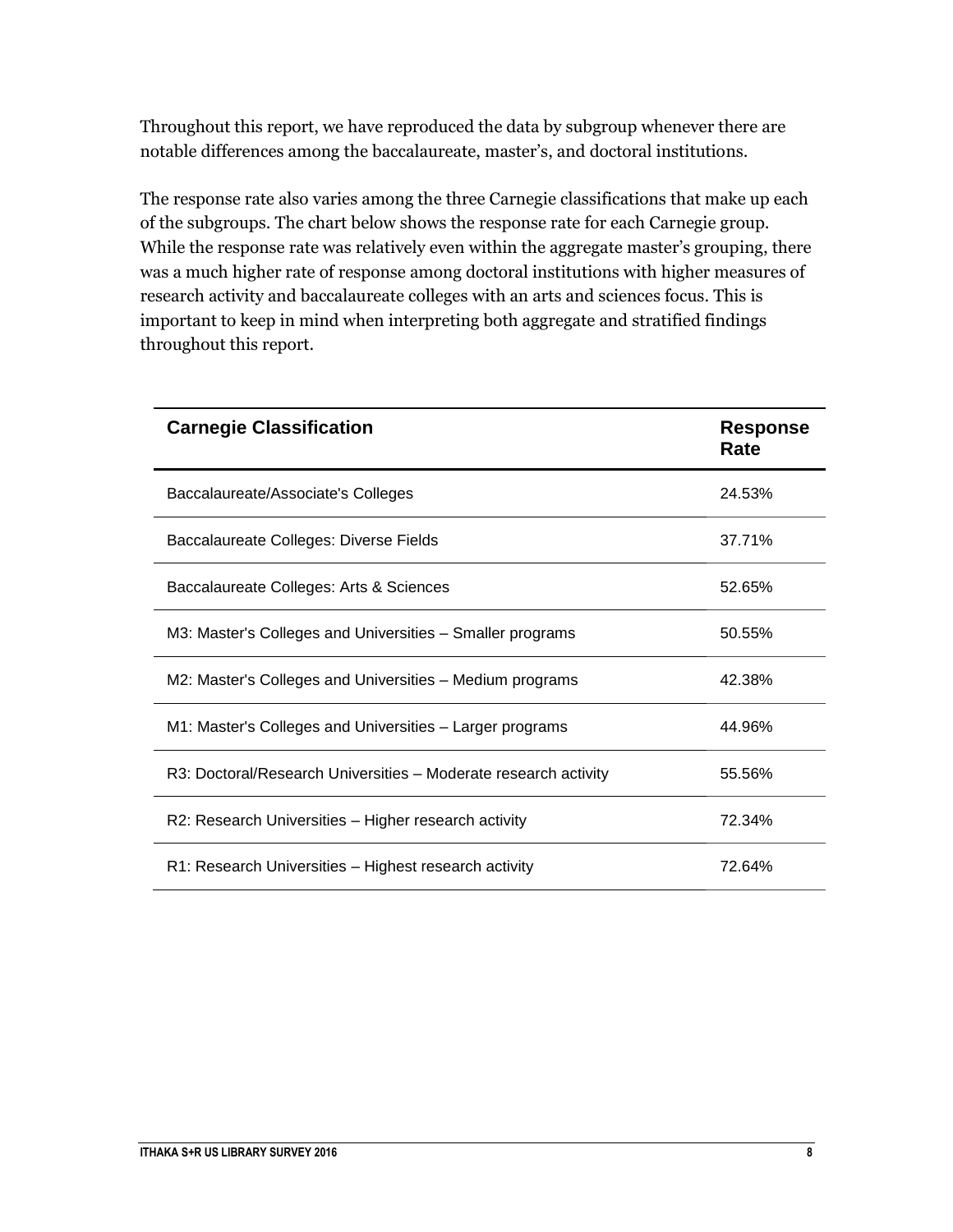We also asked respondents for the first time about the number of years they have been in their positions to determine whether the opportunities and challenges they face and strategies they pursue differ in meaningful ways. Results from this analysis have been presented throughout this report, where differences did occur across these subgroups of respondents, and the chart below shows the response rate for each group of respondents.

| <b>Years in Current Position</b> | <b>Response</b><br>Rate |
|----------------------------------|-------------------------|
| 5 years or less                  | 55.22%                  |
| $6 - 10$ years                   | 18.78%                  |
| $11 +$ years                     | 26.01%                  |

Datasets from the 2010 and 2013 cycles of the Library Survey have been deposited with ICPSR for long-term preservation and access.<sup>5</sup> We intend to deposit the 2016 dataset in a similar fashion. Please contact us directly at [research@ithaka.org](mailto:research@ithaka.org) if we can provide any assistance in accessing and working with the underlying data.

### **Notes on the Questionnaire**

While many questions in the survey were repeated from the 2013 version of the questionnaire, we made adjustments to the text of some of these questions. We have noted these changes throughout the report.

While the order of the pages in the online survey was fixed, many elements of the survey (including answer choices and lists of items) appeared to respondents in a randomized order. The goal of this randomization was to reduce response bias.

Many of the survey questions used Likert-type scales to register responses. With all of the questions where we used Likert-type scales, we have grouped the responses when analyzing the data. For the ten-point numerical scales, we group responses into three groups: 1-3, 4-7, and 8-10. Thus, on a scale where "10" represents "Strongly Agree" and "1" represents "Strongly Disagree," we have identified respondents who answered 8-10 as those who strongly agree, respondents who answered 4-7 as being neutral, and

<sup>5</sup> Datasets from Ithaka S+R's series of surveys may be found at [http://www.icpsr.umich.edu/icpsrweb/ICPSR/series/226/studies.](http://www.icpsr.umich.edu/icpsrweb/ICPSR/series/226/studies)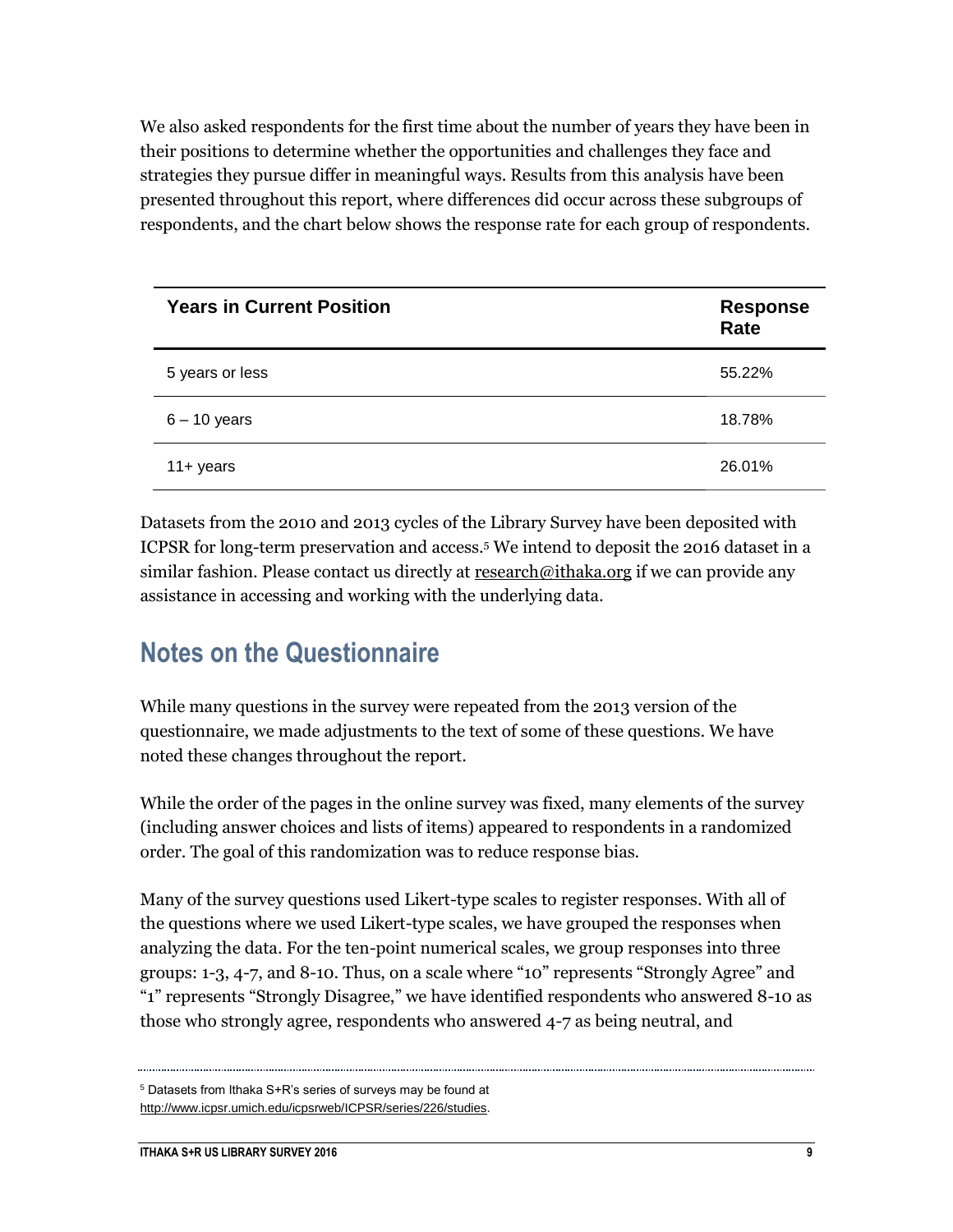respondents who answered 1-3 as those who strongly disagree. In a similar fashion, for questions with a seven point scale, we have grouped the top two responses, the middle three responses, and the lowest two responses, and for questions with a six point scale, we have grouped the top two responses, the middle two responses, and the bottom two responses.

## **Acknowledgments**

This project was guided by an advisory board that helped to establish its thematic priorities for the questionnaire revision and provided reactions to a draft of this report. We thank them for their tremendous contributions. The members of this board were:

- Joni Blake, Greater Western Library Alliance
- Mark Colvson, State University of New York, New Paltz
- Michael Furlough, HathiTrust Digital Library
- Amy Kautzman, Sacramento State
- James O'Donnell, Arizona State University

We are grateful to our colleagues who contributed to our work on this project in a variety of ways, including Catharine Bond Hill, Deanna Marcum, Kimberly Lutz, Liza Pagano, and Shubham "Sam" Pokharel.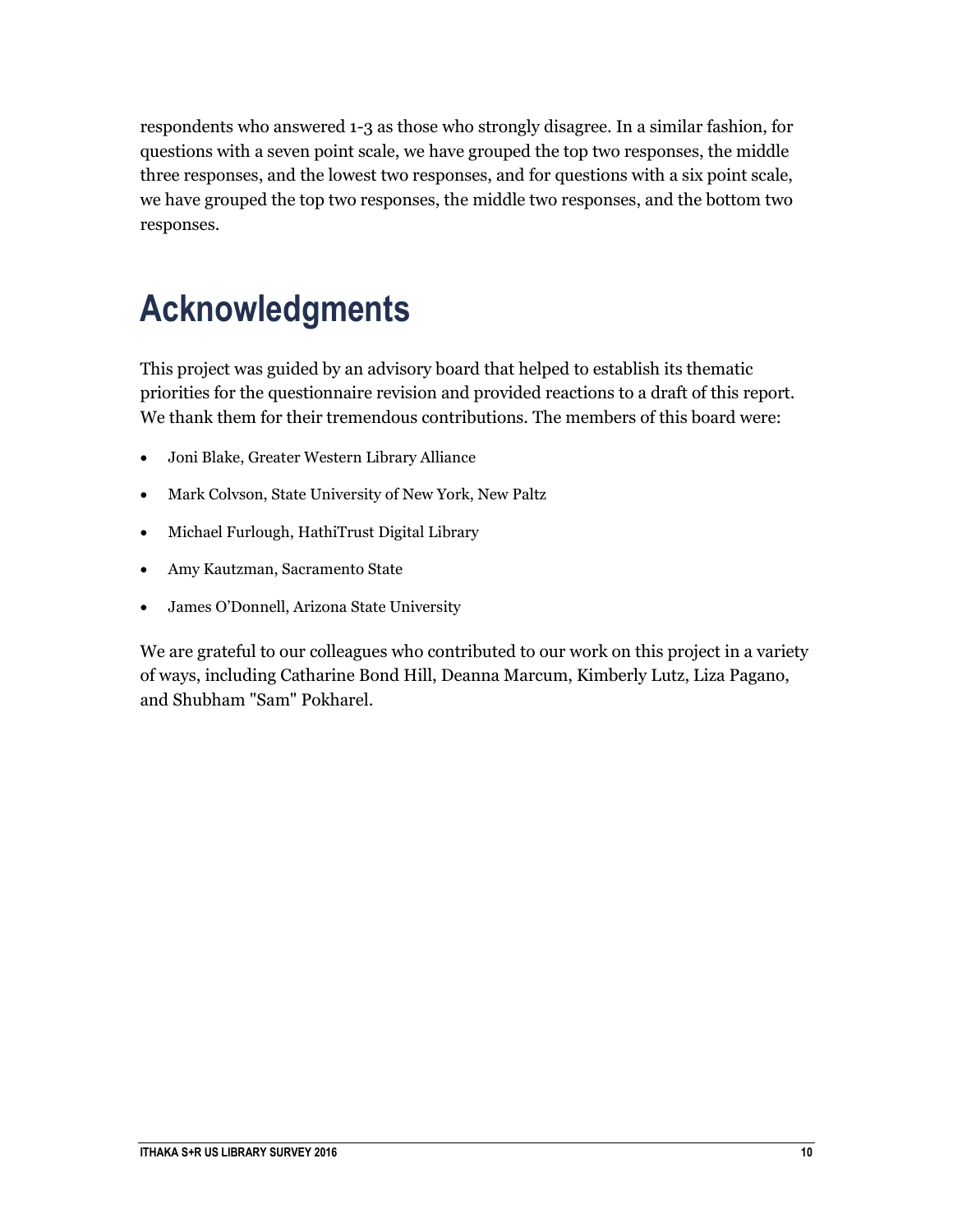## <span id="page-11-0"></span>**Leadership, Management, and Organizational Direction**

One focus of the Library Survey is to understand how library directors perceive the roles of the libraries that they lead within the broader institutions in which they exist, and how they position and allocate resources within their organizations accordingly. To this end, this section of the report explores how library directors and other academic stakeholders perceive the role of library directors and their academic libraries, the influences and constraints on these library leaders in executing strategy, how resources within the library are allocated, and how library directors understand and manage the talent within their organizations.

Survey results indicate where library directors' visions for the library are similar to and deviate from those of other key stakeholders at their institution. Across a number of survey findings, it is evident that library directors feel increasingly less involved and aligned strategically with their supervisors and other senior academic leadership as well as constrained by having insufficient financial resources.

### **Perceptions of the Role of the Library**

Since 2010, the Library Survey has included a question on the importance of the academic library providing various functions or serving in various capacities. This question has also been regularly fielded on a triennial basis in the Ithaka S+R Faculty Survey since 2003. These six broad roles of the library outlined below were presented for respondents to rate in importance

- The library serves as a starting point or "gateway" for locating information for faculty research.
- The library pays for resources faculty members need, from academic journals to books to electronic resources.
- The library serves as a repository of resources—in other words, it archives, preserves, and keeps track of resources.
- The library supports and facilitates faculty teaching activities.
- The library provides active support that helps increase the productivity of faculty research and scholarship.
- The library helps undergraduates develop research, critical analysis, and information literacy skills.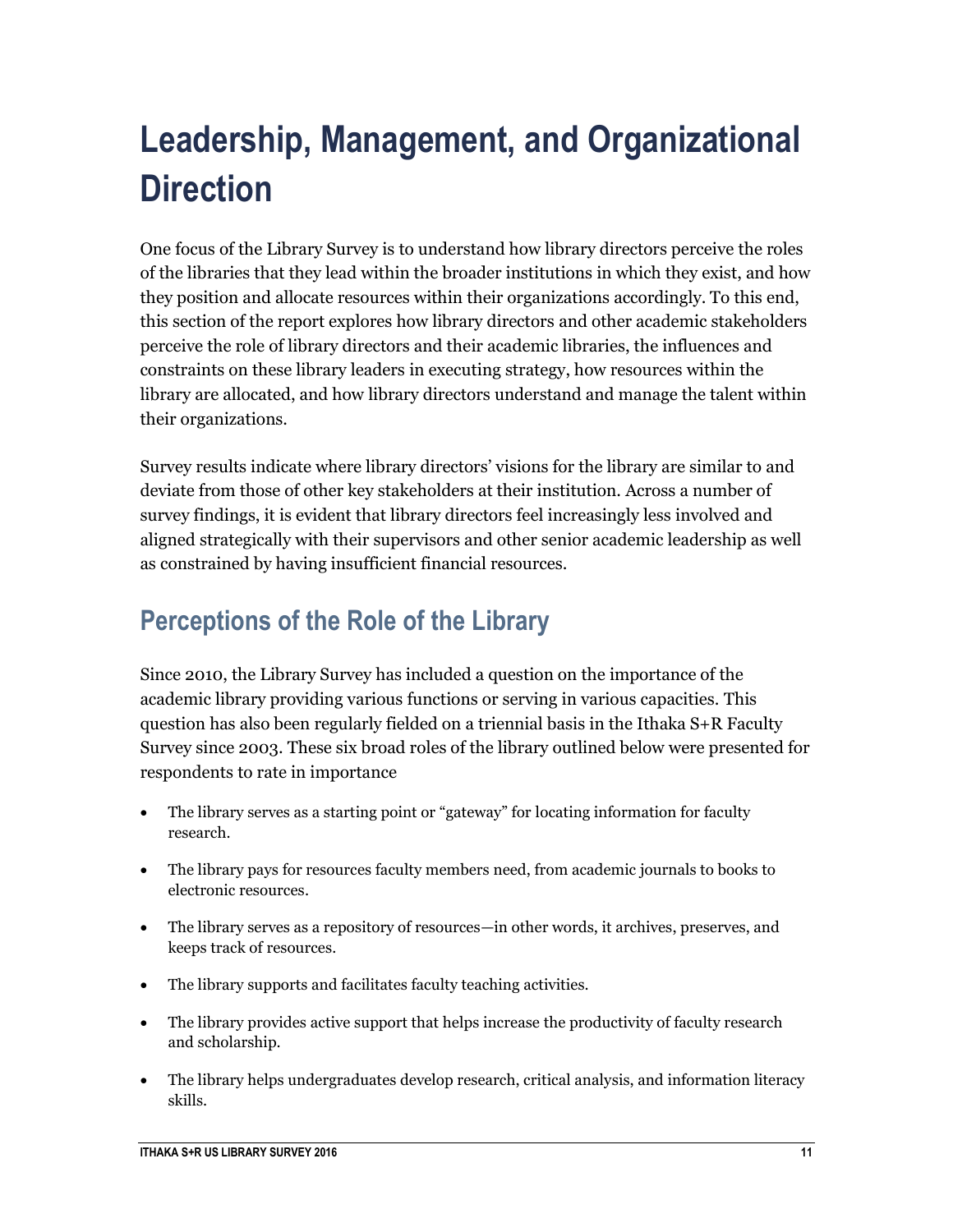Since the previous cycle of the survey, we have not seen substantial shifts in the aggregate importance that library directors have assigned to the six roles (see Figure 1). Respondents continue to see the role of the library in helping undergraduate students develop research, critical analysis, and information literacy skills as the most important role of the library, closely followed by the role of supporting and facilitating faculty teaching activities.

Response patterns by type of institution also follow those that were observed in 2013 (see Figure 2). Respondents from all institution types highly rated the undergraduate research support and teaching support roles of the library, while a substantially greater share of respondents from doctoral universities highly rated the role of the library in paying for resources needed by faculty members, serving as a repository of resources, and providing active support for faculty research. These findings demonstrate the many varied roles that library directors at doctoral universities consider to be highly important to provide.

**Figure 1:** How important to you is it that your college or university library provides each of the functions below or serves in the capacity listed below? *Percentage of respondents who identified each function as very important.*

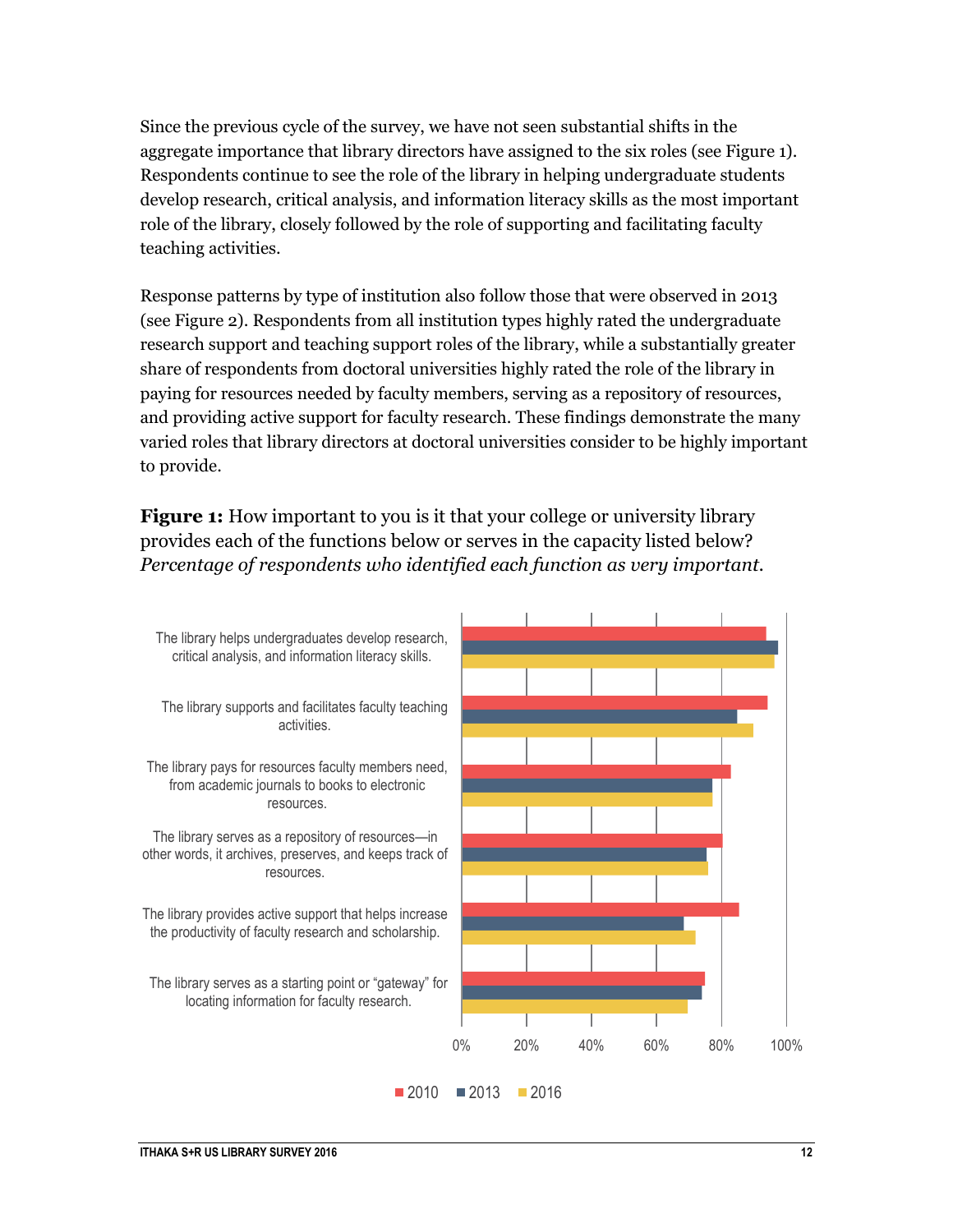**Figure 2:** How important to you is it that your college or university library provides each of the functions below or serves in the capacity listed below? *Percentage of respondents who identified each function as very important.*



We also asked library directors how important they believe it is to their immediate supervisor that their library provides these six functions. As we found in the previous cycle of the survey, a consistently lower share of respondents believes that their direct supervisor would rate each role as highly important compared to their own rating of the role (see Figure 3). The most substantial gap between these two perceptions was that for the role of the library as an archive of resources; approximately three-quarters of library directors rated this role as highly important, but only 58% of library directors believe that their immediate supervisor finds the role to hold the same value. The role in which there was the least difference in perceived importance was the role of the library in paying for resources; 77% of library directors rated this role as highly important, while 72% of library directors perceived that their supervisor would rate this role to be of equal importance. The gaps in these perceptions may be caused by or an effect of what library directors believe to be insufficient funding for various functions of the library.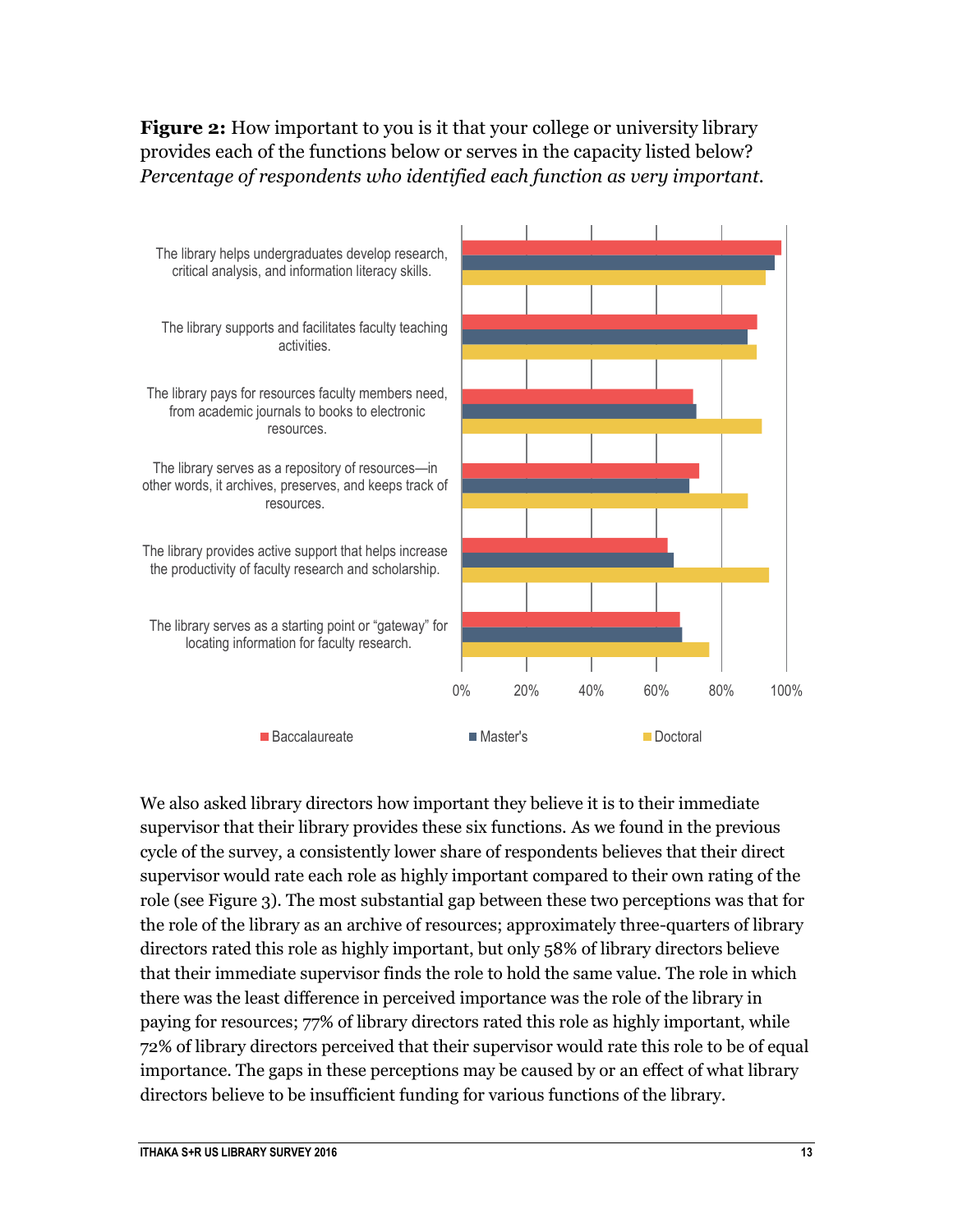**Figure 3:** How important to you is it that your college or university library provides each of the functions below or serves in the capacity listed below? *Percentage of respondents who identified each function as very important and percentage of respondents who indicated that their immediate supervisor would rate each function as very important.*



In comparing responses with those from the U.S. Faculty Survey 2015, we see substantial differences in the importance that these two populations have assigned to the roles (see Figure 4). <sup>6</sup> Faculty members consistently rate the role of the library in buying needed resources as the most important function of the library, whereas for library directors, the undergraduate research support role consistently occupies the role that is most highly important.

<sup>6</sup> Christine Wolff and Roger C. Schonfeld, "US Faculty Survey 2015," *Ithaka S+R,* April 4, 2016, [https://doi.org/10.18665/sr.277685.](https://doi.org/10.18665/sr.277685)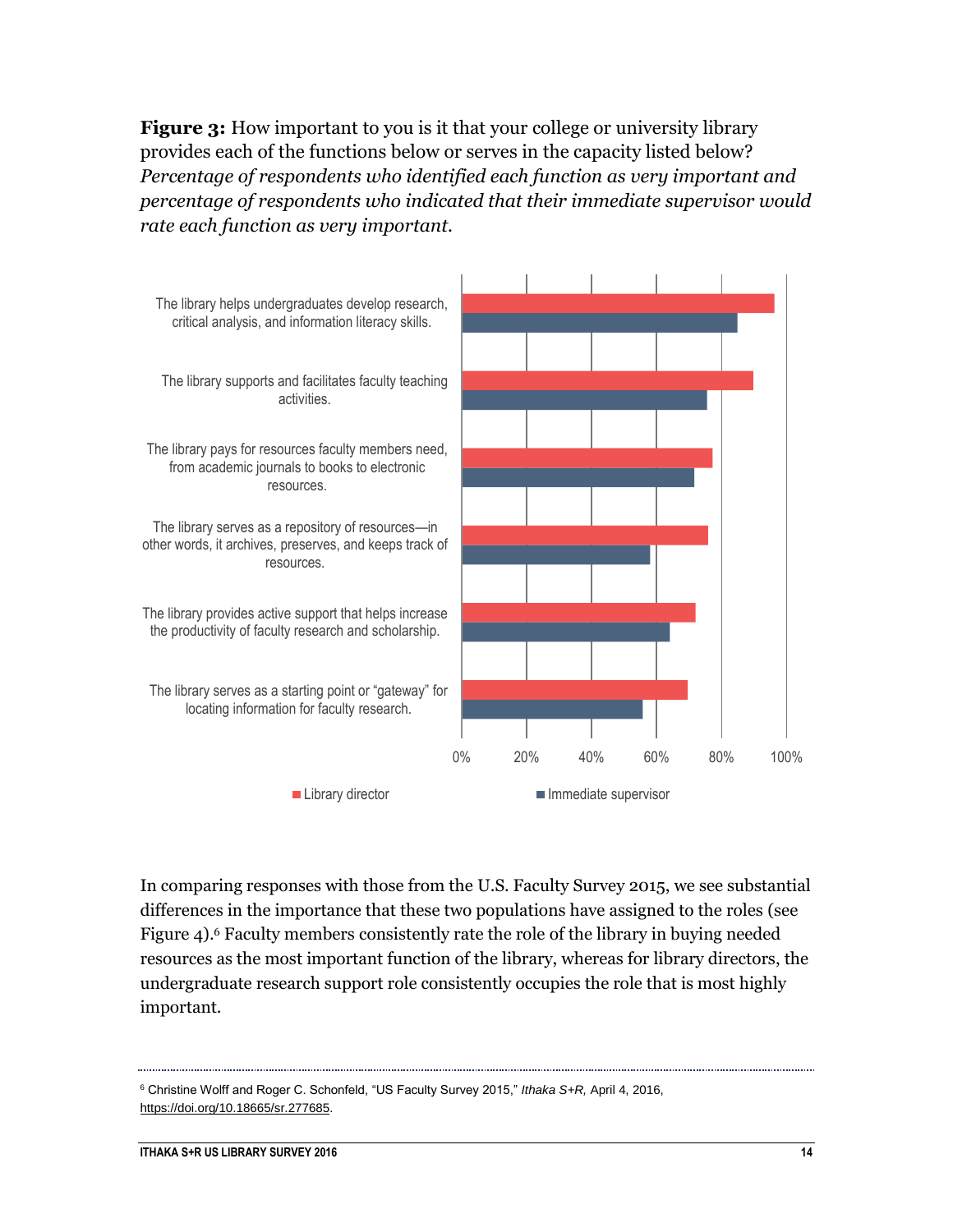When these findings are examined by institution type, a number of differences in response patterns emerge. At master's and baccalaureate institutions, a greater share of faculty members have rated the role of the library in paying for needed resources as highly important, whereas faculty members and library directors at doctoral universities have rated the importance of this role similarly; approximately nine in ten respondents from both surveys from doctoral universities have rated this role as highly important. Furthermore, library directors at doctoral universities are primarily driving the differences with faculty members seen in Figure 4 for the roles of the library in serving as a repository of resources and providing active research support; that is, at doctoral universities, a substantially greater share of library directors see these roles as highly important compared with faculty members.

#### **Figure 4:** How important to you is it that your college or university library provides each of the functions below or serves in the capacity listed below? *Percentage of respondents who identified each function as very important.*

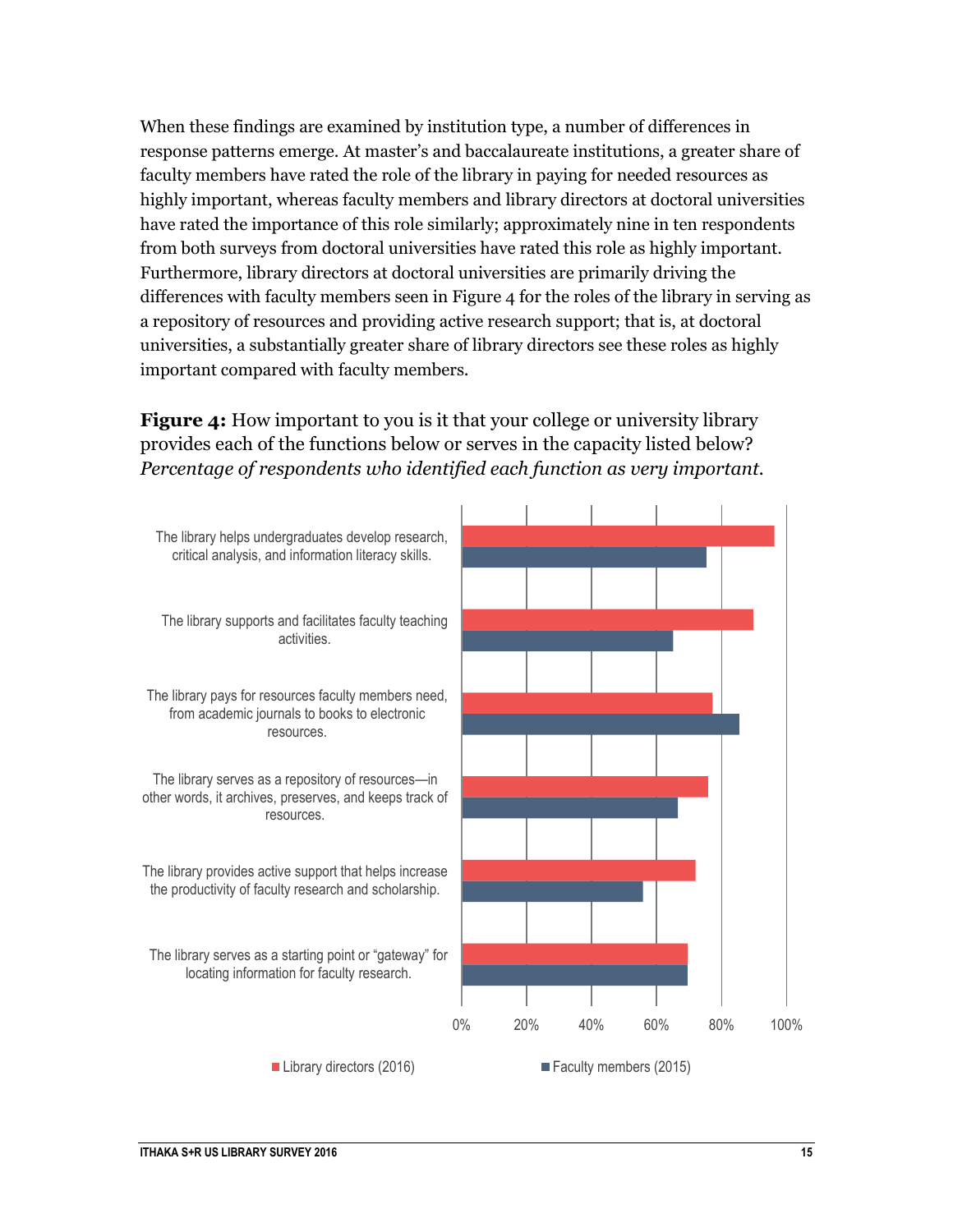## **The Role of the Library Director**

The survey included a number of questions on the role of the library director focusing on how these leaders spend their time and how they view their role relative to other senior academic leadership.

Across institution types, library directors generally spend their time in similar ways, with a majority of their time devoted to administrative and leadership activities and the rest split across a number of other types of activities (see Figure 5). Respondents at doctoral universities tend to spend relatively more time on external fundraising and development and less on administration of and leadership for the library.

**Figure 5:** In your current role, what percentage of your time do you spend on the following activities? *Average percentage of time spent on each activity.*



Since 2013, we have seen notable declines in the share of respondents who agree that they and their supervisor share the same vision for the library and in the share who agree that they are considered to be a member of their institution's senior academic leadership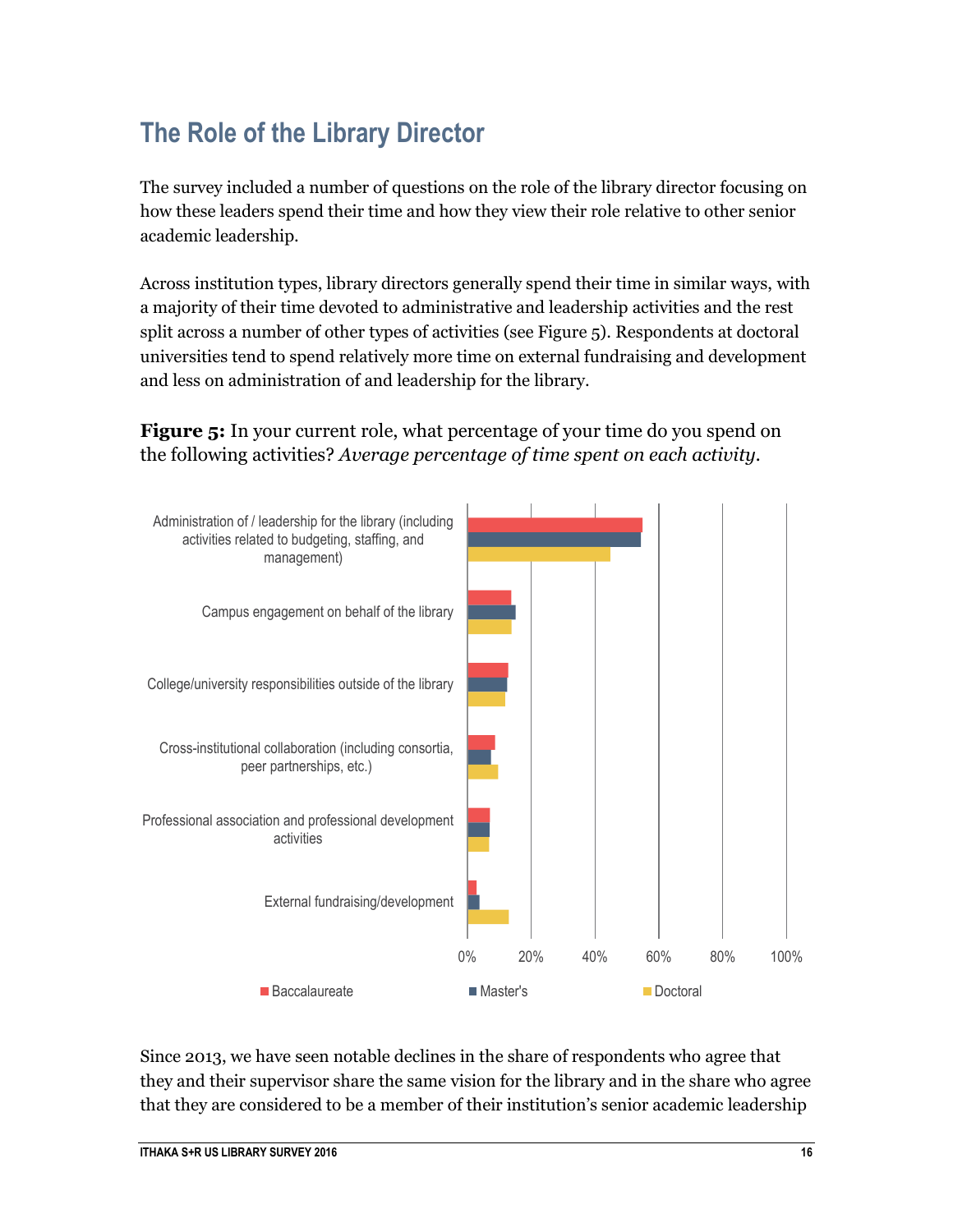(see Figure 6 and 7). These results are a strong indication of the perceived division between library leadership and leadership elsewhere in the institution, and we will continue to track response to these statements in future cycles of the survey.

While we have seen an overall decline in library directors perceiving that they are a part of their institution's senior academic leadership and that they have a shared vision with their supervisor, responses to these statements vary substantially between those who feel that they have a well-developed vision and strategy for the library and those who do not. Those respondents who strongly agreed that they have a well-developed vision and strategy for their library were more likely to strongly agree that they are considered to be a member of their institution's senior academic leadership and that they share the same vision for the library with their supervisor. Likewise, respondents who did not strongly agree that they have a well-developed vision and strategy were also more likely to not perceive that they are considered to be involved and aligned with their supervisor and other senior academic leadership.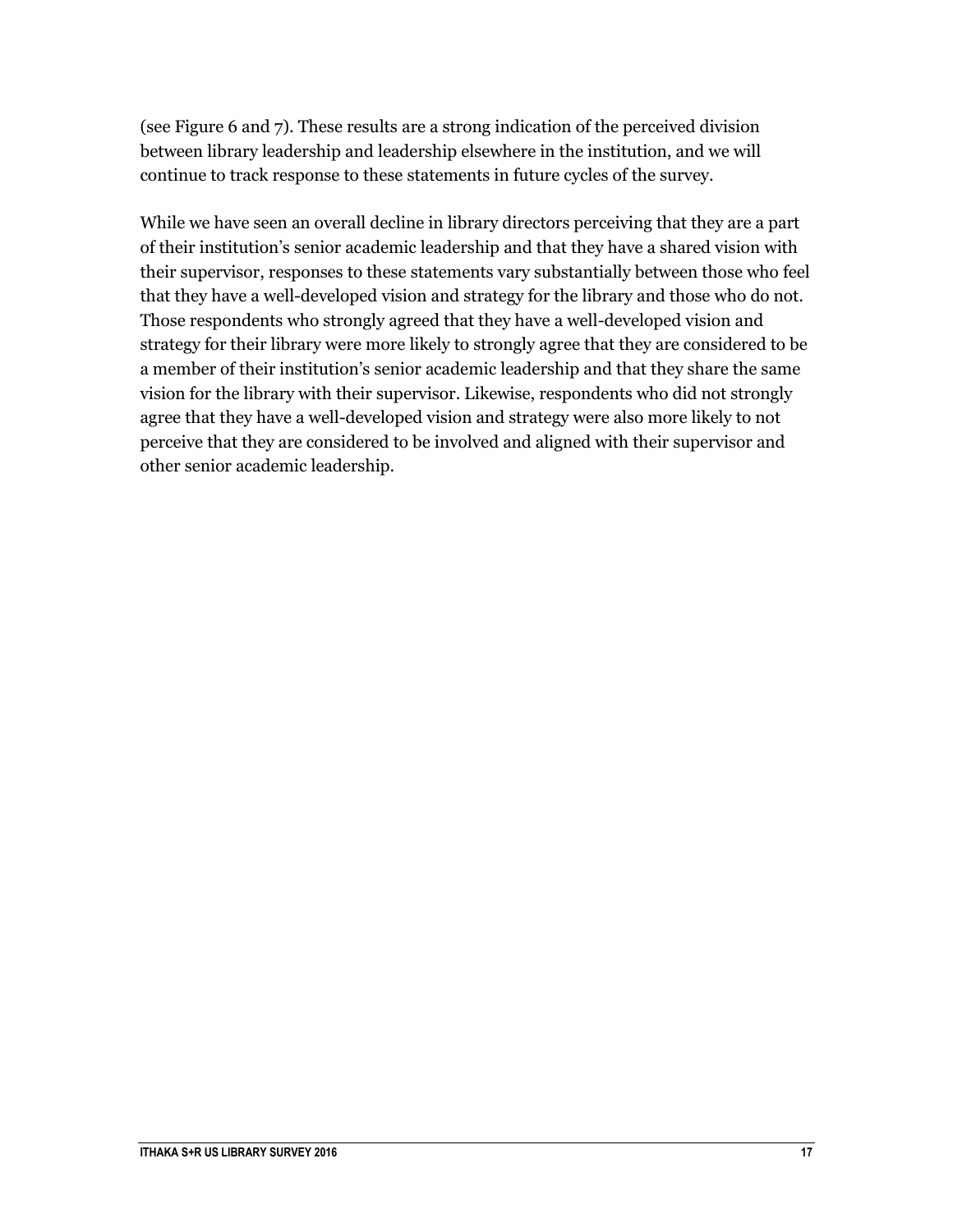



**Figure 7:** "I am considered by academic deans and other senior administrators to be a member of my institution's senior academic leadership." *Percentage of respondents who strongly agreed with this statement.*

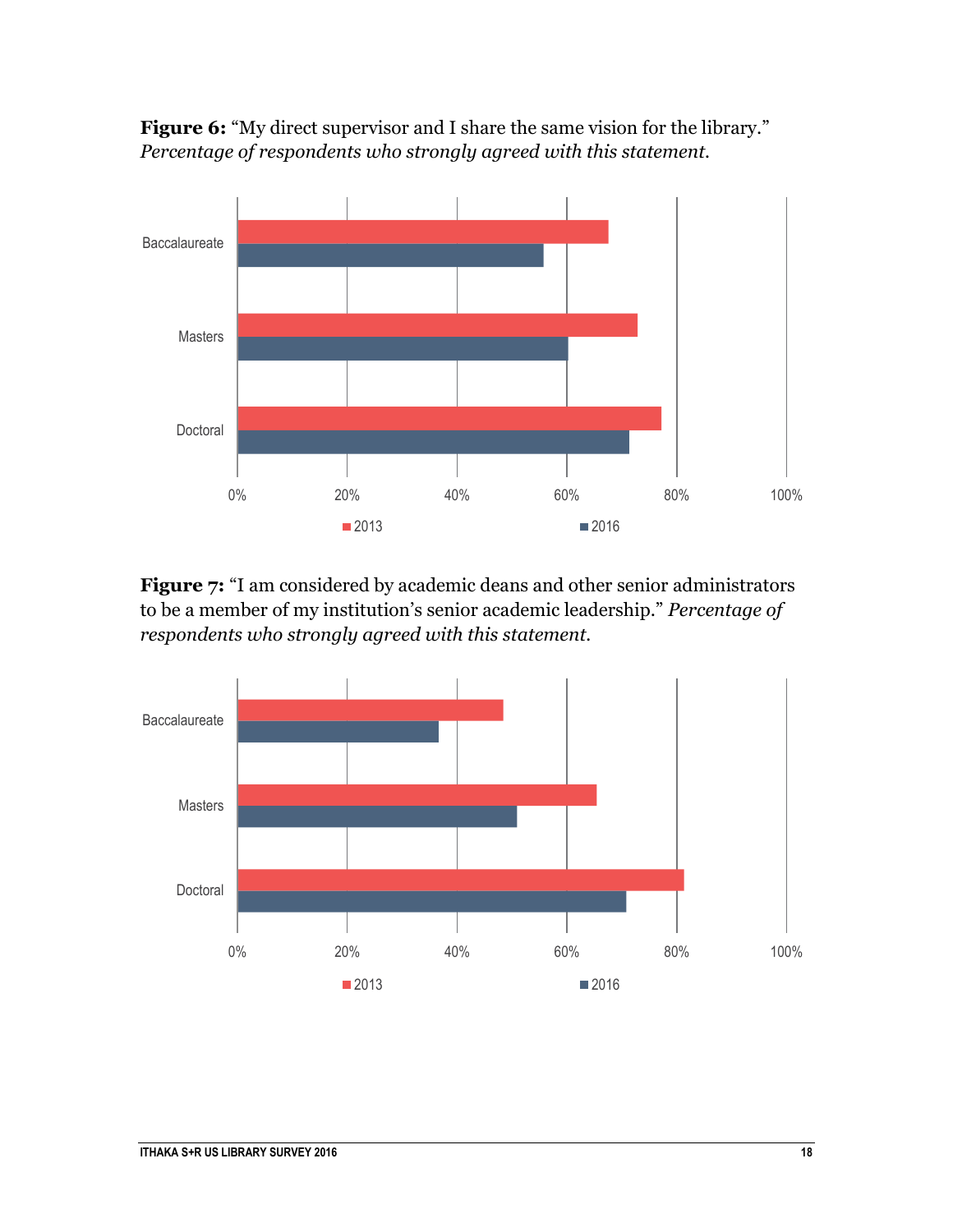### **Strategic Priorities and Planning**

In this survey cycle, we ask library directors for the first time about the influence that various stakeholders and other entities have in shaping their library's strategic priorities. Across institution types, library directors identified themselves, librarians and other professional staff, and their provost or chief academic officer as most influential (see Figure 8). Greater shares of library directors at doctoral universities, compared to those from other institution types, identified a number of stakeholders as highly influential, including peer and aspirant institutions and faculty governance or advisory committees, whereas a relatively smaller share of these respondents rated library support staff as influential. Moreover, greater shares of library directors at doctoral universities view graduate and undergraduate students, faculty members, and peer and aspirant institutions, compared to their library support staff, as highly influential.

**Figure 8:** How influential are each of the following in shaping your library's strategic priorities? *Percentage of respondents who indicated that each is very influential.*

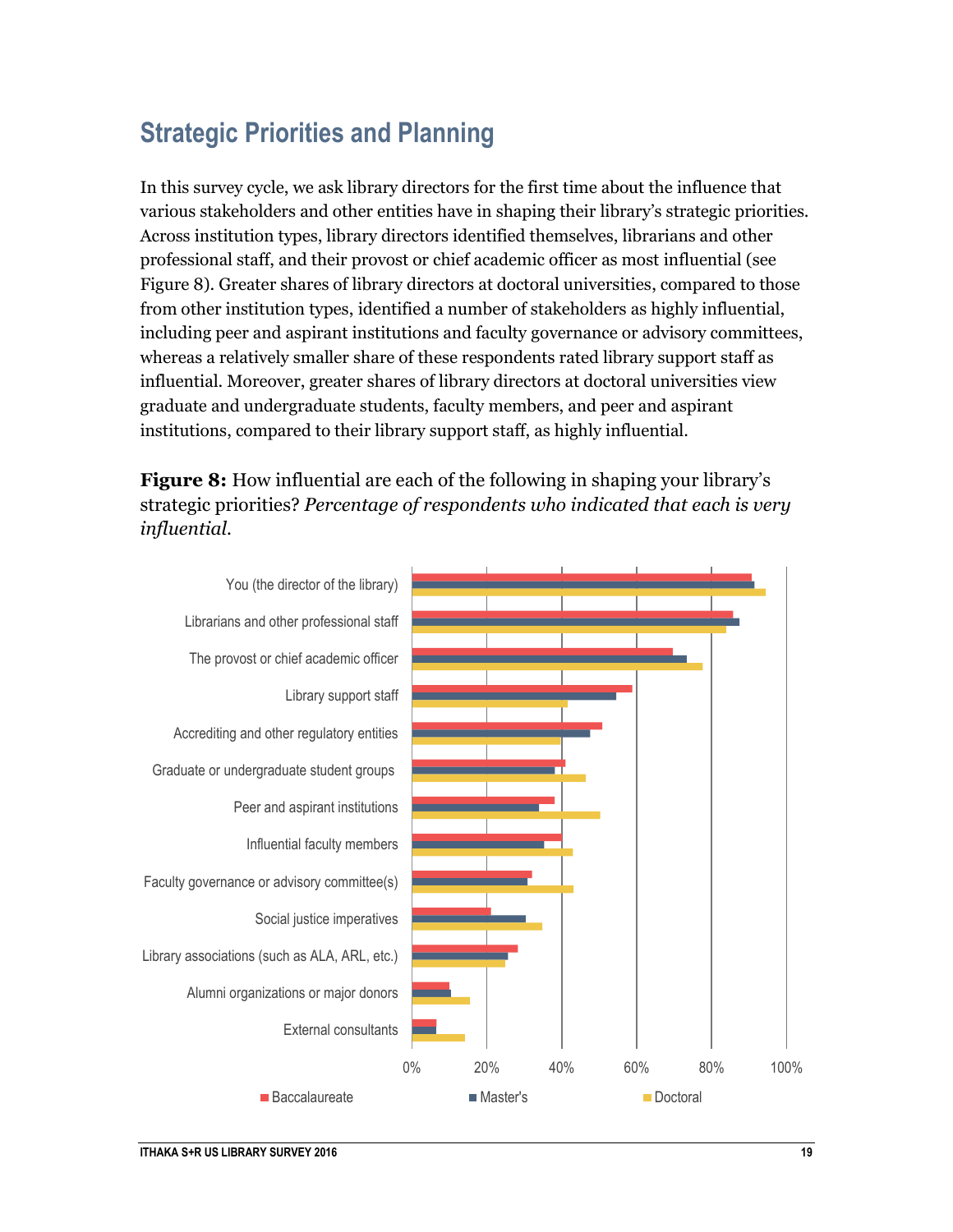As was found in the 2013 survey cycle, library directors continue to see insufficient financial resources as their biggest constraint on their ability to make desired changes in their library. Since the previous cycle, there have been marked decreases in the share of respondents who identified having a lack of employee skills in key areas and challenges in implementing new technologies as constraints; that is, library directors report being relatively less challenged by these factors in 2016 as compared to 2013.

Respondents at doctoral universities did not rate having a lack of financial resources as as much of a barrier compared with respondents from baccalaureate and master's institutions, although this was still identified as the most major barrier for this group of respondents. Greater shares of these respondents rated a lack of employee skills in key areas and general resistance to change among library employees as barriers (see Figure 9).

Respondents who have been in their positions for 11+ years more frequently identified challenges in implementing new technologies as a constraint compared to those who were in their positions for fewer years, and were less likely to identify general resistance to change among library employees as a challenge (see Figure 10). It is possible that these respondents see the challenges in implementing these technologies as tied to the technologies themselves, rather than with their staff being resistant to adopting and integrating these technologies.

Respondents were also able to write in other constraints that were not covered by the list that we provided. They often identified having a lack of staff and/or time, which many considered to be a subset of having a lack of financial resources but distinct from having a lack of employee skills in key areas. Many respondents also noted constraints such as insufficient facilities, a lack of support from the institutional administration, and a lack of clarity in the home institution's strategic direction.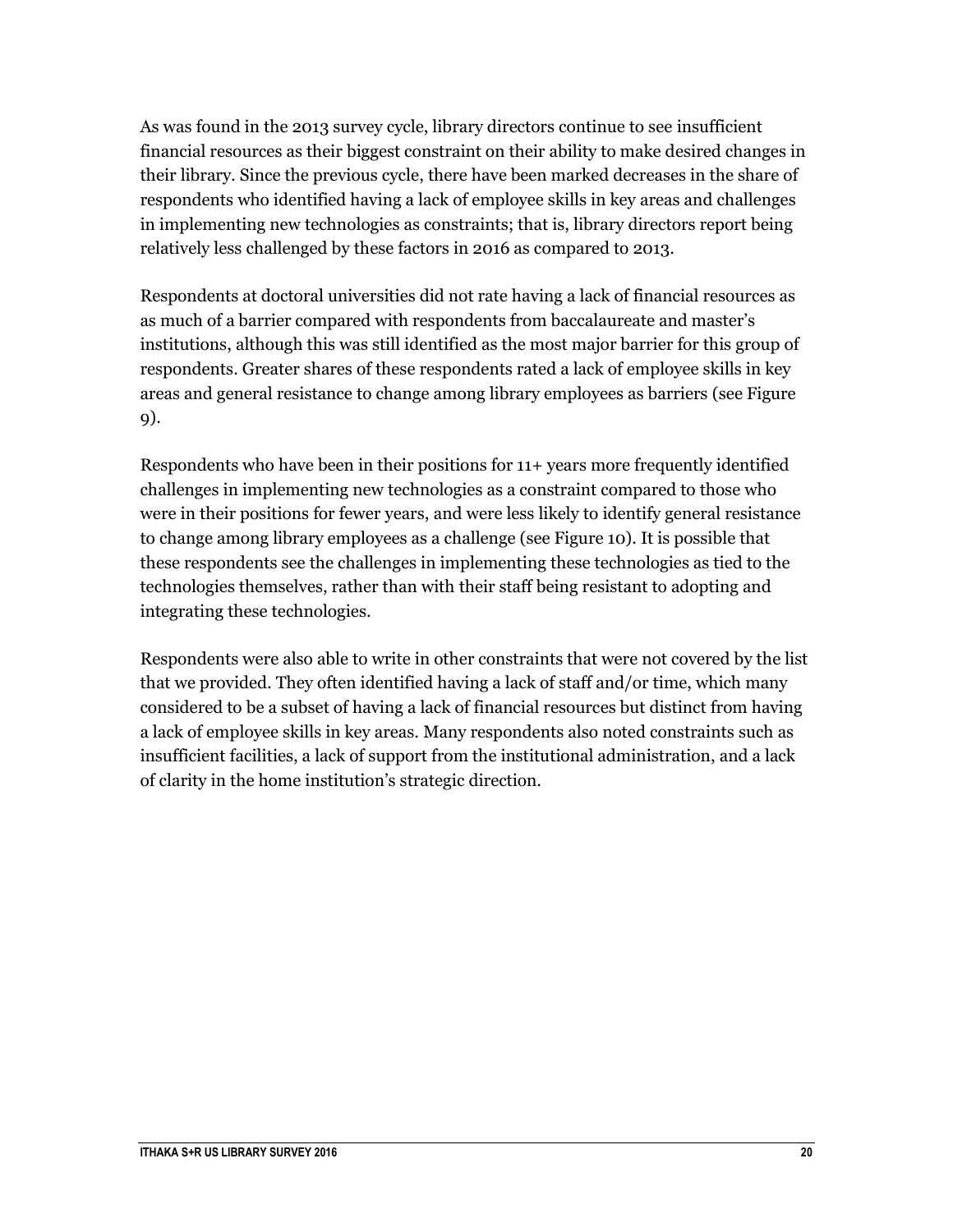

**Figure 9:** What are the primary constraints on your ability to make desired changes in your library? *Percentage of respondents who selected each item.<sup>7</sup>*

 $7$  Respondents were able to select up to three items. All mentions of "staff" in the 2013 questionnaire were updated to "employees" in 2016 for the purposes of being inclusive of all individuals working in the library.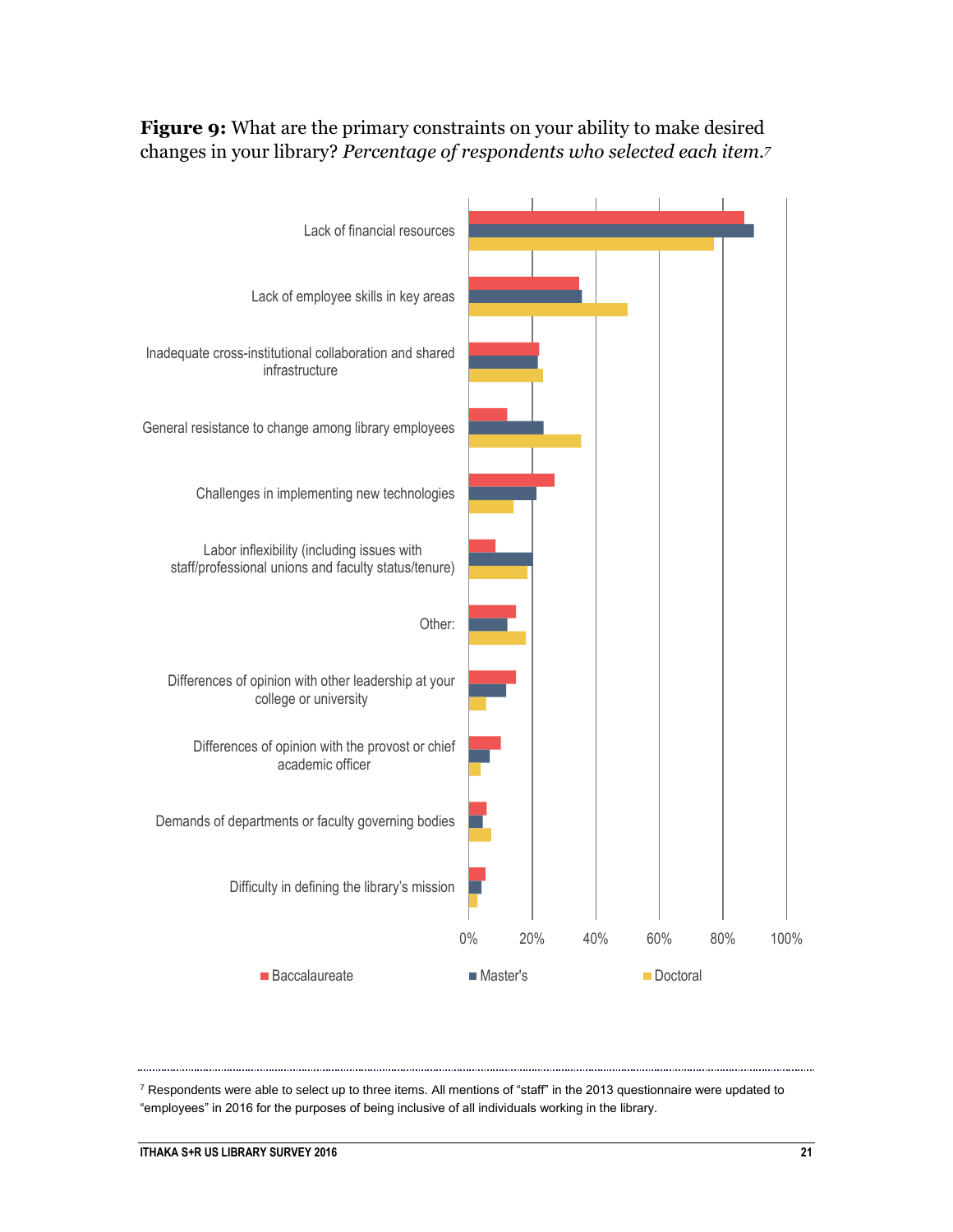**Figure 10:** What are the primary constraints on your ability to make desired changes in your library? *Percentage of respondents by number of years in their current position who selected each item.<sup>8</sup>*



<sup>8</sup> Respondents were able to select up to three items. All mentions of "staff" in the 2013 questionnaire were updated to "employees" in 2016 for the purposes of being inclusive of all individuals working in the library.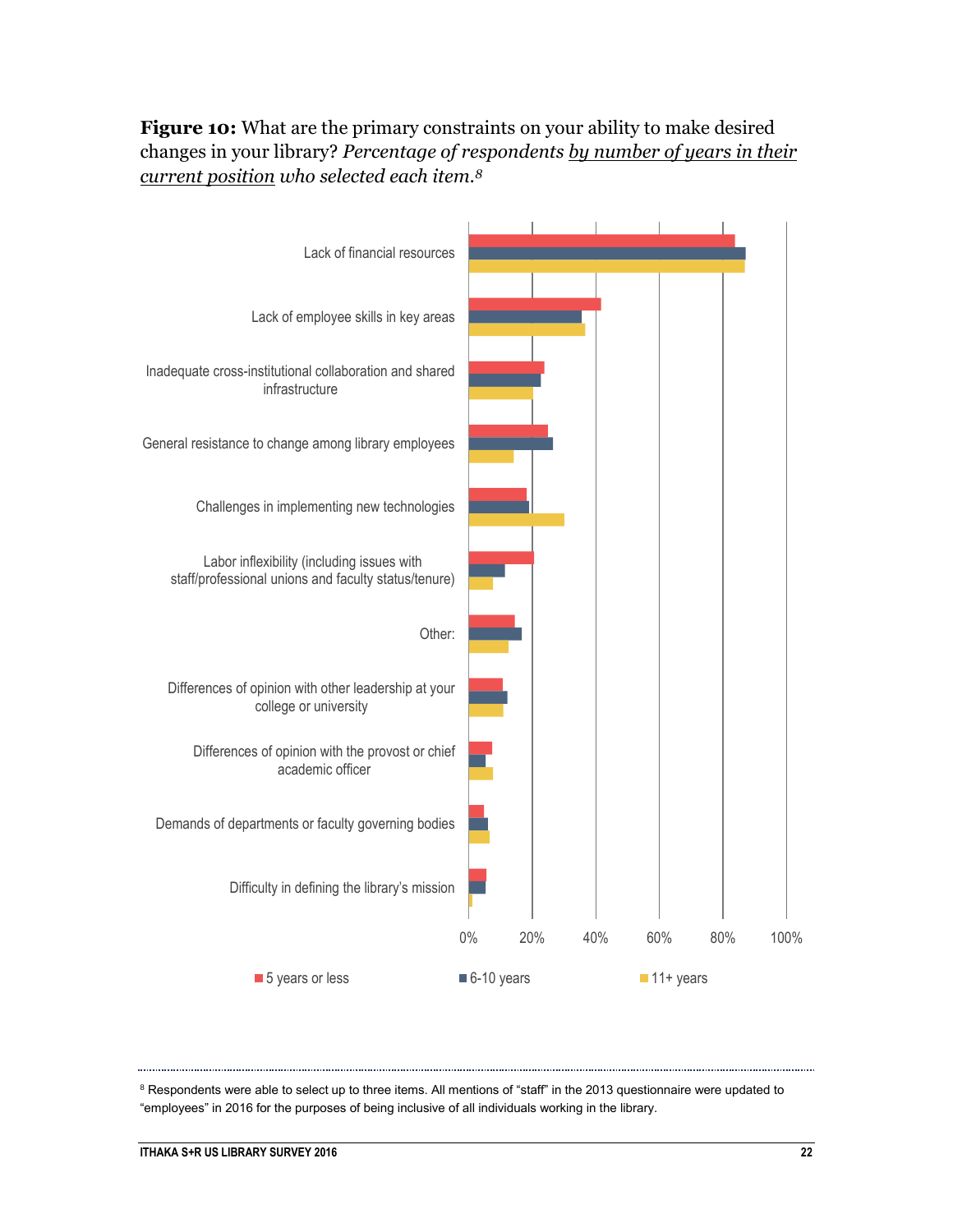## **Budget and Staffing**

As many library directors indicated that their biggest impediment to enacting change is a lack of financial resources, we asked respondents to indicate how they would spend a budget increase of 10% relative to their currently expected funding for the upcoming year.

In this hypothetical situation, library directors reported being most interested in allocating funds to new employees or redefined positions and facilities expansions and renovations (see Figure 11). Since 2013, we observed marked decreases in the share of respondents who would invest in electronic tools and resources, including both journals and books, digital preservation, and tools for discovery.

When responses are stratified by institution type, we see that respondents from doctoral universities are especially interested in investing in new employees or redefined positions; roughly seven in ten respondents indicated that they would allocate funds towards this area (see Figure 12). These respondents were not more interested than their peers at baccalaureate and master's institutions in investing in employee salary increases, and in fact were relatively less interested in investing additional funds in employee travel and professional development. These findings indicate the specific ways in which respondents from doctoral universities are (and are not) interested in allocating resources towards employee-related expenses.

In results from a separate survey question, only about two in ten respondents strongly agreed that their institution's budget allocations to the library in recent years have demonstrated that it recognizes the value of the library. This small share of respondents is perhaps not surprising given the declining share of respondents who believe that they share the same vision for their library with their supervisor and that they are considered to be a member of their institution's academic leadership.

Nearly half of respondents strongly agreed that changes to the competitive position of their institution, such as rising or declining enrollments, state funding, and/or research funding, lead to commensurate changes in their library's budget. While it would be a stretch to say that this share of library directors feels that these commensurate changes are reasonable, these results do indicate that about half of the respondents feel that the impact is equitable with that on the institution more broadly, and that the library is not exclusively affected by these changes. Respondents at doctoral universities were less likely to agree with this statement; approximately three in ten of these respondents strongly disagreed that these changes are commensurate.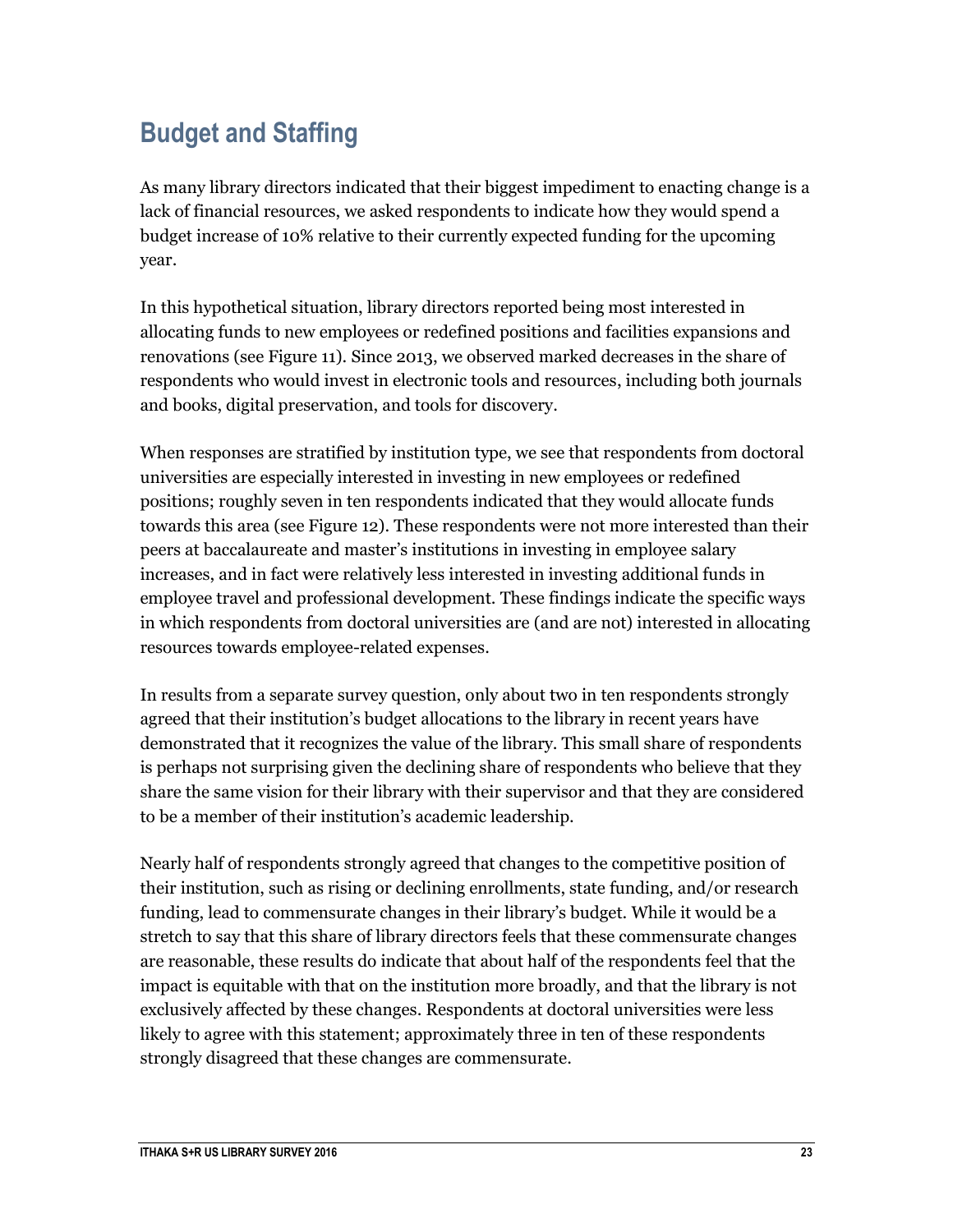**Figure 11:** If you received a 10% increase in your library's budget next year in addition to the funds you already expect to receive, in which of the following areas would you allocate the money? *Percentage of respondents who selected each item.<sup>9</sup>*



<sup>9</sup> Respondents were able to select up to three items. All mentions of "staff" in the 2013 questionnaire were updated to "employees" in 2016 for the purposes of being inclusive of all individuals working in the library.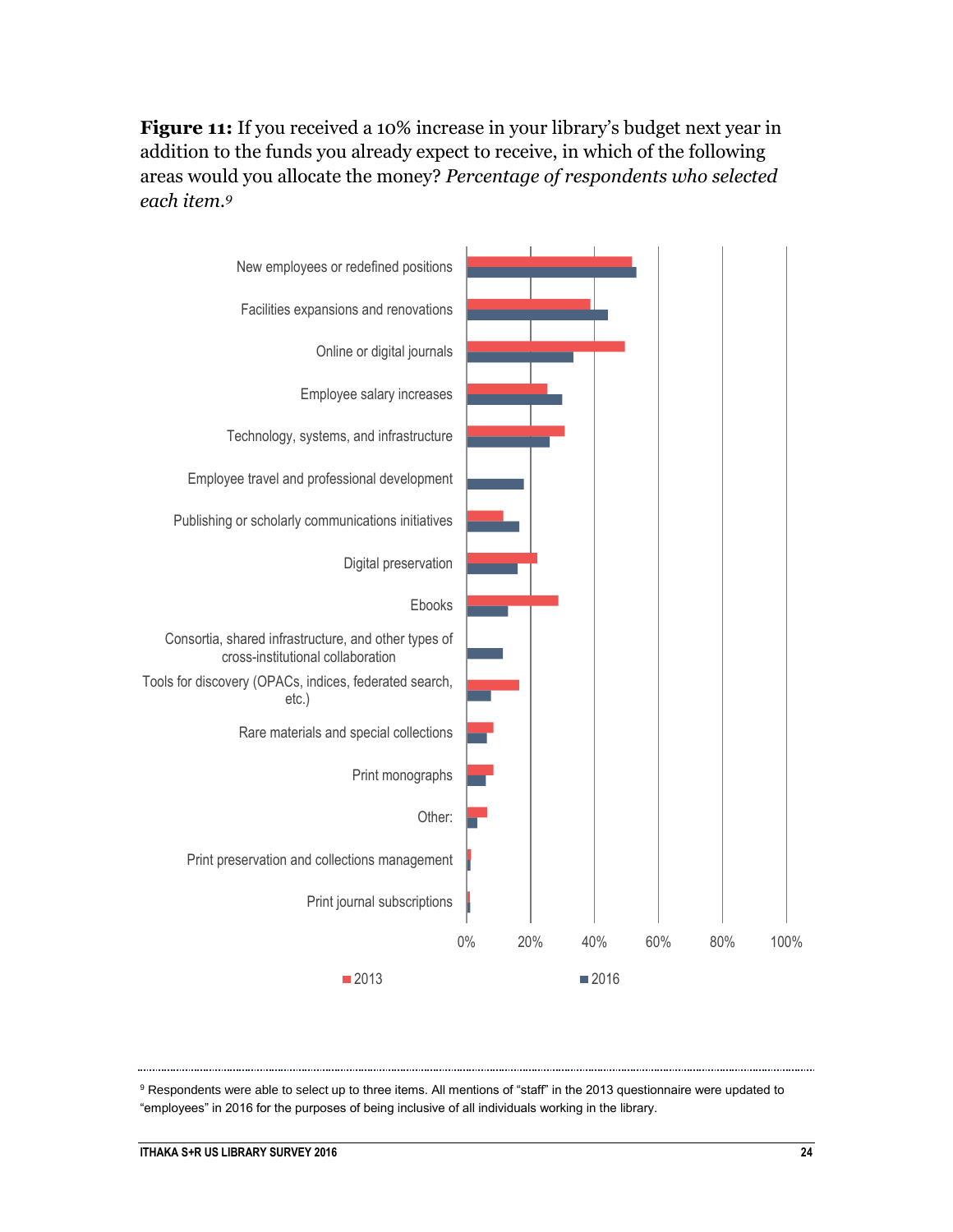**Figure 12:** If you received a 10% increase in your library's budget next year in addition to the funds you already expect to receive, in which of the following areas would you allocate the money? *Percentage of respondents who selected each item.<sup>10</sup> <sup>11</sup>*



<sup>10</sup> Respondents were able to select up to three items.

<sup>11</sup> All mentions of "staff" in the 2013 questionnaire were updated to "employees" in 2016 for the purposes of being inclusive of all individuals working in the library.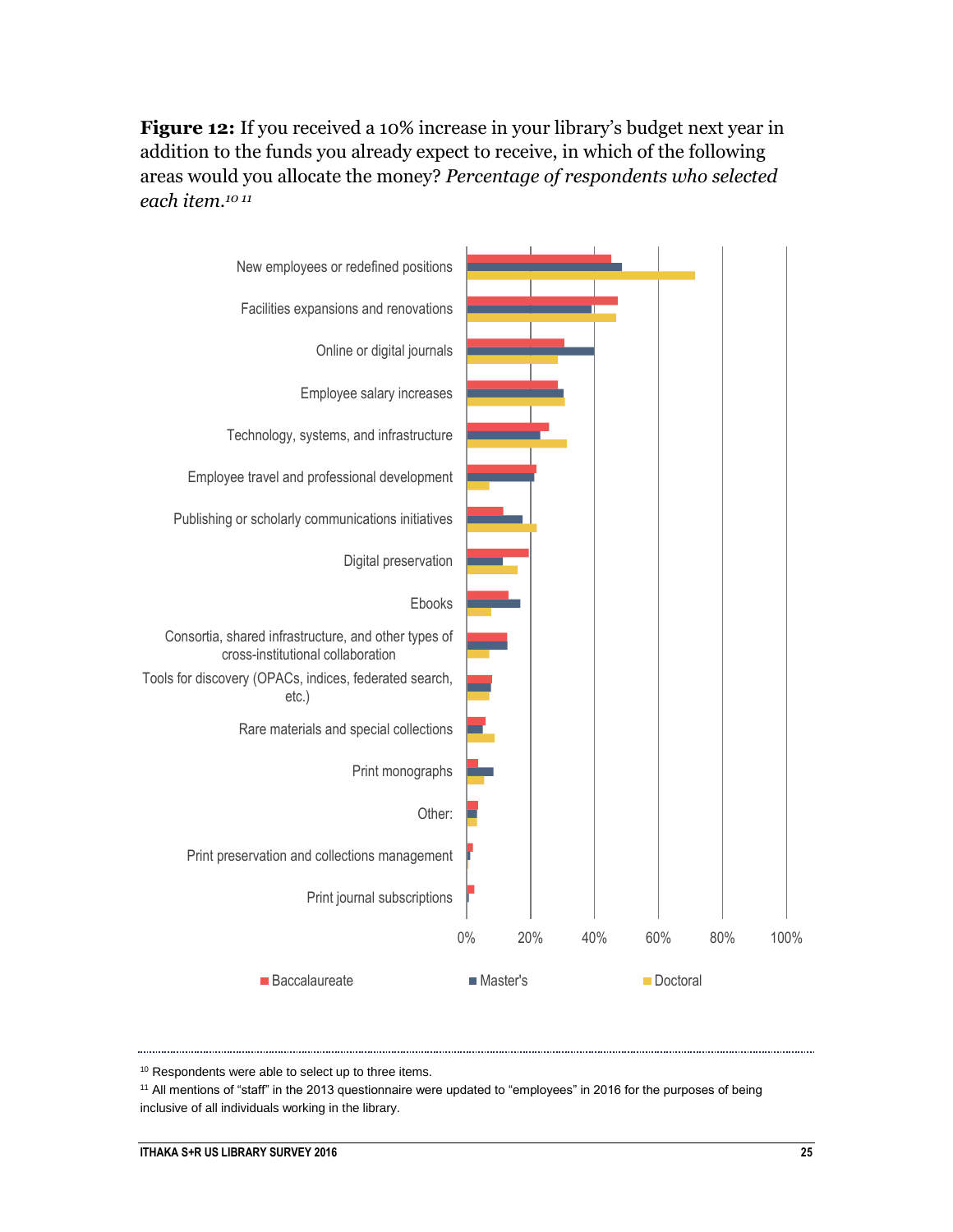Respondents were also presented with a few statements on how their resource allocations in certain areas are broadly shifting (see Figure 13).

Approximately two in ten respondents reported that they are systematically reducing resources devoted to general collections, and about one in four respondents are systematically increasing resources devoted to rare, special, and other distinctive collections. These statements specifically investigate investments related to collection building, and we will later in this report cover findings related to other collectionsrelated expenditures, including those which are focused on cross-institutional collaboration and access provision.

Approximately four in ten respondents reported systematically increasing the share of staffing and budget devoted to developing and improving services, and respondents who strongly agreed that they are increasing resources devoted to these services were also much more likely to be increasing resources for rare, special, and other distinctive collections, especially at doctoral universities. Nearly half of respondents at doctoral universities who strongly agreed that they are increasing resources for these services also strongly agreed that they are increasing resources for rare, special, and other distinctive collections, compared to approximately 19% for those who did not strongly agree that they are increasing resources for these services.

**Figure 13:** Please use the 10 to 1 scales to indicate how well each statement below describes your point of view. *Percentage of respondents who strongly agreed with each statement.*

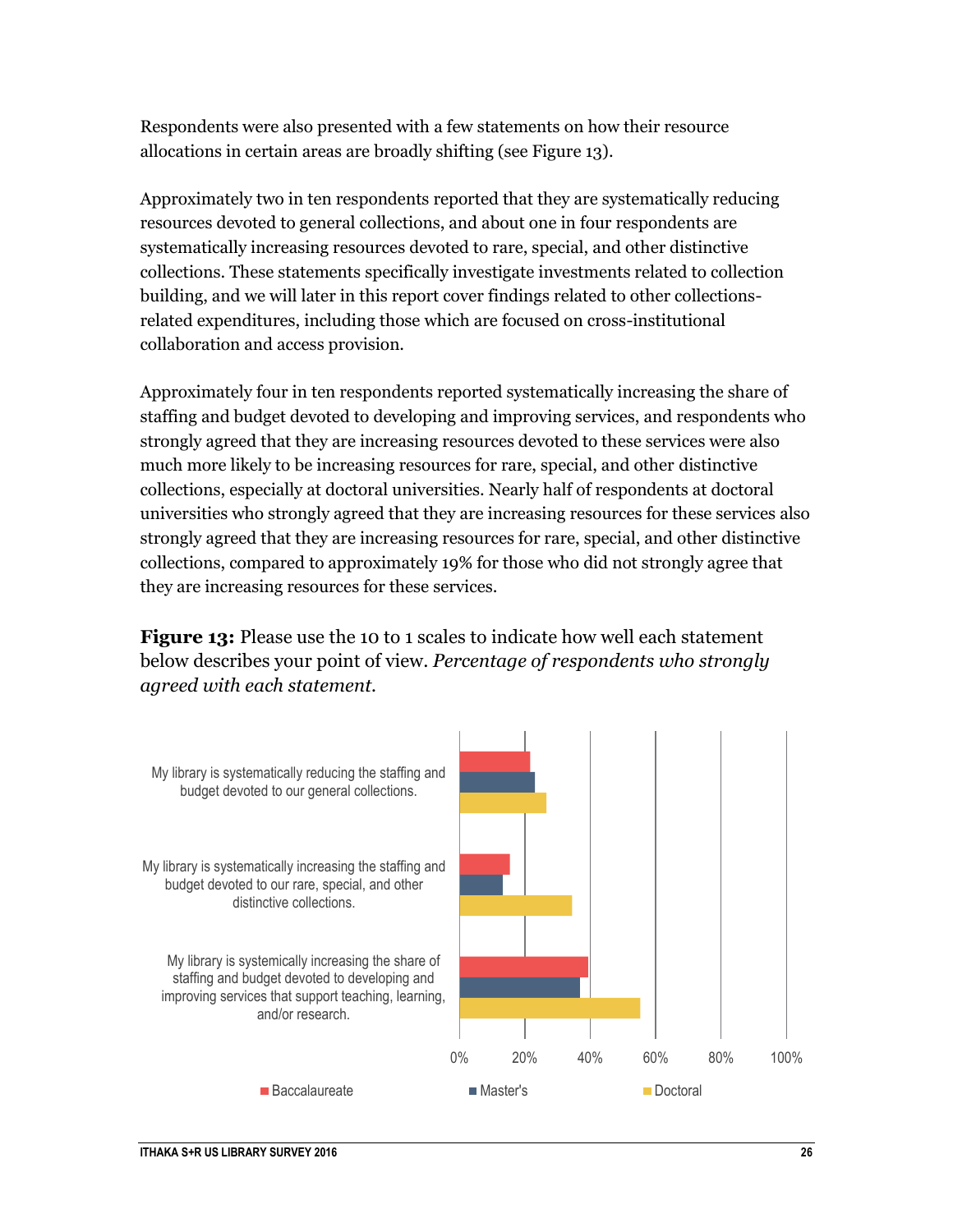In forecasting changes to employee positions, library directors anticipate that they will see the most growth in the next five years for positions in instruction, instructional design, and information literacy services, as was also the case in the previous survey cycle (see Figure 14). Compared with results from the previous cycle, there has been a decrease in the share of respondents who indicated that they would add employee positions for nearly all of the types of positions on which they were queried – indeed, there was a 3.5 percentage point decrease across these positions on average. The only types of position for which a larger share of library directors in 2016 indicated that they would add positions as compared to 2013 are those focused on specialized faculty research support, including digital humanities, GIS, and data management.

While nearly the same share of library directors across institution types predict growth for positions focused on instruction, instructional design, and information literacy services, there are many types of positions for which library directors at doctoral universities expect a much higher level of growth compared to respondents at other types of institutions (see Figure 15). In fact, a greater share of respondents at doctoral universities anticipate adding positions to a number of areas, including those in specialized faculty research support, digital preservation and archiving, archives, rare books, and special collections, assessment and data analytics, and web services and information technology, compared to the share that anticipate adding positions in instruction, instructional design, and information literacy. These variations by institution type are indicative of the unique needs of different types of institutions as well as the dynamics of managing organizations of differing sizes and organizational structures.

Library directors overall predict the most reduction for positions in technical services, metadata, and cataloging, access services, reference, and print preservation and collections management (see Figure 16). Furthermore, for two of these categories of positions there was a substantially greater share of respondents that reported anticipating reduction rather than addition of positions: those in technical services, metadata, and cataloging, and print preservation and collections management. Library directors at doctoral universities specifically expect the greatest reduction for employee positions in many of these same areas, including access services, technical services, metadata, and cataloging, reference, print preservation and collections management, and collections development; for these positions, there was a substantially greater share of respondents at doctoral universities that have forecasted reduction rather than growth.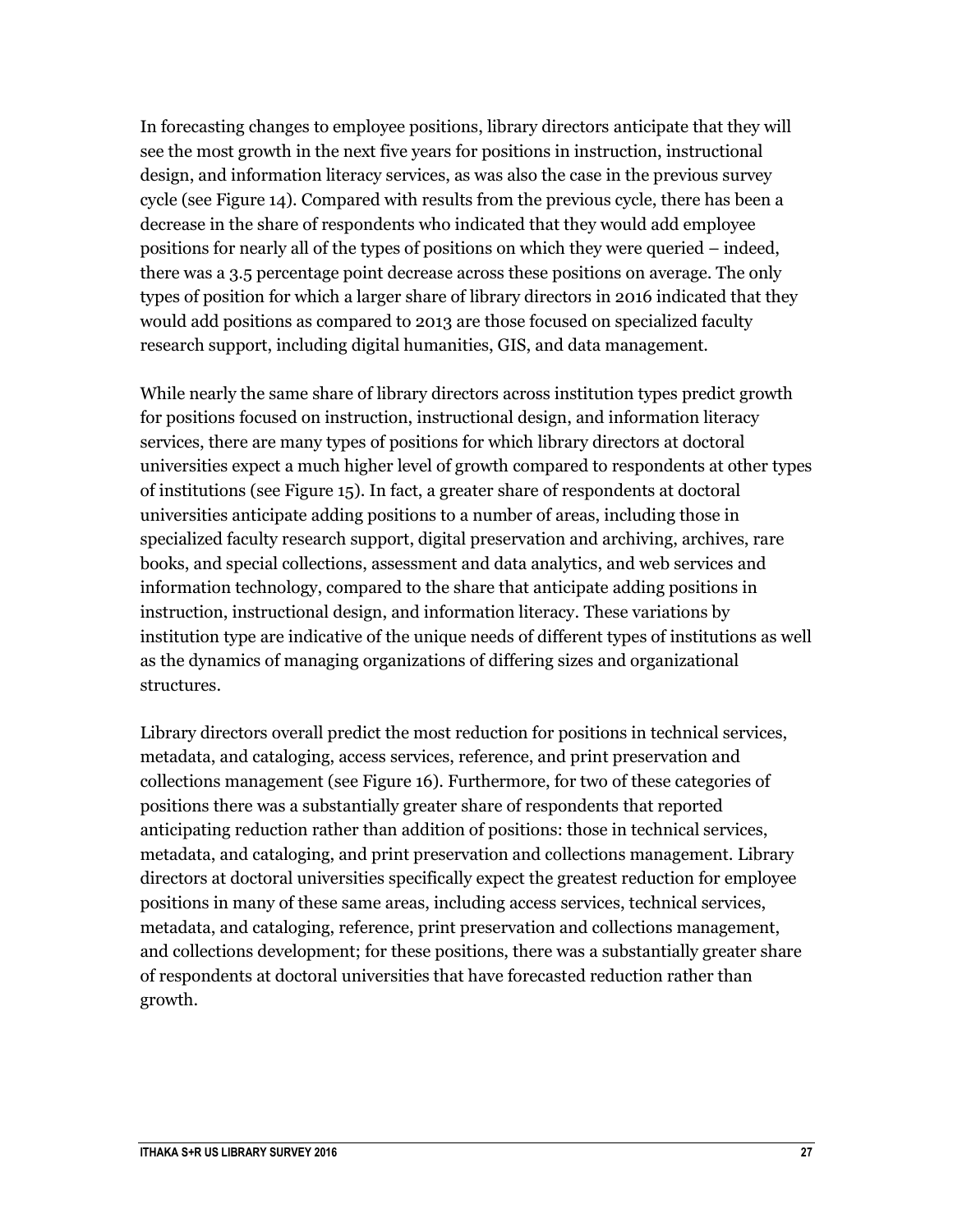**Figure 14:** To the best of your knowledge, will your library add or reduce employee positions in any of the following areas over the next 5 years?<sup>12</sup> *Percentage of respondents who indicated that they would add employee positions in each of the following areas.*



 $12$  In 2013, this question read: "To the best of your knowledge, will your library add or reduce staff positions in any of the following areas over the next 5 years?"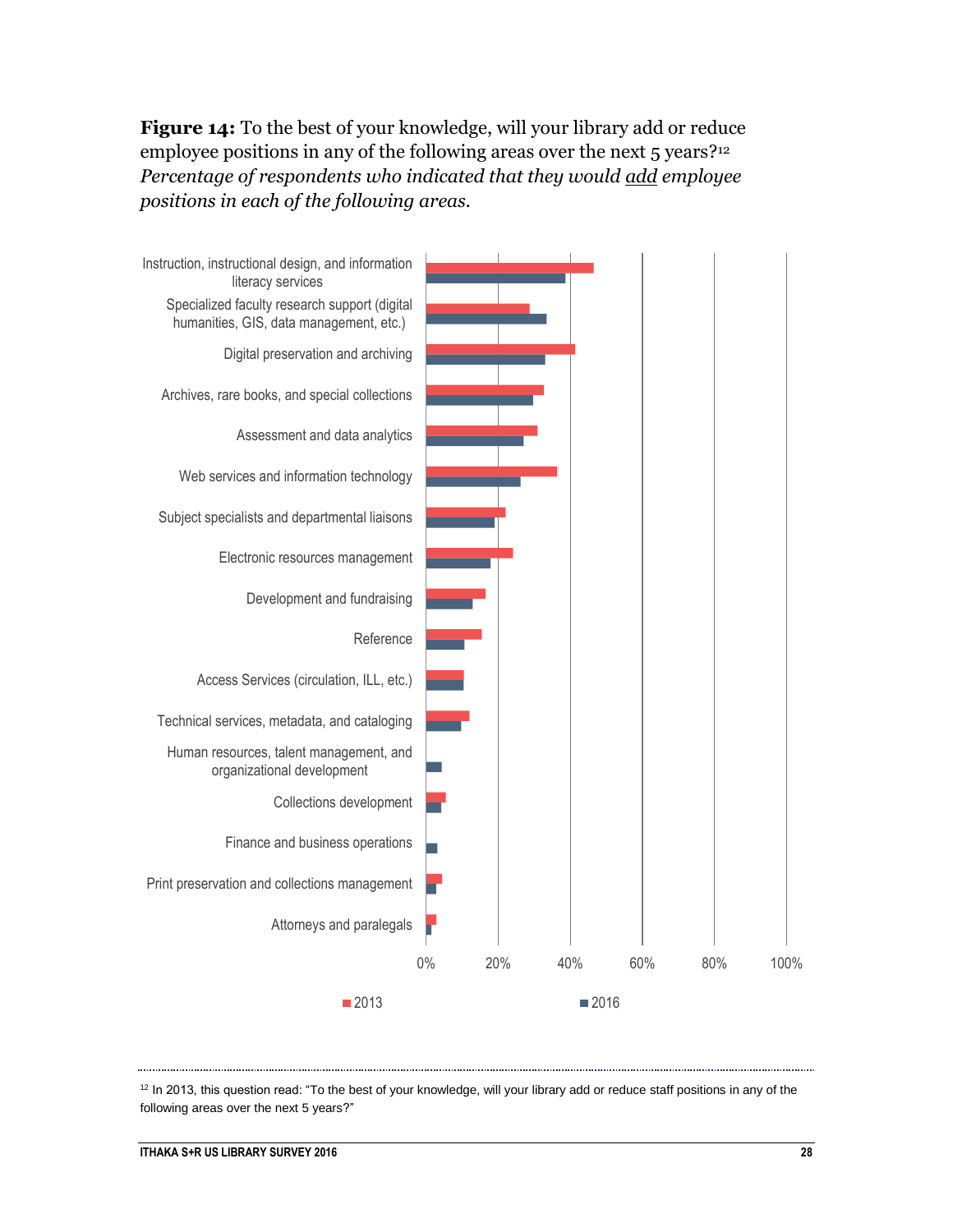**Figure 15:** To the best of your knowledge, will your library add or reduce employee positions in any of the following areas over the next 5 years?<sup>13</sup> *Percentage of respondents who indicated that they would add employee positions in each of the following areas.*



<sup>13</sup> In 2013, this question read: "To the best of your knowledge, will your library add or reduce staff positions in any of the following areas over the next 5 years?"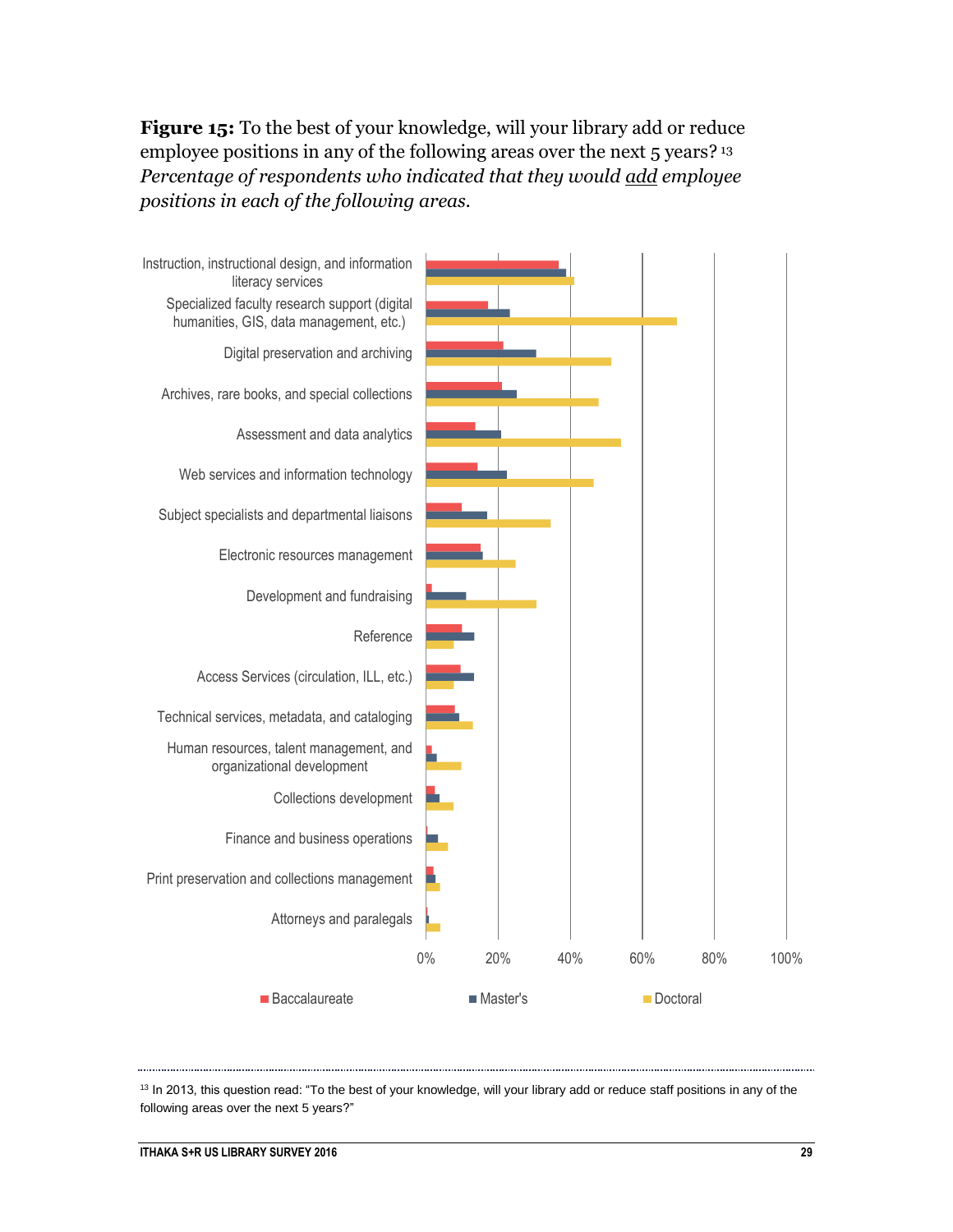**Figure 16:** To the best of your knowledge, will your library add or reduce employee positions in any of the following areas over the next 5 years? *Percentage of respondents who indicated that they would reduce employee positions in each of the following areas.*

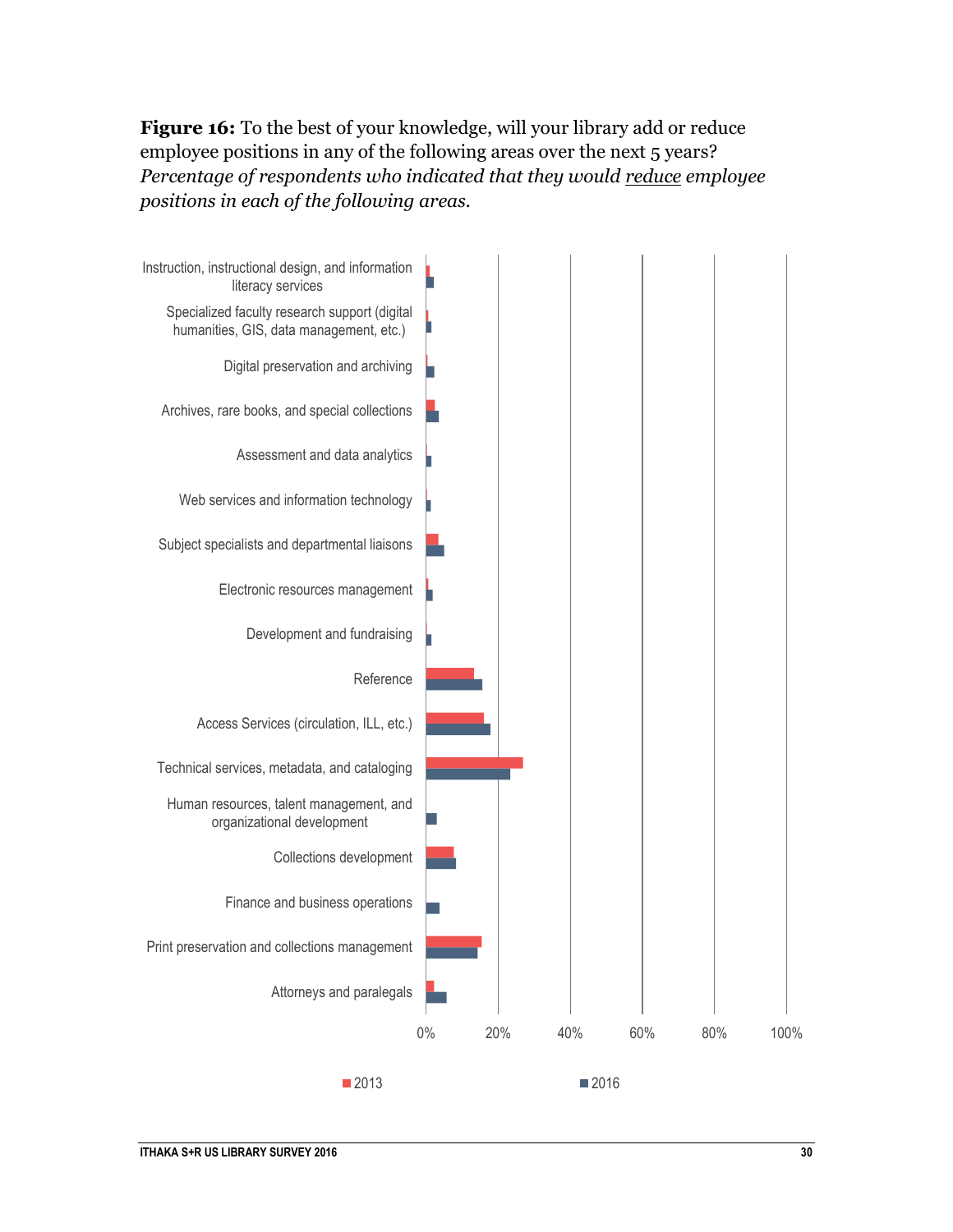## **Talent Management**

In this cycle of the Library Survey, we added a number of questions on talent management to better understand how library directors attract, retain, and reward their employees.

Approximately three quarters of respondents strongly agree that they have a good understanding of how employees feel about working in their library (see Figure 17). To stay regularly informed on how staff feel, library directors most frequently rely on informal conversations with library employees and managers (see Figure 18). Library directors at doctoral universities are also more likely than those at baccalaureate and master's institutions to employ a number of other tactics to stay informed, including having conversations with candidates for positions in the library, holding town hall and other open meetings, and conducting exit interviews.

Many library directors across differing types of institutions reported that they do not have the ability to sufficiently reward and recognize library employees based on different levels of performance, although approximately six in ten respondents indicated that their library employees receive regular feedback on their performance outside of the annual review process. These findings may indicate that the inability to differentiate rewards is not due to a lack of feedback and input from management but rather a lack of financial resources, organizational limitations on the level of differentiation permitted, and/or insufficient methods by which performance can be measured.

Greater shares of respondents at doctoral universities reported that their library offers effective leadership training for library managers as well as library employees on track for management positions as compared to those shares at other types of institutions, and a smaller share agreed that they do not have sufficient resources to invest in training and development opportunities for their employees.

Approximately four in ten respondents strongly agreed that retaining current high performers at their library is a major challenge. To further understand these perceptions, we asked respondents about the reasons why library employees voluntarily leave their institution (see Figure 19). Across institution types, it is evident that the top reasons from the perspective of library directors are personal reasons (e.g. looking for a different community/locale or relocation for the career of one's spouse/partner), limited compensation or better compensation elsewhere, and lack of opportunity for career advancement.

For those respondents that strongly agreed that retaining current high performers is a major challenge in their library, the reasons that are most frequently identified for why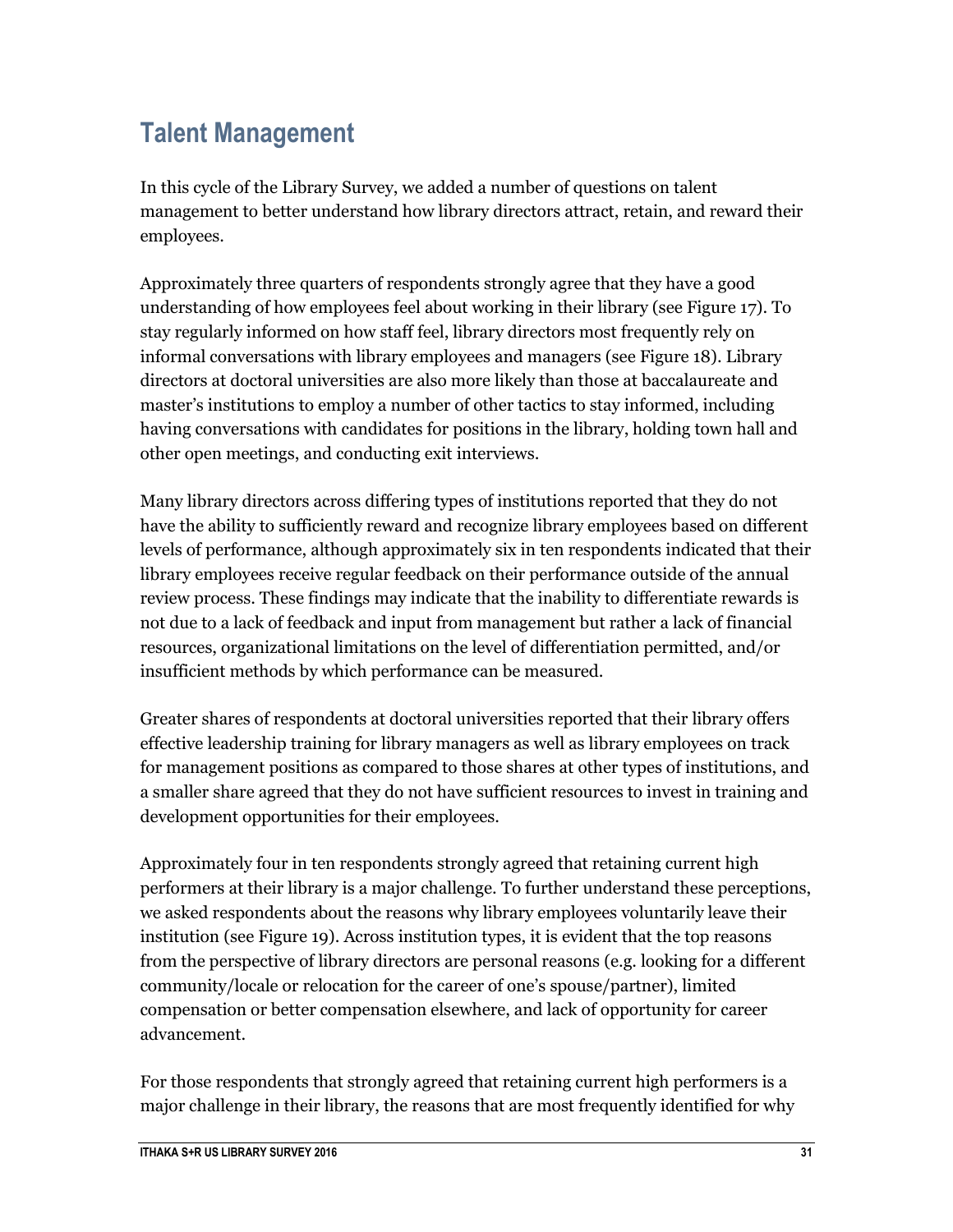library employees voluntarily leave their jobs, as compared to responses from respondents who did not see retaining high performers as a major challenge, are limited compensation and lack of opportunity for career advancement (see Figure 20). Conversely, respondents who do not see retaining high performers as a major challenge are relatively more likely to see "other personal reasons" as the top reason why library employees leave. It is possible that respondents who do not see retaining top talent as a significant issue don't see it as such because they have less control over why their employees leave, as library directors have little ability to alter these personal reasons for leaving one's job.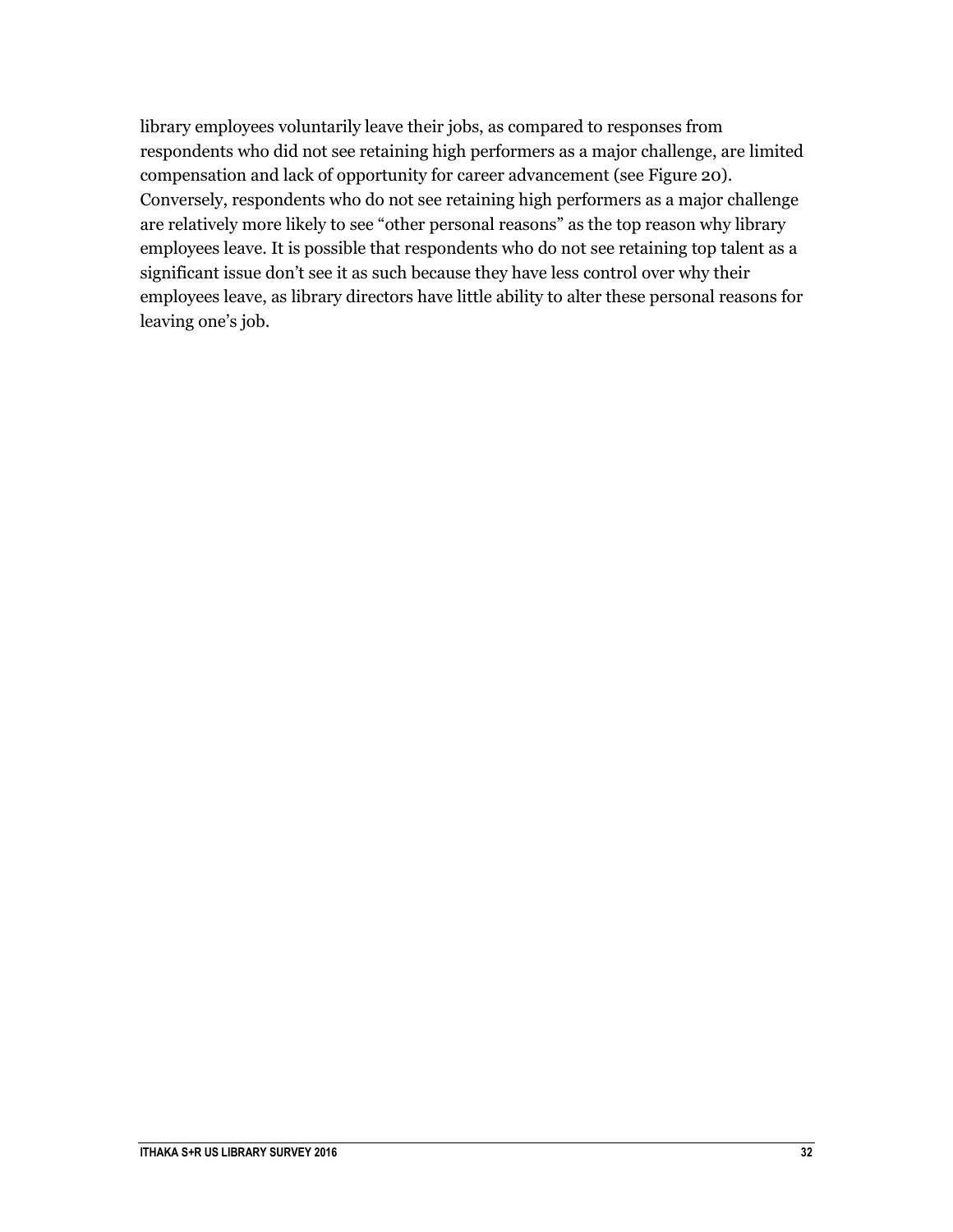#### **Figure 17:** Please use the 10 to 1 scales to indicate how well each statement below describes your point of view. *Percentage of respondents who strongly agreed with each statement.*

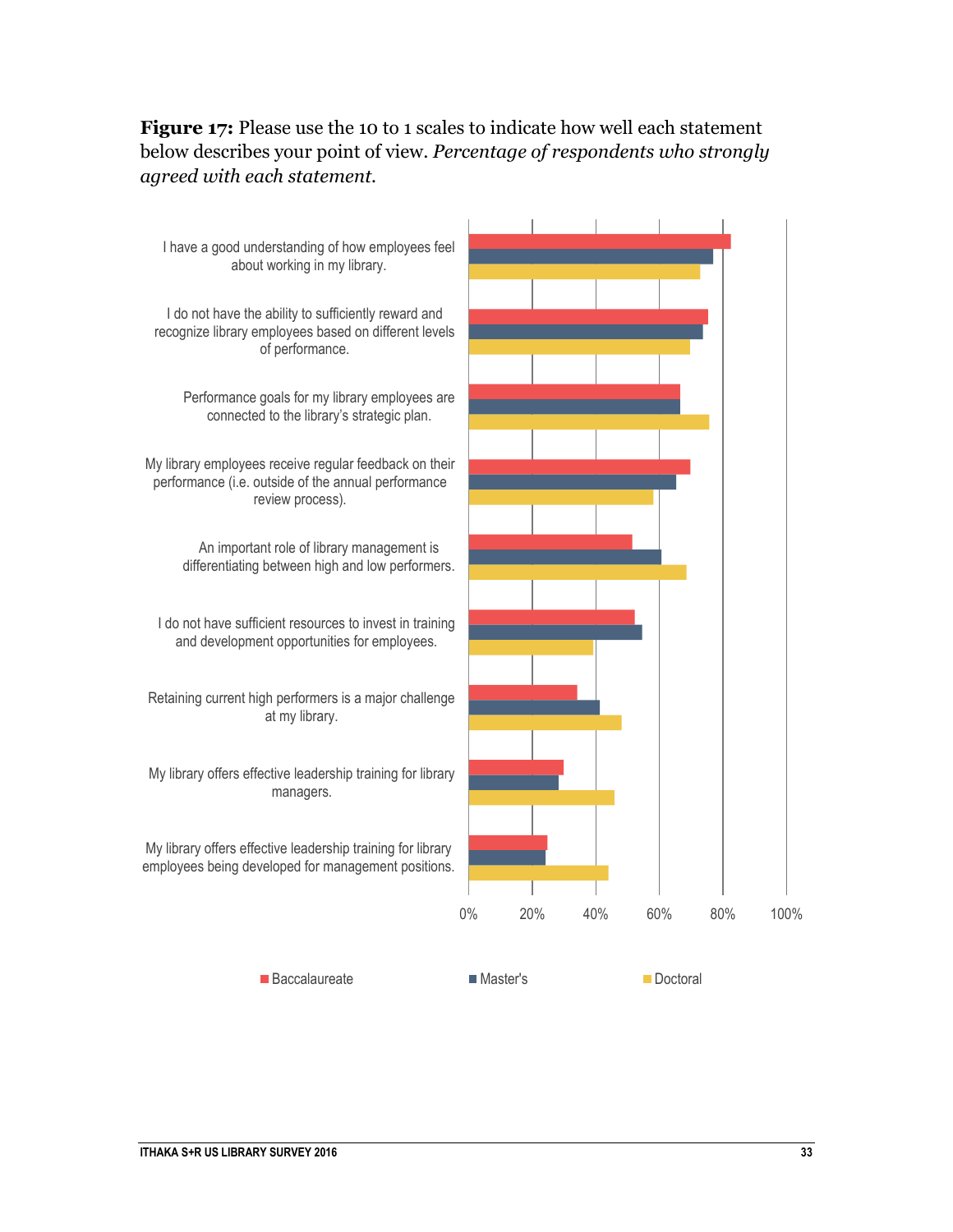**Figure 18:** How often do you employ the following tactics to stay regularly informed on how staff feel about working in your library? *Percentage of respondents who often or occasionally employ the following tactics.*

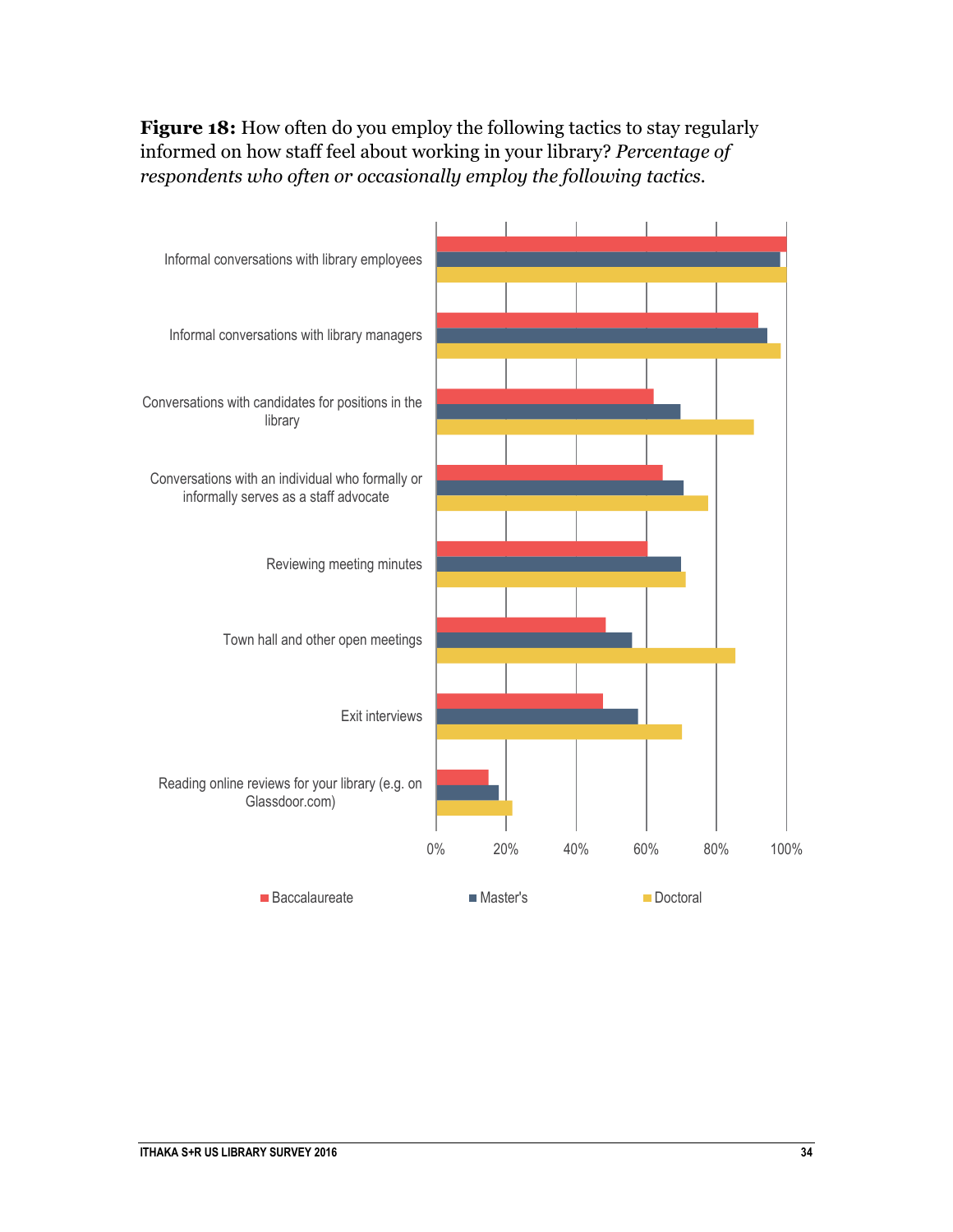



<sup>14</sup> Respondents were able to select up to three items.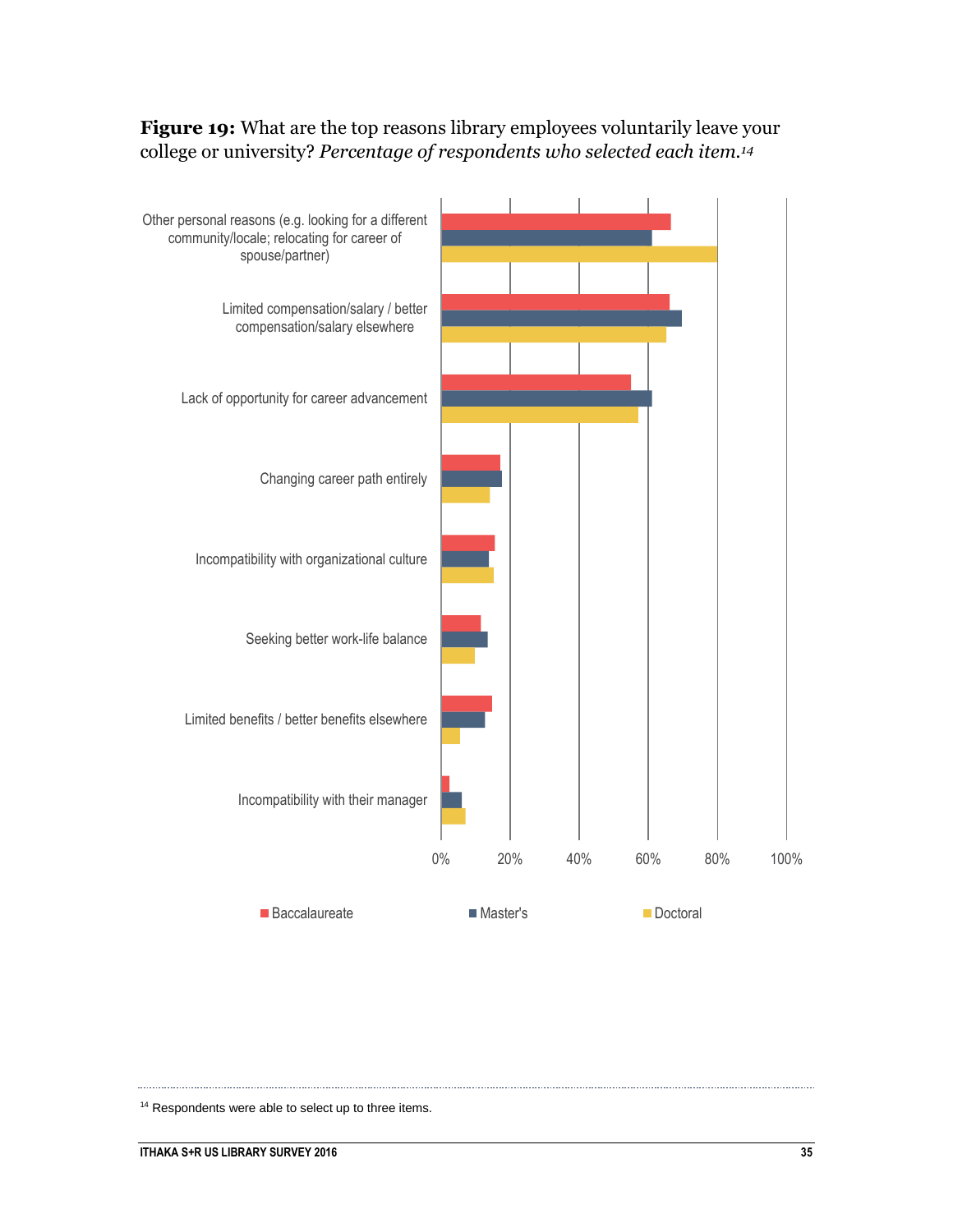#### **Figure 20:** What are the top reasons library employees voluntarily leave your college or university? *Percentage of respondents who selected each item.<sup>15</sup>*



Strongly agreed that "Retaining current high performers is a major challenge at my library."

Strongly disagreed that "Retaining current high performers is a major challenge at my library."

<sup>15</sup> Respondents were able to select up to three items.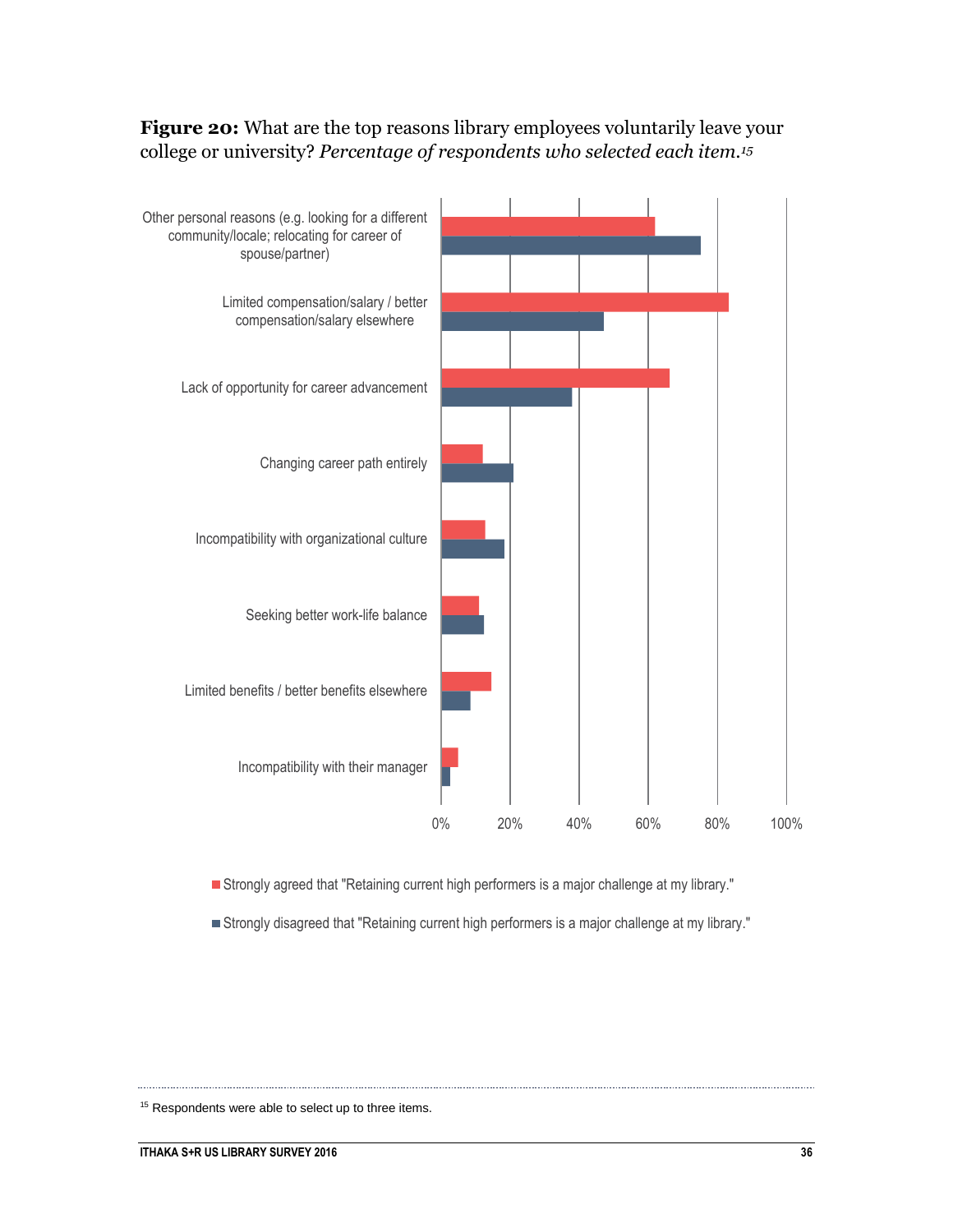## <span id="page-37-0"></span>**Discovery**

As was reported in the Ithaka S+R US Faculty Survey 2015, discovery starting points appear to be in flux for faculty members; after faculty members expressed strongly preferring starting their research with specific e-resources and databases in previous cycles of the survey, they now report being equally as likely to begin with a general purpose search engine as they are with a specific e-resource and database, and are increasingly likely to begin with the library website or catalog.<sup>16</sup> Findings from this cycle of the Library Survey indicate that library directors' strategies around discovery also appear to be evolving.

Approximately 64% of library directors strongly agree that "it is strategically important that my library be seen by its users as the first place that they go to discover scholarly content." While this represents a majority of respondents, we have observed a substantial decrease in agreement from previous survey cycles, and this decrease can be seen across institution types (see Figure 21).

Since 2013, we have also observed a decrease in the share of respondents who strongly agree that their library is always the best place for researchers at their institution to start their search for scholarly information (see Figure 22). This decrease is most notable for respondents at doctoral universities; in 2013, 54% of respondents strongly agreed with this statement as compared to 39% in 2016.

Furthermore, compared to previous survey cycles, library directors appear to be less interested in having the library guide users to preferred sources when identical online copies of the same item exist (see Figure 23). Approximately one-third of respondents across institution types strongly agree that this is an important role that the library should play; in 2010, roughly half of respondents strongly agreed.

Meanwhile, about three-quarters of respondents, with little change from 2013, see "using an index-based discovery service to facilitate access to information resources" as a highly important priority in their library. However, as seen in Figure 11, less than 10% of respondents report being interested in investing additional funds towards discovery tools if such resources were provided.

It appears that while library directors see the provision of a discovery service as highly important, they are decreasingly interested in investing additional resources towards

<sup>16</sup> Christine Wolff and Roger C. Schonfeld, "US Faculty Survey 2015," *Ithaka S+R,* April 4, 2016, [https://doi.org/10.18665/sr.277685.](https://doi.org/10.18665/sr.277685)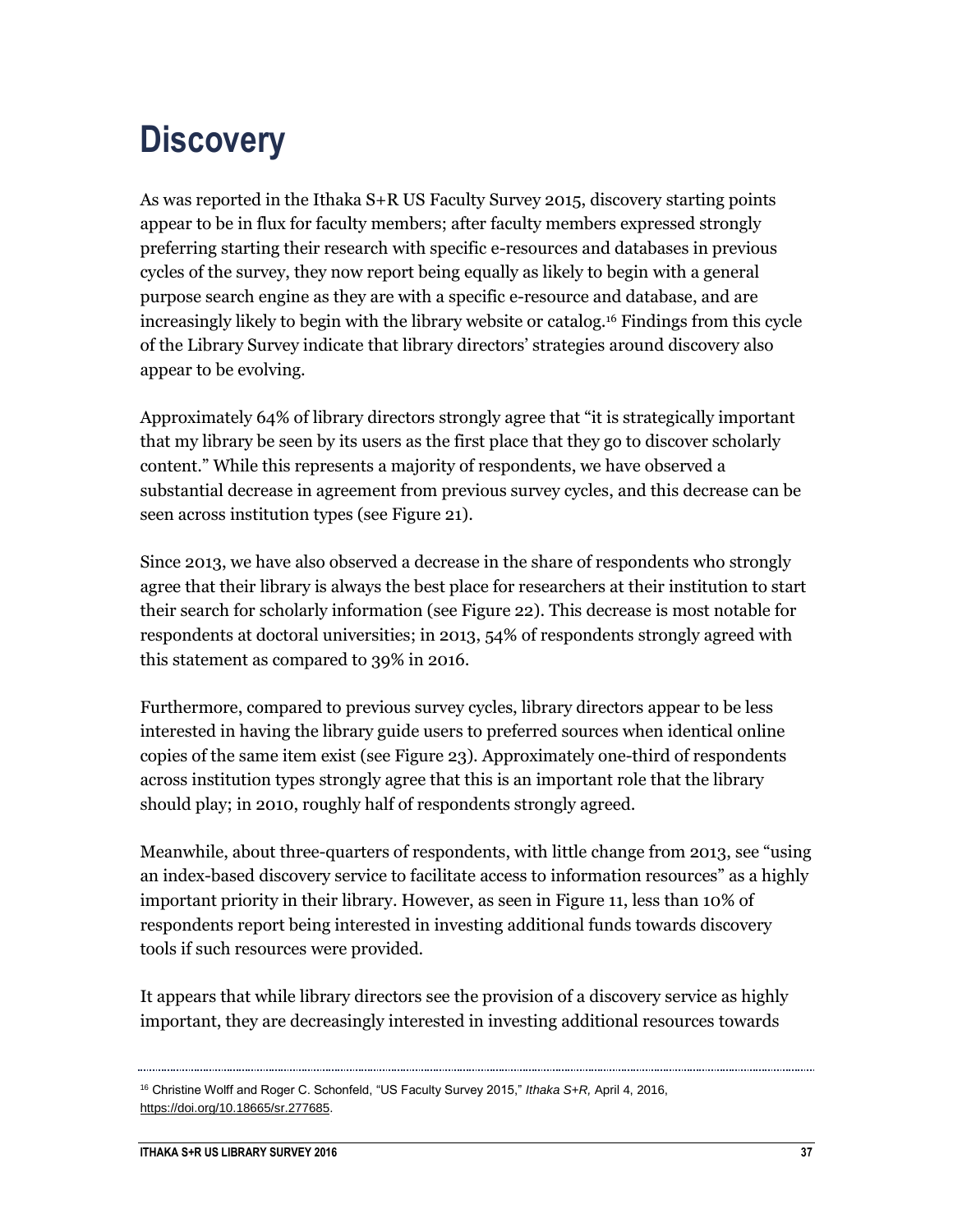these services, and are increasingly comfortable with scholars beginning their research process outside of the library.

However, respondents with many years in their position tend to be less comfortable with the loss of control over how users discover content. Greater shares of library leaders with 11+ years in their positions, as compared to those with fewer years in their positions, strongly agreed that their library is always the best place for researchers to start their search for scholarly information (63% vs 44-49%), and greater shares of these library leaders also identified the "gateway" role of the library as highly important (80% vs. 65- 67%). Additionally, greater shares of these respondents reported highly prioritizing the provision of an index-based discovery service (87% vs. 76-77%). We will continue to track these perceptions in future cycles of the survey.

**Figure 21:** "It is strategically important that my library be seen by its users as the first place that they go to discover scholarly content." *Percentage of respondents who strongly agreed with this statement.*

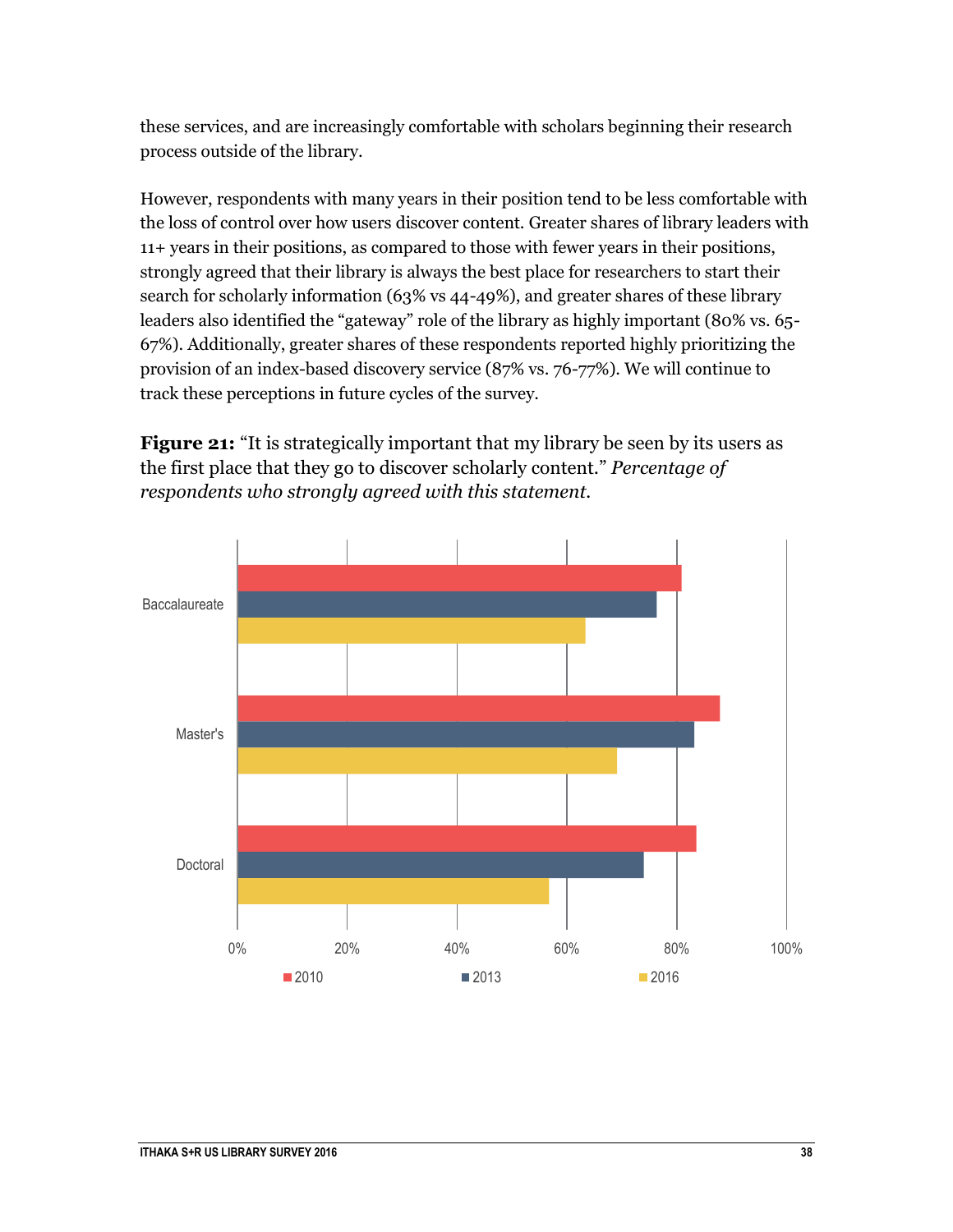**Figure 22:** "My library is always the best place for researchers at my institution to start their search for scholarly information." *Percentage of respondents who strongly agreed with this statement.*



**Figure 23:** "When identical online copies of the same item exist, it is important to my library that we be able to guide users to a preferred source." *Percentage of respondents who strongly agreed with this statement.*

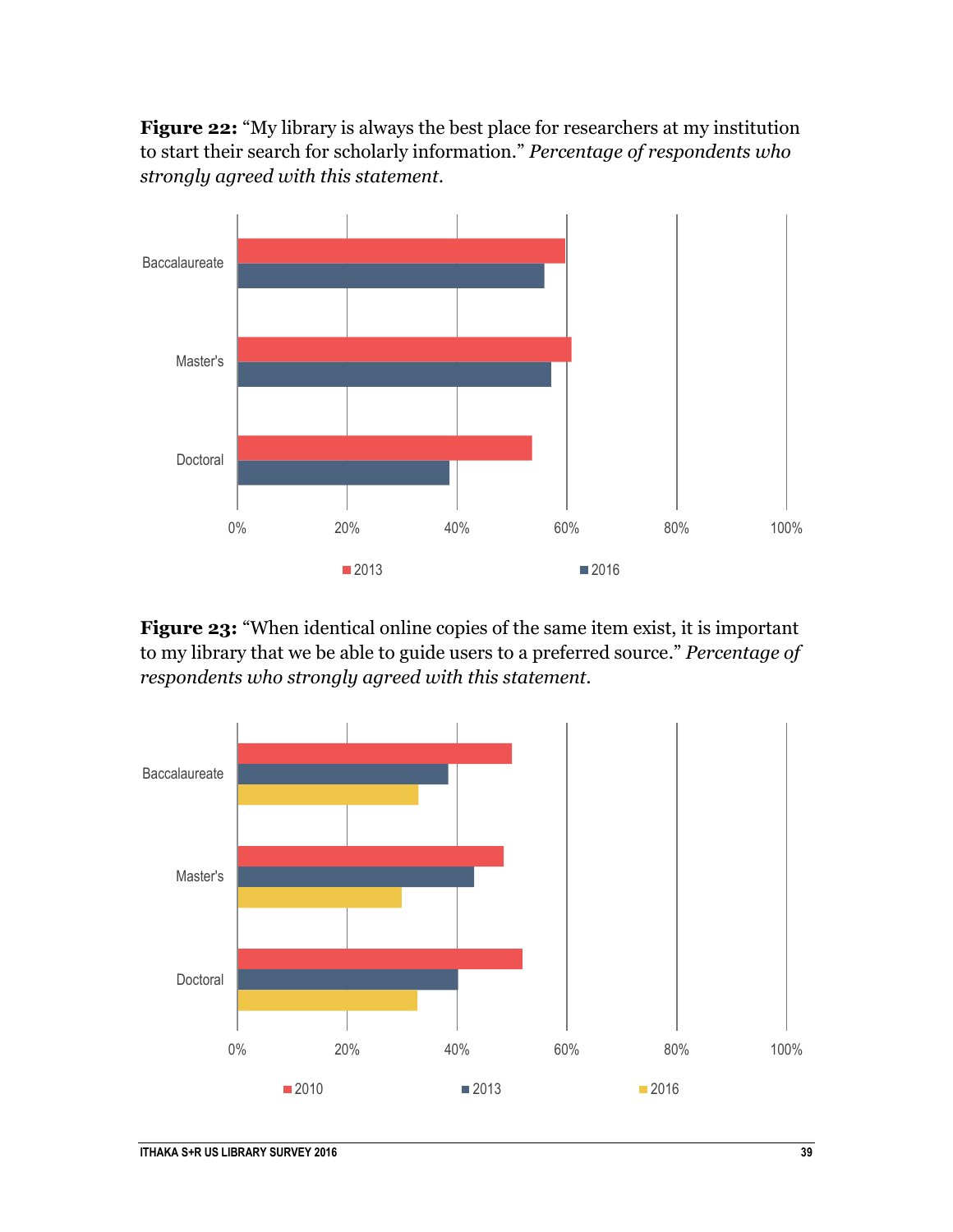## <span id="page-40-0"></span>**Collections**

Since 2010, the Library Survey has taken a deep dive into issues pertaining to collection development and management strategies.

In this survey cycle, we see that collections spending has continued to shift towards electronic resources, while enthusiasm towards this transition, especially that from print to electronic for monographs, has remained largely unchanged since previous survey cycles. Meanwhile, a much greater share of libraries has developed policies for deaccessioning print materials that are also available digitally. Respondents also indicate a high level of interest in investing in new material types, although there is very little reported spending in this area.

Library directors remain interested in expanding access to materials for their users through collaborations with other libraries, and respondents from doctoral universities are especially interested in these cross-institutional collaborations.

Comparisons with the perspectives of faculty members demonstrate a number of ways in which library directors have expressed relatively greater hesitation with the transition from print to electronic monographs. As spending in this area continues to increase, as library directors have predicted it will, it will be valuable to continue tracking how these perspectives shift in response.

## **Collections Spending**

Since 2010, we have asked library leaders to indicate what percentage of their library's materials budget is spent on various types of items, including online/digital journals and databases, print journals, e-books, and print books.

Library directors have consistently reported increased spending for both digital journals and e-books, while spending for print books and journals continues to decrease (see Figure 24). Spending for other types of items has not moved substantially in any direction over the survey cycles.

As was the case in 2013, library directors' reported spending varied by their institution type. Respondents at doctoral universities report spending approximately 67% of their materials budget on digital journals and databases, compared to 62% and 58% at master's and baccalaureate institutions, respectively. Respondents at baccalaureate and master's institutions tend to spend more on print books and journals than do those at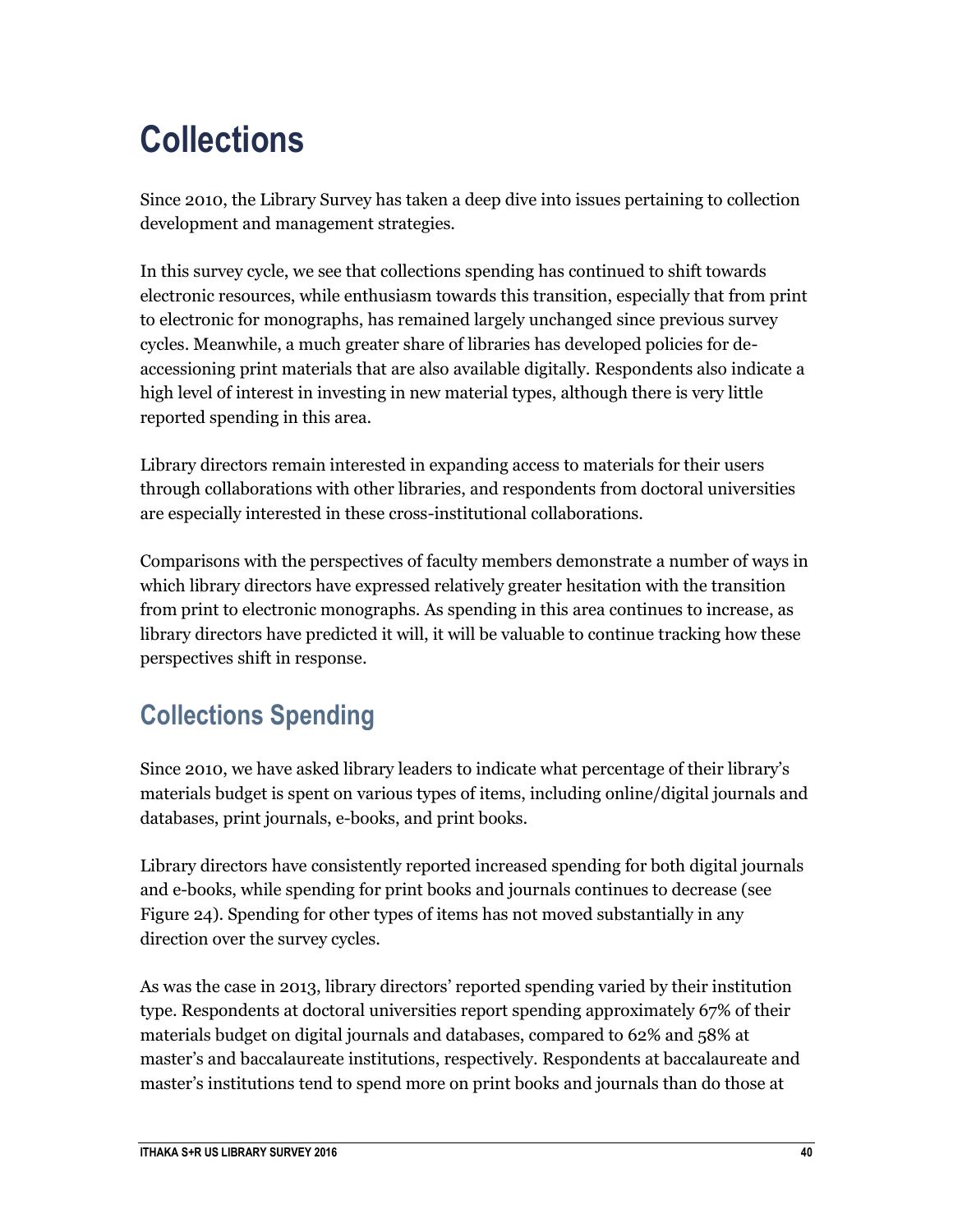doctoral universities. Spending on e-books and other types of items does not appear to vary substantially by type of institution.

**Figure 24:** What percentage of your library's materials budget is spent on the following items? *Average estimated percentage of budget spent on each type of item.*



Respondents were also asked to speculate on what their spending for these items would look like five years from now. Because this question and the previous one have been asked in all three survey cycles, we now have six data points for comparison: respondents' estimated spending for 2010 (from the 2010 survey), estimated spending for 2013 (from the 2013 survey), predicted spending for 2015 (from the 2010 survey), estimated spending for 2016 (from the 2016 survey), predicted spending for 2018 (from the 2013 survey), and predicted spending for 2021 (from the 2016 survey).

The 2016 survey cycle provides the first opportunity for us to see how respondents' predictions in 2010 for 2015 line up with actual estimated spending in 2016. While some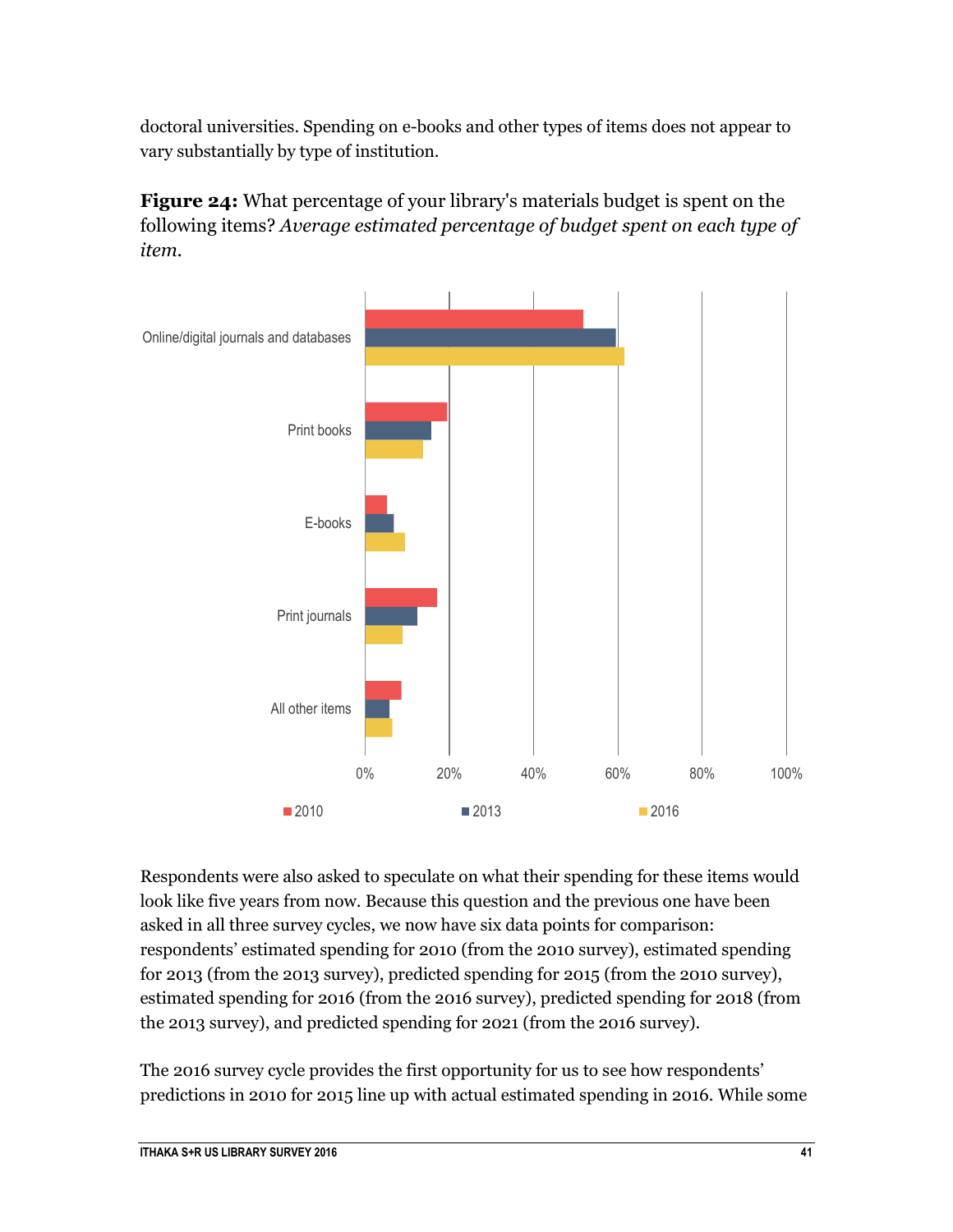predictions have deviated from actual reported spending, these predictions generally do not differ from the actual spending by more than a percentage point or two; that is, respondents' predictions from 2010 tended to be very much in line with actual spending in 2016 (see Figure 25). Based on these findings, it would be reasonable to expect that as these library leaders have predicted, spending on print resources will continue to decrease while that for electronic resources will continue to increase. The next survey cycle will provide another opportunity to evaluate the accuracy of these predictions compared to estimated spending in 2019.

We also asked respondents about the value of licensed e-resources in light of added content and increasing costs (see Figure 26). A majority of respondents across institution types did not feel strongly – positively or negatively – about these increasing costs; generally speaking, these library leaders do not agree that they are receiving more value when content is added.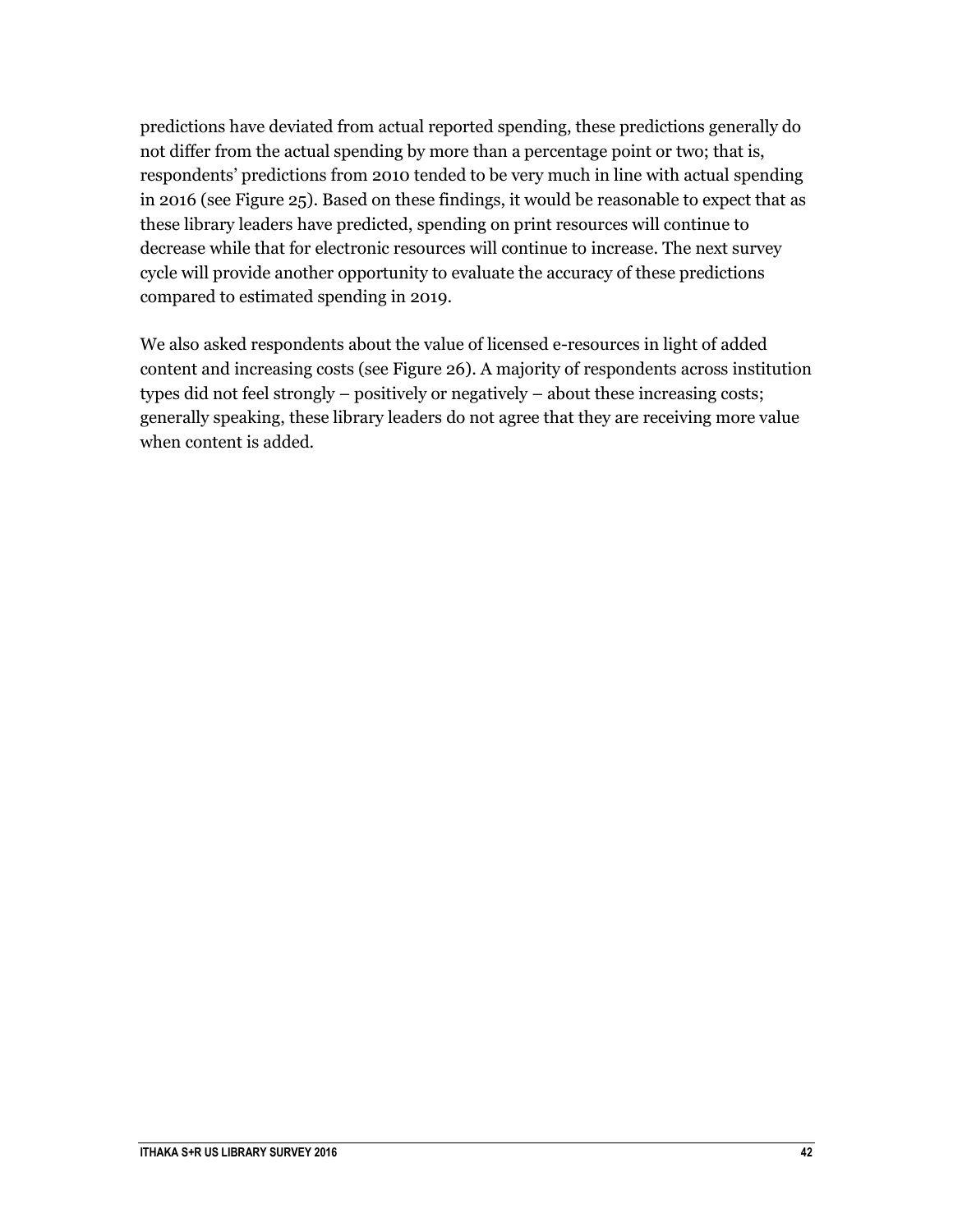**Figure 25:** What percentage of your library's materials budget is spent on the following items? / In five years, what percentage of your library's materials budget do you estimate will be spent on the following items? *Average estimated percentage of budget spent / predicted average percentage to be spent on each type of item.*

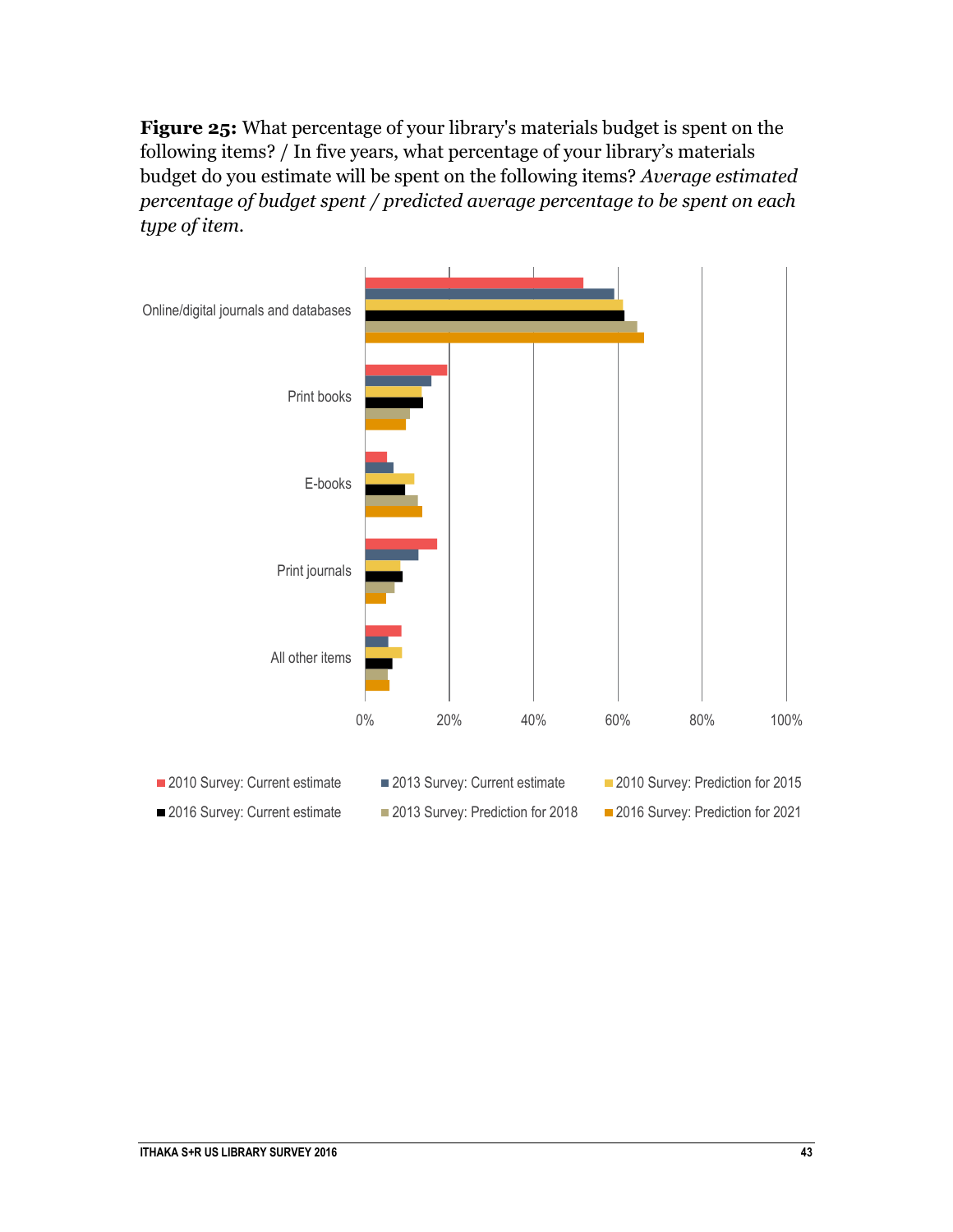**Figure 26:** "Even though the cost of licensed e-resources increases regularly, their value is rising even faster because more content is added to them each year." *Percentage of respondents who strongly agreed, neither agreed nor disagreed, and strongly disagreed with this statement.*



## **Collections Strategies**

Responses to questions on collections strategies demonstrate the varied and sometimes potentially conflicting approaches that various types of libraries are taking to collections development, management, and de-accessioning.

Roughly half of respondents strongly agreed that "my library has a clear collections strategy that drives our decision-making about format, delivery, and access mechanisms," and just under half strongly agreed that "my library has a clear vision that is broadly accepted on campus for the use of our space footprint." Relatively greater shares of respondents from doctoral universities agreed with these statements, although only 61% and 52% of these respondents strongly agreed, respectively.

To broadly examine how library directors prioritize the functions of their libraries, we provided them with a non-exhaustive list of 26 library functions and asked them to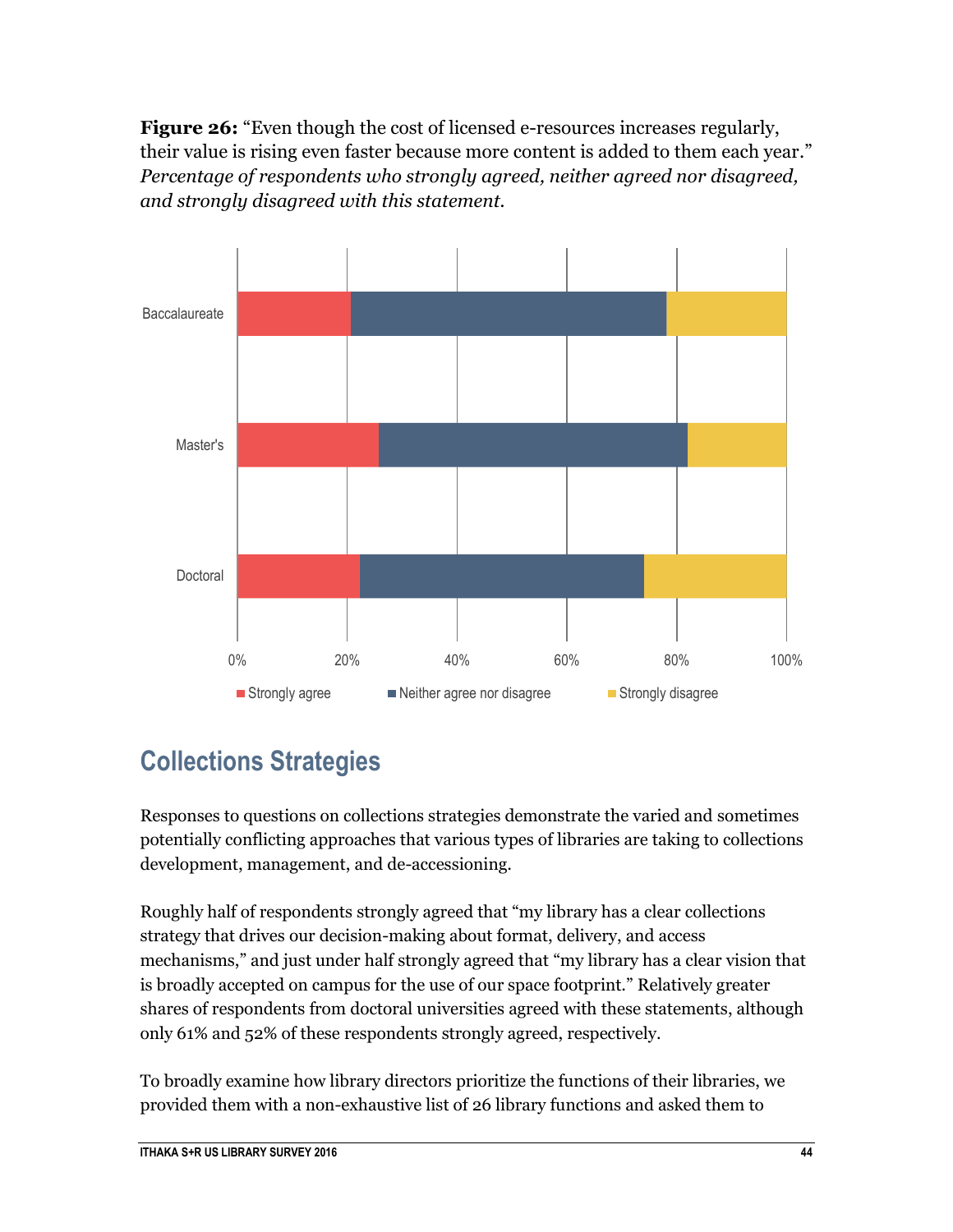indicate how much of a priority these functions are within their library. Figure 27 displays those functions directly related to collections.<sup>17</sup>

Response patterns by institution type generally followed those from the 2013 survey findings (see Figure 25). Greater shares of respondents from doctoral universities have prioritized special collections, digitization, and digital preservation, while "facilitating access to materials through inter-library loan or other borrowing agreements" has remained highly important for respondents across institution types. While there is a gap between doctoral universities and master's/baccalaureate institutions in how much licensing e-resources is prioritized, this divide has closed considerably since 2013; there have been greater increases for the share of respondents at baccalaureate and master's institutions than there has been for those at doctoral universities.

Compared to the 2013 survey results, we have also seen a substantial increase in the share of respondents who indicated that "purchasing print books to build research collections" is a very important priority in their library (see Figure 28). This increase was observed across institution types, with percentage point increases of 18, 19, and 11 for respondents at baccalaureate, master's, and doctoral institutions, respectively.

Additionally, we asked respondents about the extent to which they agree that building their local print collections is much less important than it was five years ago. Compared with results from 2013, we have seen substantial decreases across institution types in the share of respondents that strongly agreed with this statement; that is, a greater share of respondents does not agree that building local print collections is much less important than it was five years ago.

Meanwhile, we have seen that respondents both currently report decreased spending on print resources and predict continued declines for this share of their materials spending. Furthermore, about six in ten respondents reported that their library has formal collections management policies for de-accessioning print materials that are available digitally as well, which is a substantial increase from the approximate one-third of respondents who indicated that they had these policies in 2013.

These findings appear to be contradictory in nature and perhaps highlight some of the difficult trade-offs that library leaders face in allocating resources; respondents are increasingly seeing building print collections as more important and as more of a priority, but are devoting fewer resources towards these collections and are increasingly developing policies for de-accessioning these materials when they are also available digitally. Findings from the Ithaka S+R US Faculty Survey 2015 demonstrate how

<sup>&</sup>lt;sup>17</sup> The full results of this question can be found in Appendix I.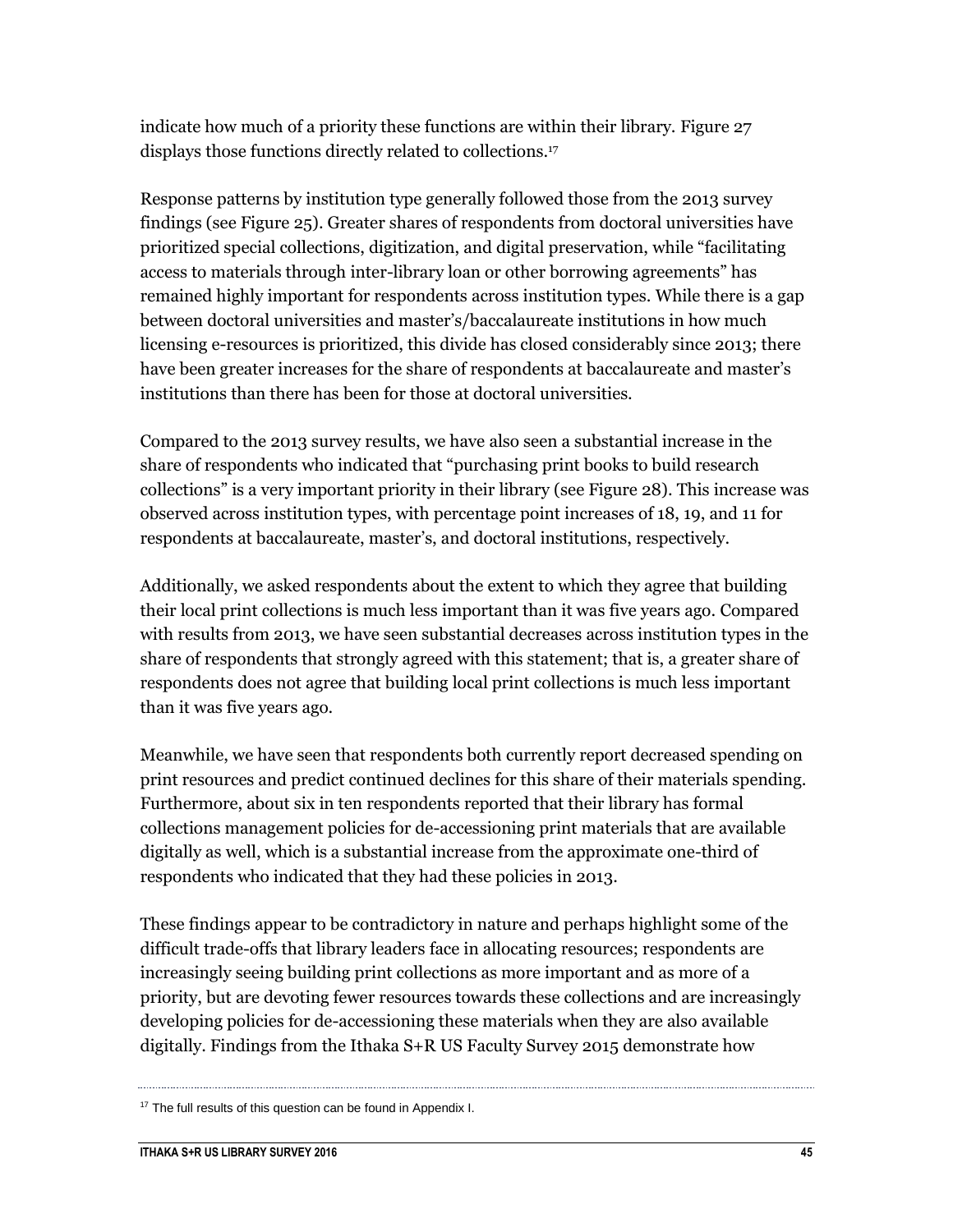scholars continue to use print and electronic versions of scholarly monographs for differing purposes, and this desire for a dual-format environment from faculty members may in part account for these findings.

**Figure 27:** How much of a priority is each of the following functions in your library? *Percentage of respondents who rated each function as a high or very high priority.*

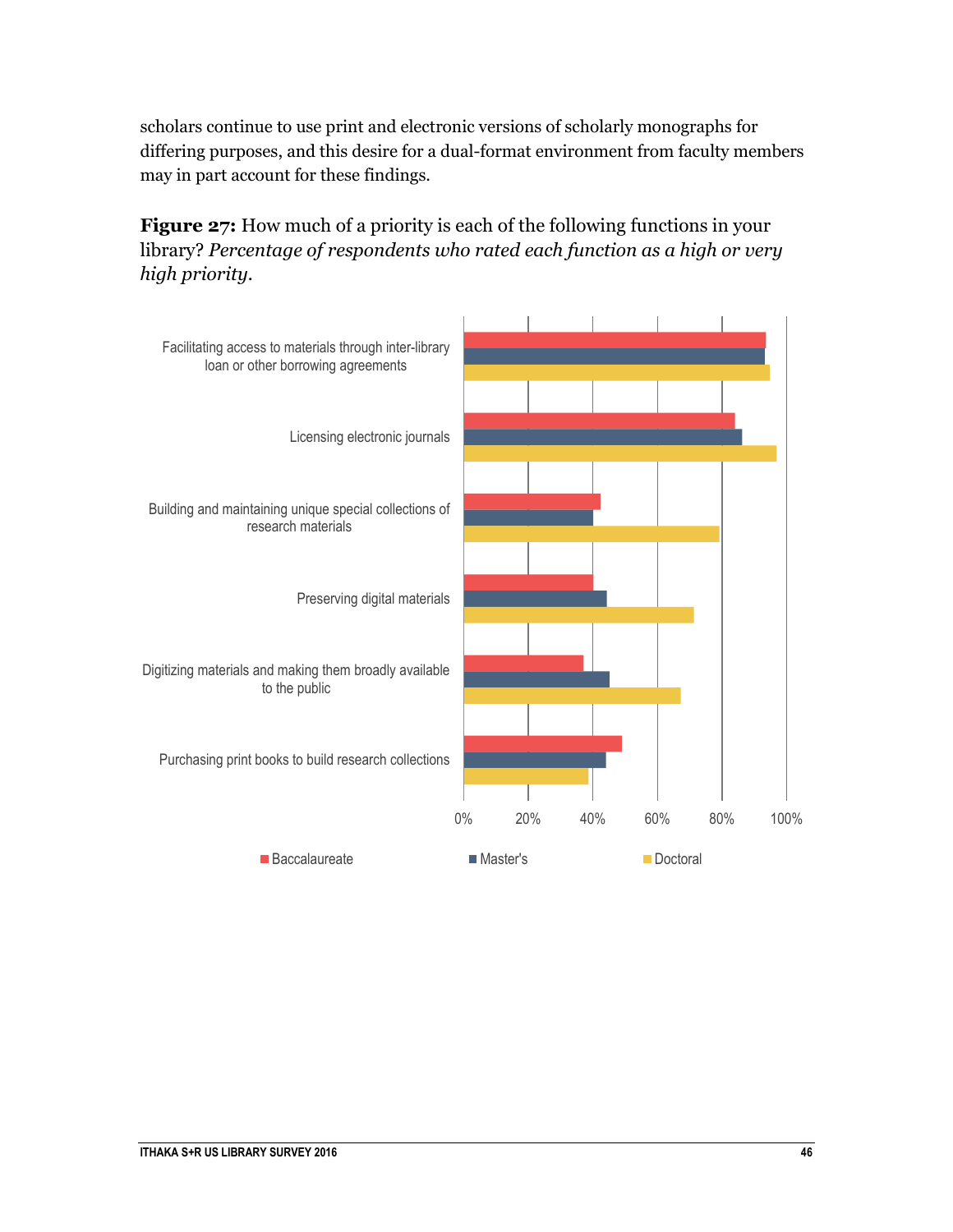



Library directors' enthusiasm towards e-books appears to be generally unchanged since previous cycles of the Library Survey. Approximately one quarter of respondents strongly agreed that electronic versions of scholarly monographs play a very important role in the research and teaching of faculty members at their institution (see Figure 29). In the 2012 and 2015 U.S. Faculty Surveys, roughly half of the respondents strongly agreed that these resources play a very important role in their teaching and research. It is possible that part of this divide was caused in part by differing interpretations of what was meant by an electronic version of a scholarly monograph; it is likely that library directors were referring to only those monographs that the library provides, while faculty members interpreted the term more broadly.

Additionally, less than 10% of library directors, with little variation by type of institution, strongly agreed that within the next five years, the use of e-books will be so prevalent among faculty and students that it will not be necessary to maintain library collections of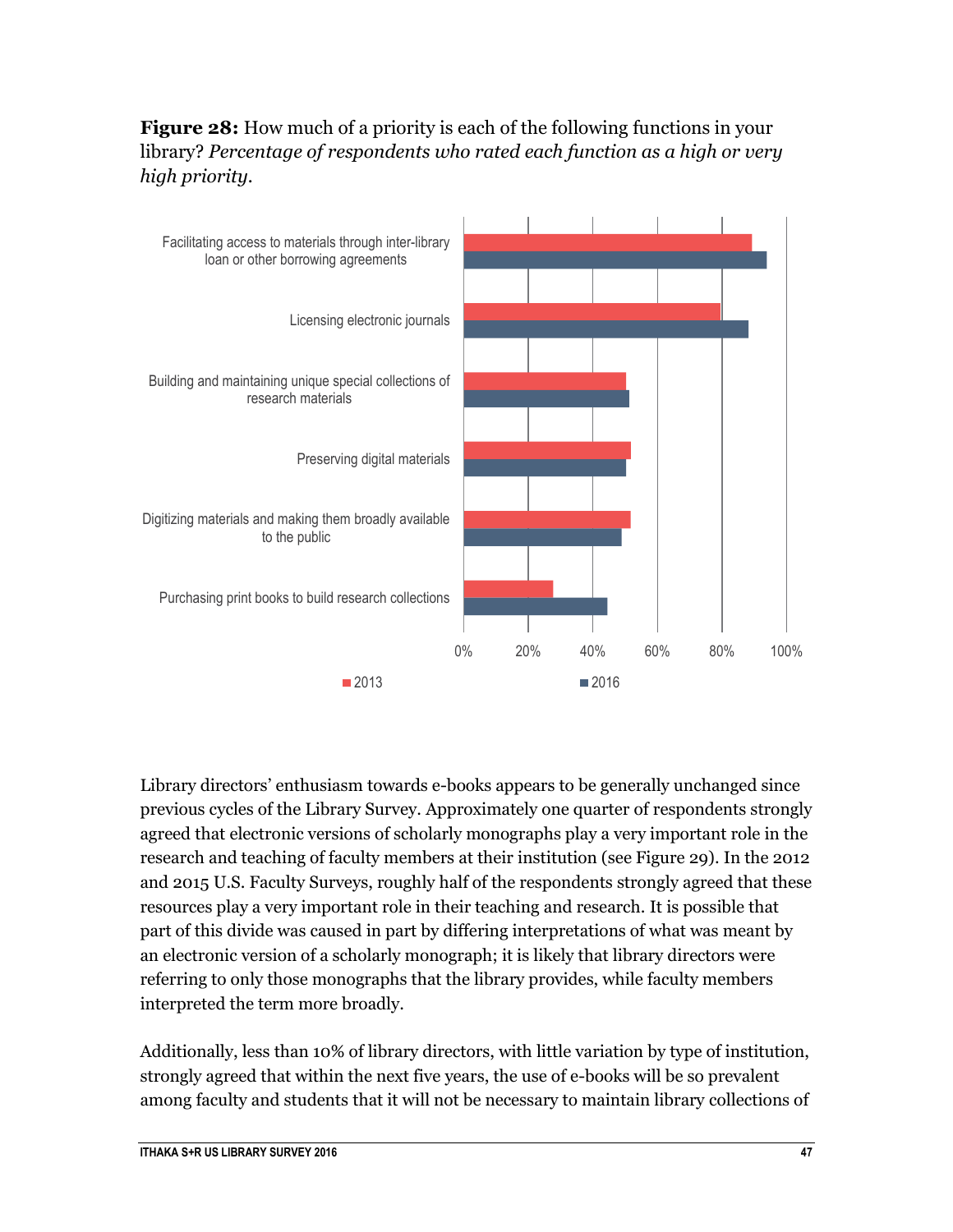hard copy books (see Figure 30). While faculty members have not exhibited much higher levels of agreement, they do appear to be increasing in agreement over time. It will be valuable to continue tracing how both groups continue to feel about this transition.

Figure 29: "Electronic versions of scholarly monographs play a very important role in the research and teaching of faculty members at my institution." *Percentage of respondents who strongly agreed with this statement.*

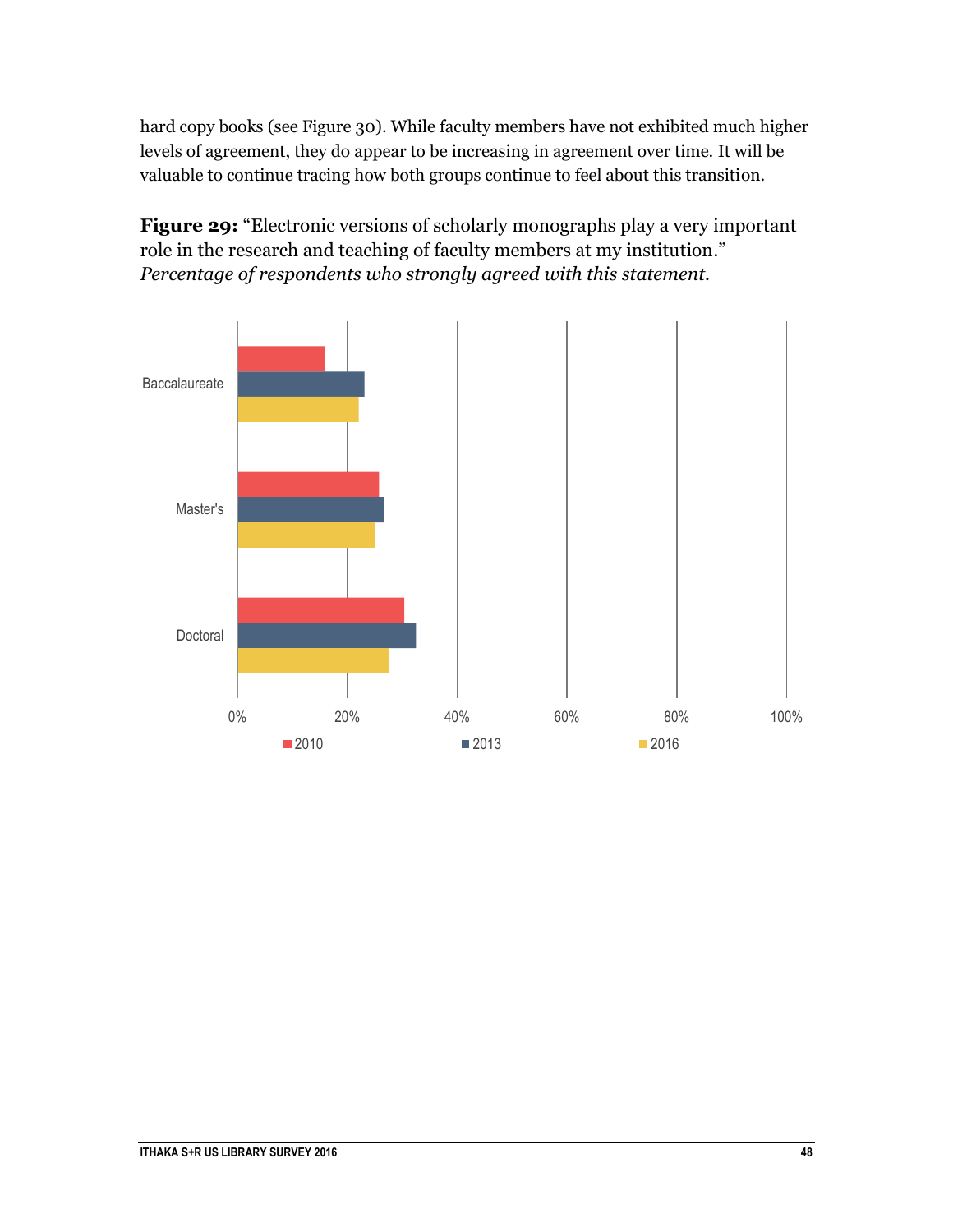**Figure 30:** "Within the next five years, the use of e-books will be so prevalent among faculty and students that it will not be necessary to maintain library collections of hard copy books." *Percentage of respondents who strongly agreed with this statement.*



While respondents reported spending approximately 94% of their materials budget on books and journals, they appear to also be interested in building up other types of materials as well. Approximately two-thirds of respondents strongly agreed that "as scholarship moves steadily away from its exclusive dependence on text, libraries must shift their own collecting to include new material types," and fewer than 15 respondents disagreed with this statement (see Figure 31). Respondents from doctoral universities appear to be more open to this shift in collecting, as roughly three-quarters of these respondents strongly agreed.

The share of library directors that strongly agreed that their library "will become increasingly dependent upon externally-provided electronic research resources in the future" continues to decrease in this cycle of the Library Survey; roughly six in ten respondents now agrees with this statement compared to nearly nine in ten in the 2010 survey cycle (see Figure 32). Based on other findings throughout the survey, it is unlikely that this indicates that dependence on these e-resources is decreasing. Rather, the decline in the share of respondents who see their dependence as increasing is likely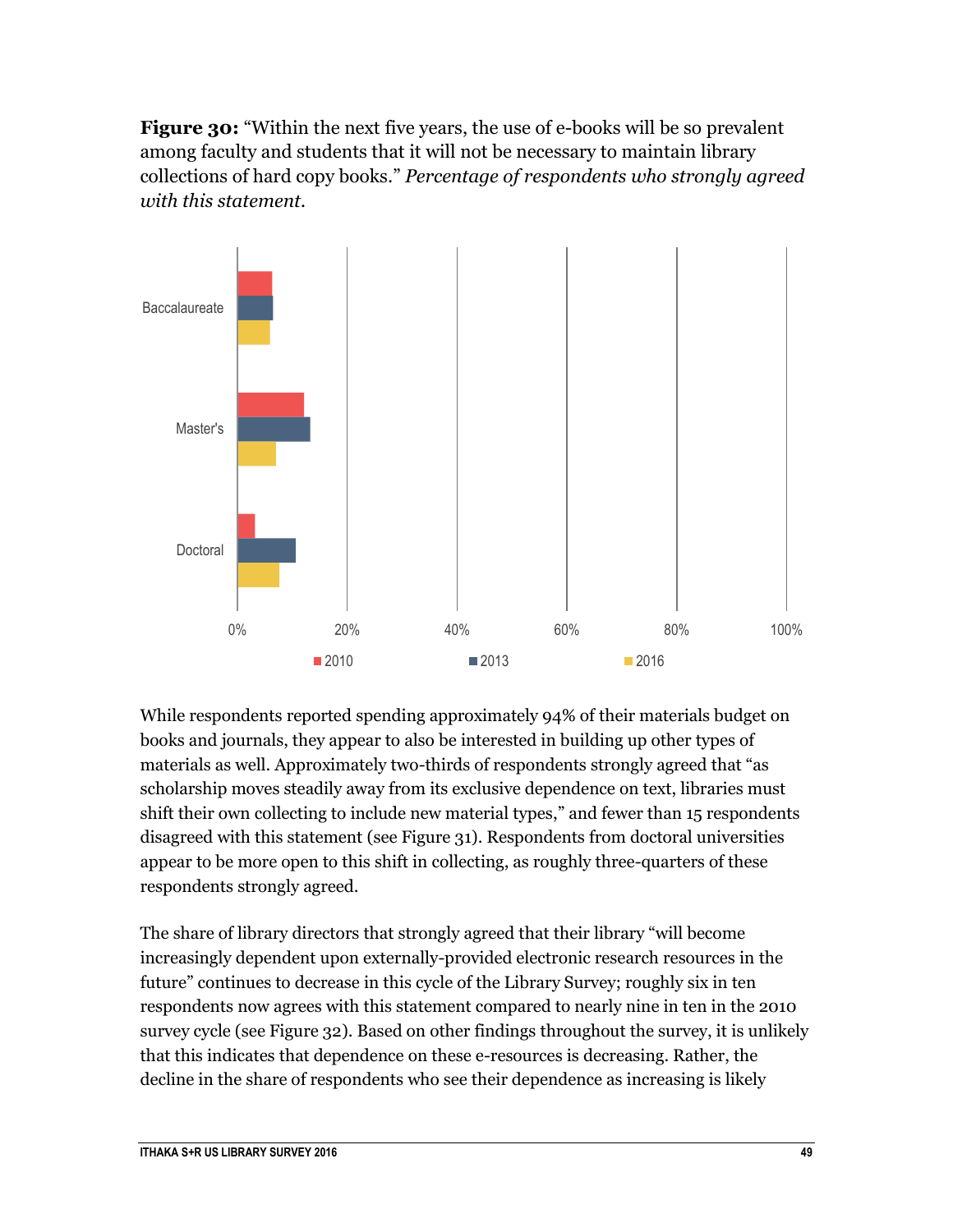indicative of dependence having peaked; that is, they do not see their dependence continuing to increase as they are *already* highly reliant on these resources.

**Figure 31:** "As scholarship moves steadily away from its exclusive dependence on text, libraries must shift their own collecting to include new material types." *Percentage of respondents who strongly agreed, neither agreed nor disagreed, and strongly disagreed with this statement.*

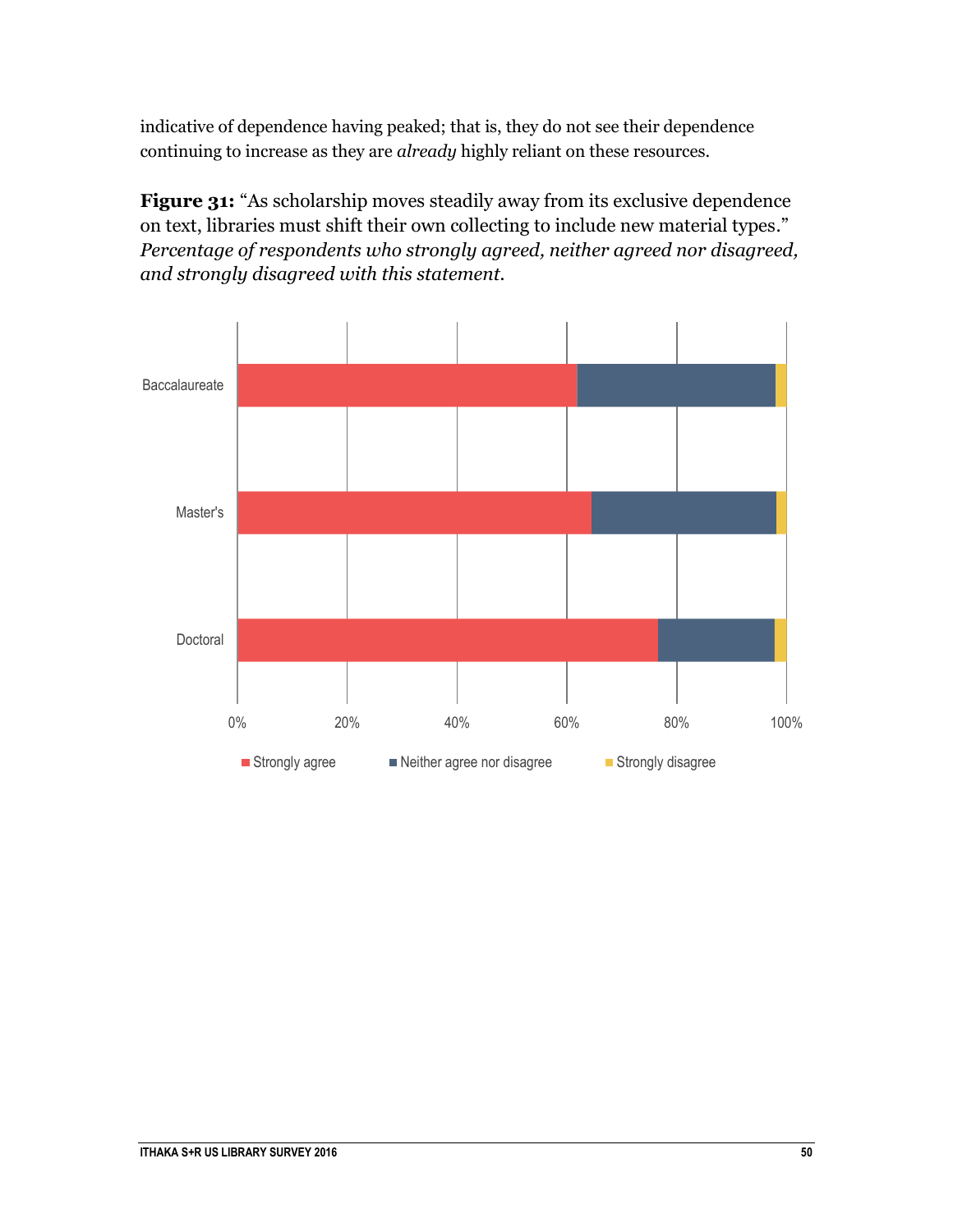**Figure 32:** "My library will become increasingly dependent upon externallyprovided electronic research resources in the future." *Percentage of respondents who strongly agreed with this statement.*



Lastly, respondents were asked a number of questions about the collaborative investments they are making with other institutions to expand access to needed resources.

Library directors rated reciprocal borrowing privileges and shared borrowing agreements other than ILL as the most highly important collaborative agreements established with other libraries (see Figure 33). Respondents from doctoral universities much more highly rated a number of these agreements, including formal collaborative agreements on collections development, digitization and/or digital preservation, informal collaborations on collections development, and shared offsite print storage.

Respondents from doctoral universities were also more likely to agree that their library is making collaborative investments with other libraries to improve the availability of collections and the efficiency of their provision for the long-term future, and that their library relies on collaborative relationships with other libraries to fulfill their users' needs for materials (see Figure 34).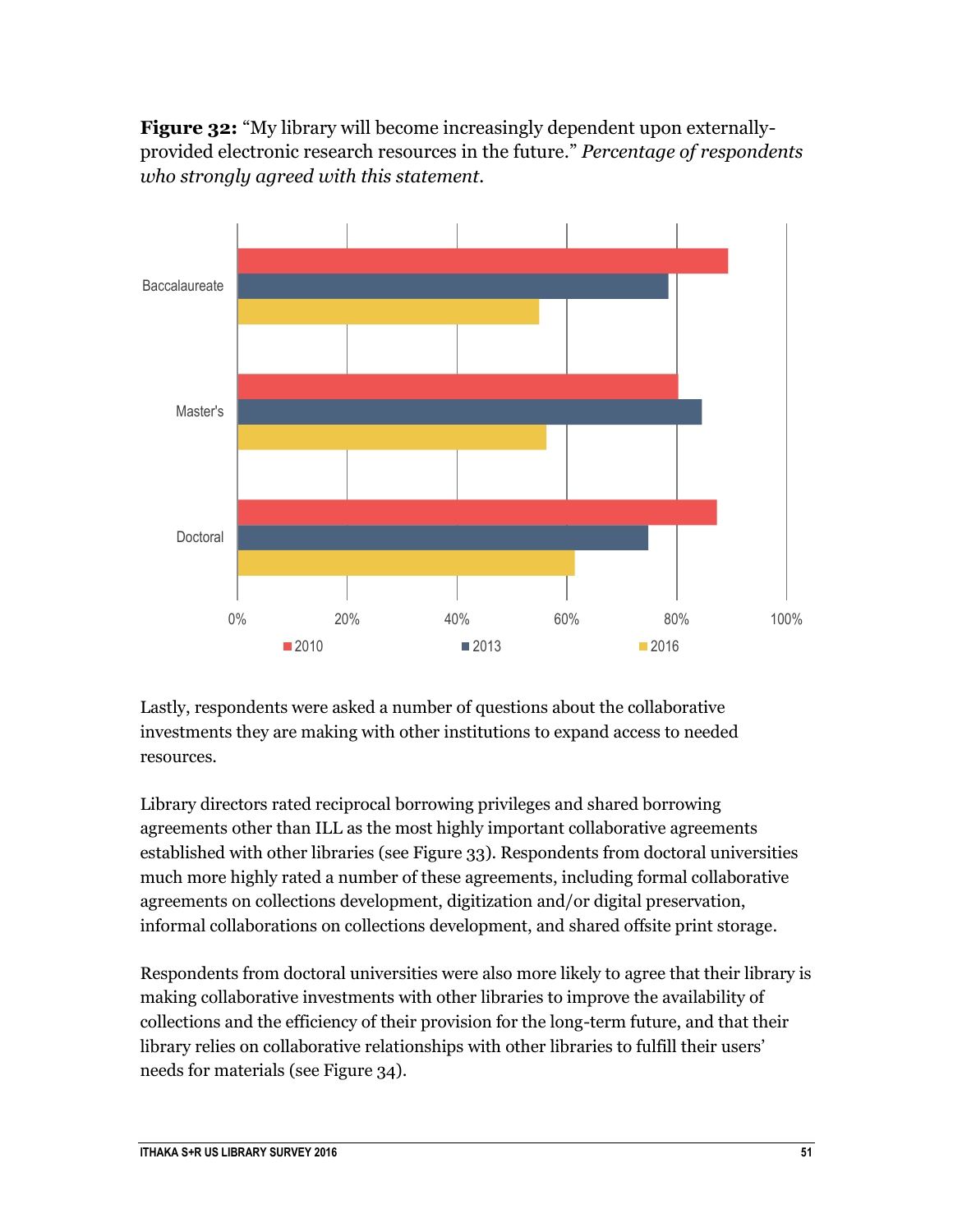Earlier in the survey, this group of respondents also indicated that peer and aspirant institutions were relatively more influential for the development of their strategic priorities; it is evident across these survey findings that these cross-institutional collaborations are of unique importance to library leaders at doctoral universities.

Interestingly, the share of respondents that strongly agreed that their library increasingly relies on collaborative relationships with other libraries to fulfill their users' needs for materials has declined substantially across institution types since 2013. This is likely an indication that reliance has peaked as opposed to it being in decline; it is clear from other survey findings that these collaborations, especially reciprocal borrowing privileges, are highly important to these libraries.

**Figure 33:** "How important are the following types of collaborative agreements with other libraries, established through bilateral agreements, library systems, or consortia?" *Percentage of respondents who indicated that each is very important.*

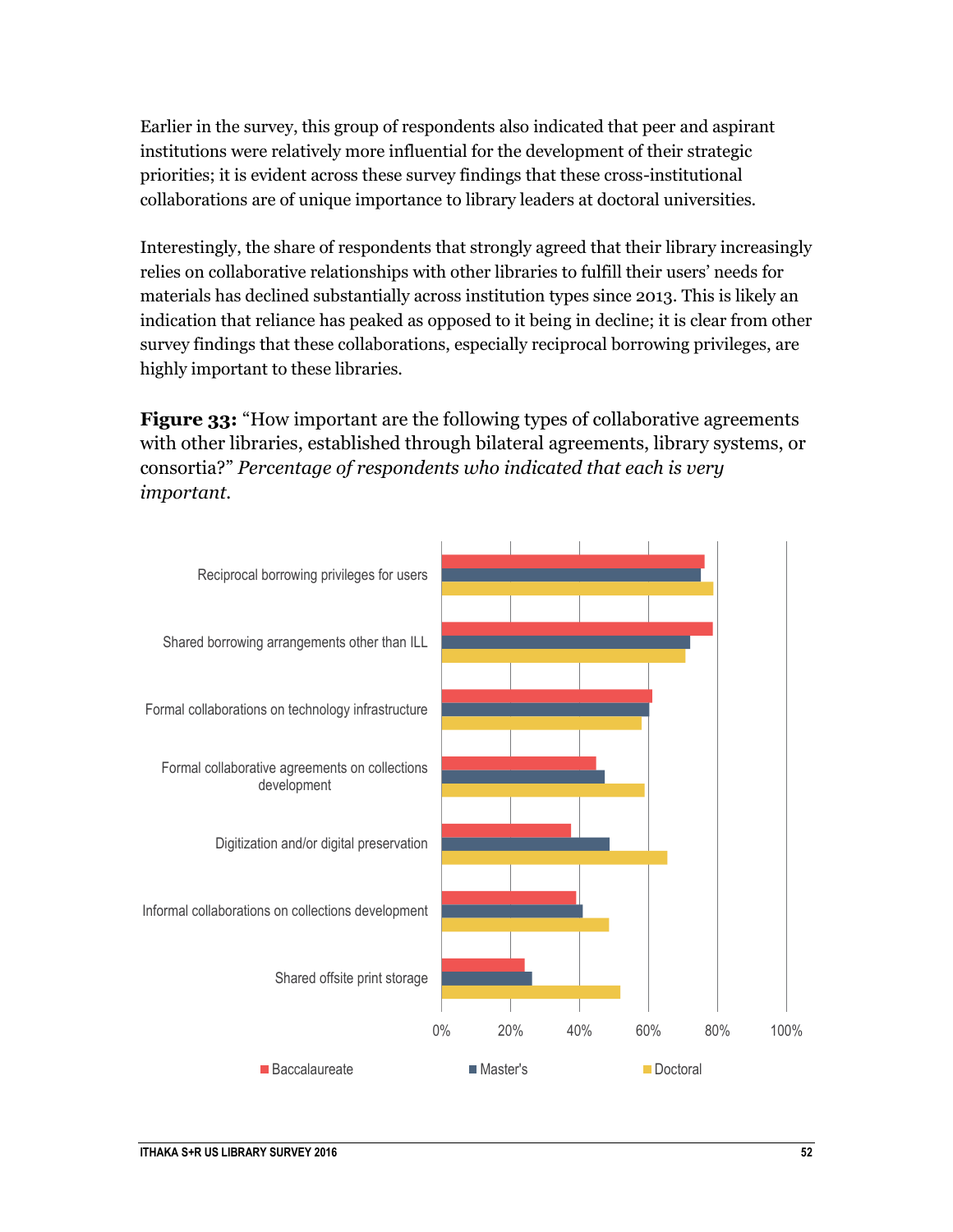#### **Figure 34:** Please use the 10 to 1 scales to indicate how well each statement below describes your point of view. *Percentage of respondents who strongly agreed with each statement.*

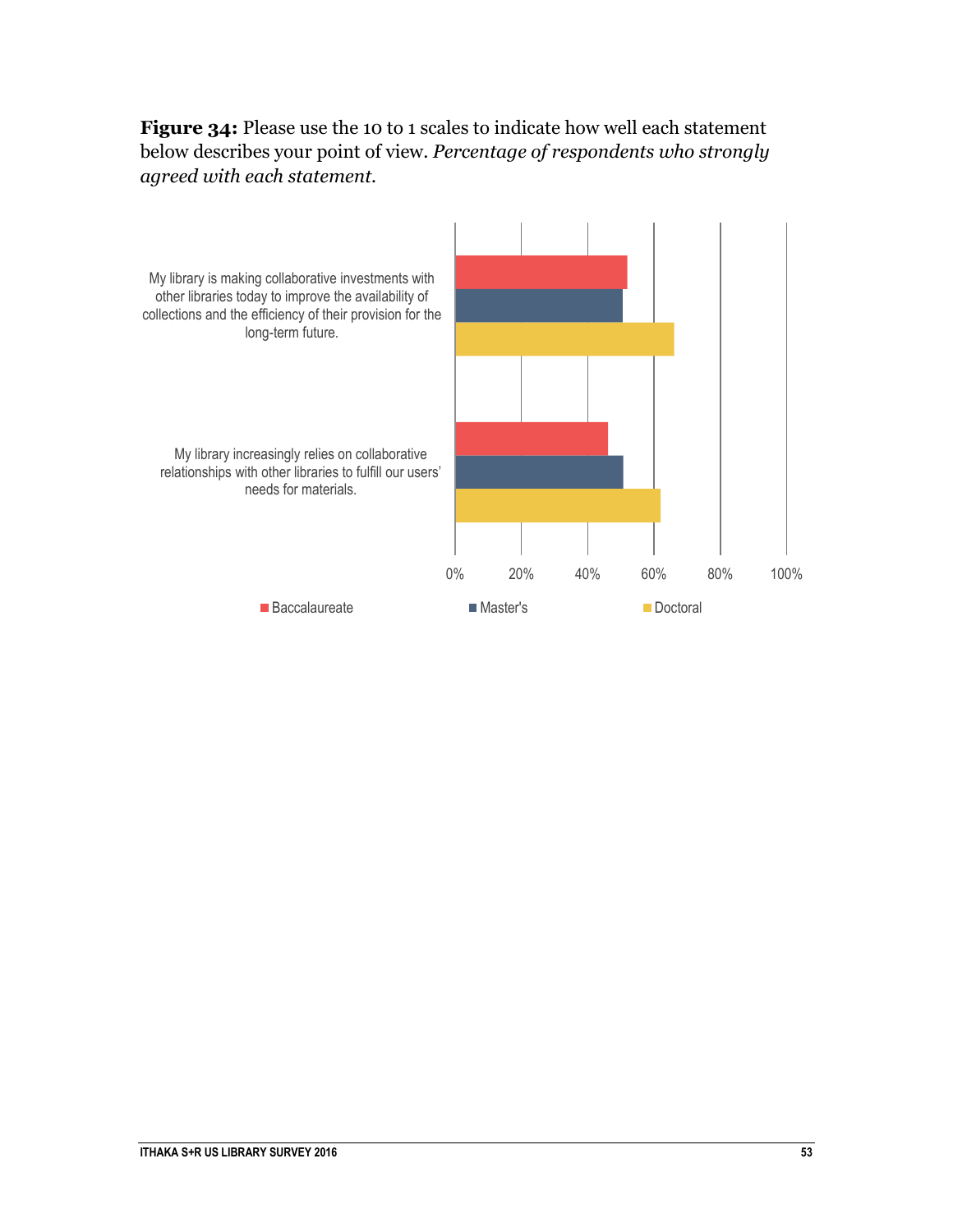## <span id="page-54-0"></span>**Services**

Findings from the Library Survey have demonstrated that libraries are continuing to invest greater shares of their resources towards developing and improving services that support teaching, learning and research. Respondents report that they are systematically increasing the share of their budget devoted to these services, and that they expect the most growth for library positions focused on supporting faculty and students.

A large majority of respondents, with little variation by institution type, do not believe that librarians' working relationships with faculty members have changed in a negative direction over the past decade; only about 10% of respondents, with little variation by institution type, strongly agreed that "compared with ten years ago, faculty members at our institution today are much less likely to have a strong working relationship with a librarian." While our ability to use these survey results to assess whether these relationships have actually changed in a substantial way is certainly limited and omits the important perspectives of librarians and faculty members, it does provide a window into how these relationships are perceived by library leaders.

This section of the report examines these relationships and support services provided by the library, focusing on library services supporting research, scholarly communications, teaching, and learning.

### **Research and Scholarly Communications Support**

Consistent with findings from previous cycles of the Library Survey, it is clear that academic libraries at doctoral universities tend to be more focused on providing support for faculty research and scholarly communications (see Figure 35). In the area of research support, respondents from doctoral universities reported most highly prioritizing the provision of special programs or services aimed at developing the research skills of graduate students, the provision of an institutional repository, and the development and provision of subject specialist librarians with high-level expertise in various fields. While there are greater shares of respondents from doctoral universities that have indicated that these areas are of high priority, roughly 40-55% of respondents from master's and baccalaureate institutions have also rated these areas highly.

Library leaders at doctoral universities also report a relatively higher level of confidence in their strategies to support user needs and research habits; approximately half of respondents strongly agreed that they have a well-developed strategy to meet these needs (see Figure 36). While greater shares of respondents at doctoral universities over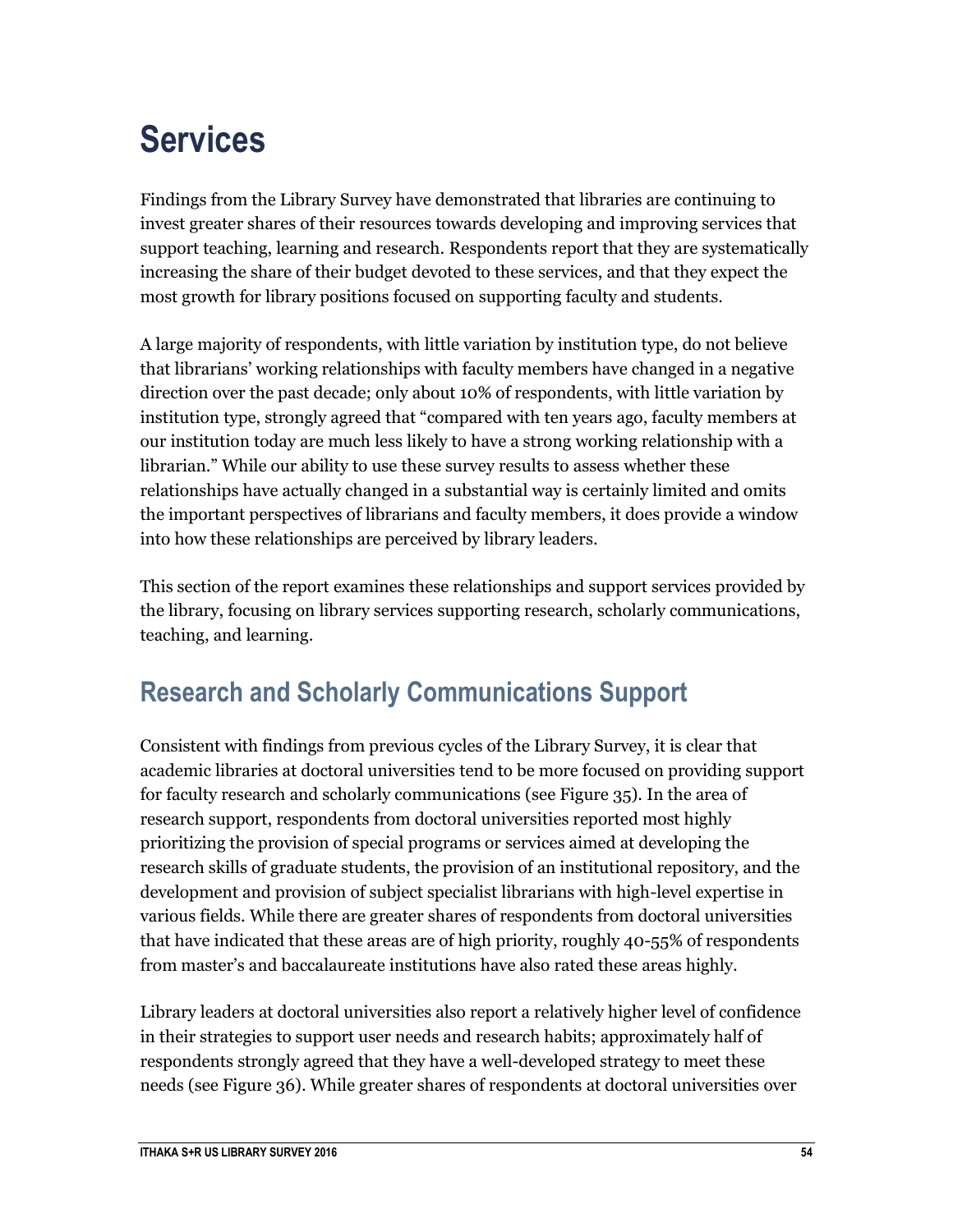time have agreed that their library has a well-developed strategy in this area, the share of respondents at master's institutions appears to be in decline; in this survey cycle, roughly one-third of respondents at master's institutions strongly agreed that they have a welldeveloped strategy.

#### **Figure 35:** How much of a priority is each of the following functions in your library? *Percentage of respondents who rated each function as a high or very high priority.*

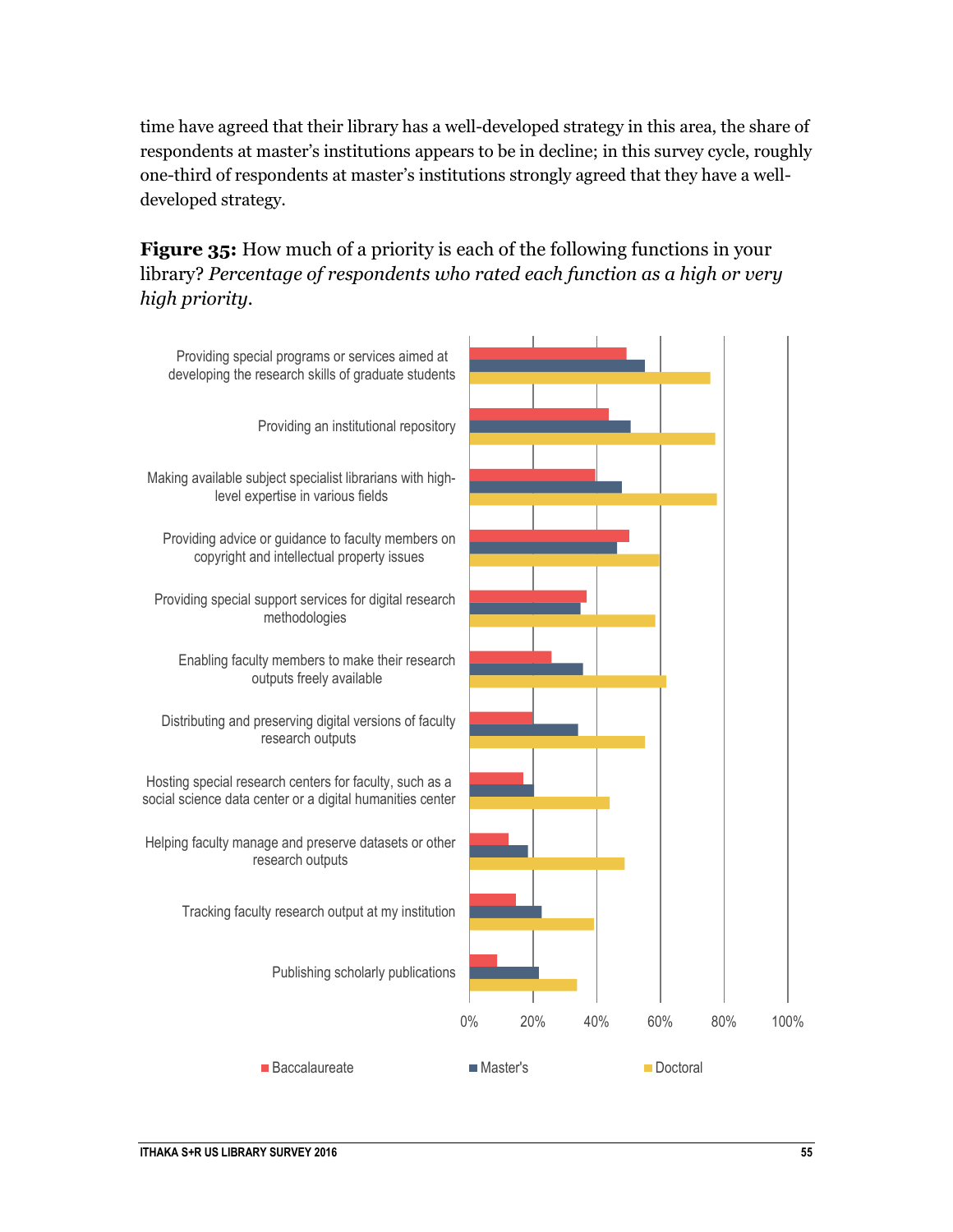**Figure 36:** "My library has a well-developed strategy to meet changing user needs and research habits." *Percentage of respondents who strongly agreed with this statement.*



### **Teaching and Learning Support**

As detailed earlier in this report, library leaders across institution types report being invested in both supporting the development of undergraduate student research and information literacy skills and supporting and facilitating the teaching activities of faculty members. In this cycle of the survey, we added a number of questions to further explore how libraries perceive their contributions towards the success of their students.

Across institution types, a large majority of respondents reported that supporting student success is the most important priority for their library (see Figure 37). A relatively smaller share of respondents from doctoral universities agreed with this statement, which is reflective of their prioritization of supporting research in addition to supporting teaching and learning.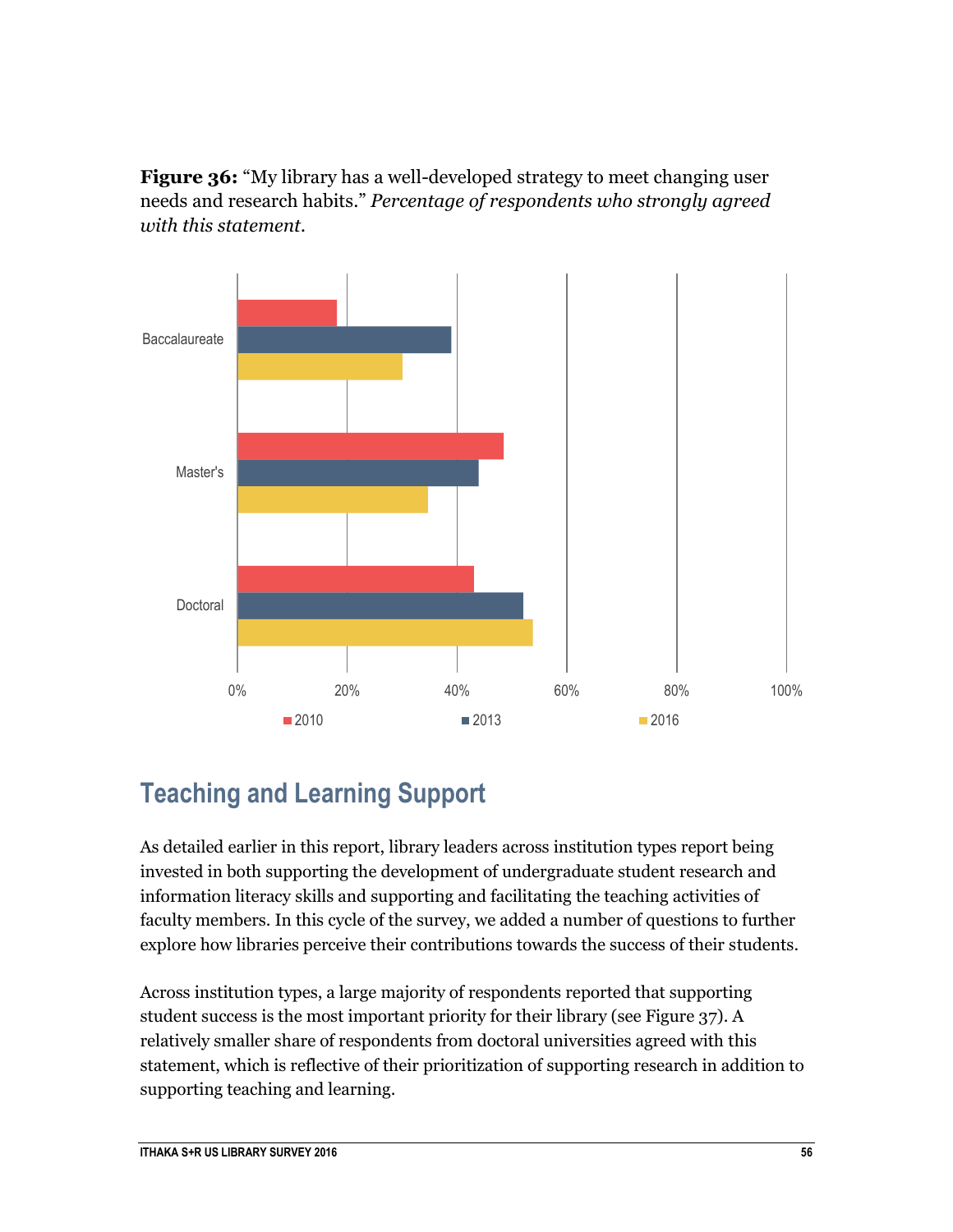Although roughly eight in ten respondents report that supporting student success is their highest priority, only about half of respondents indicate that their library has clearly articulated how it contributes towards student success. Meanwhile, approximately four in ten respondents report that their library has no direct responsibility for student success, and nearly a third of respondents indicated that they lack the resources they need to contribute. Roughly six in ten respondents believe that their institution's senior academic leadership considers the library to be an important contributor to student success.

Across institution types, library directors remain highly interested in providing spaces and services to support students. Consistent with findings from the 2013 survey cycle, respondents report highly prioritizing the provision of physical spaces for student collaboration, learning, and study, and the provision of reference instruction to undergraduate classes (see Figure 38).

Interestingly, a smaller share of respondents from this survey cycle compared to the previous cycle perceive that their students have poor skills related to locating and evaluating scholarly information, while in the Ithaka S+R US Faculty Survey 2015, we observed a greater share of respondents who perceived that their students had poor skills compared to previous cycles. Therefore, the gap between faculty members' and library directors' perceptions in this area has continued to increase; approximately half of faculty members believe that their students have poor research skills compared with roughly one-third of library directors (see Figure 39).

While faculty members are more likely than library directors to perceive that their students have poor research skills, they are considerably less likely to agree that librarians at their college or university contribute to student learning by helping them to develop research skills and find, access, and make use of resources. While there was evidence across the Ithaka S+R US Faculty Survey 2015 of increased interest in supporting students and their competencies, there is still a substantial gap between faculty members and library directors in how they perceive these competencies and the library's role in supporting their development.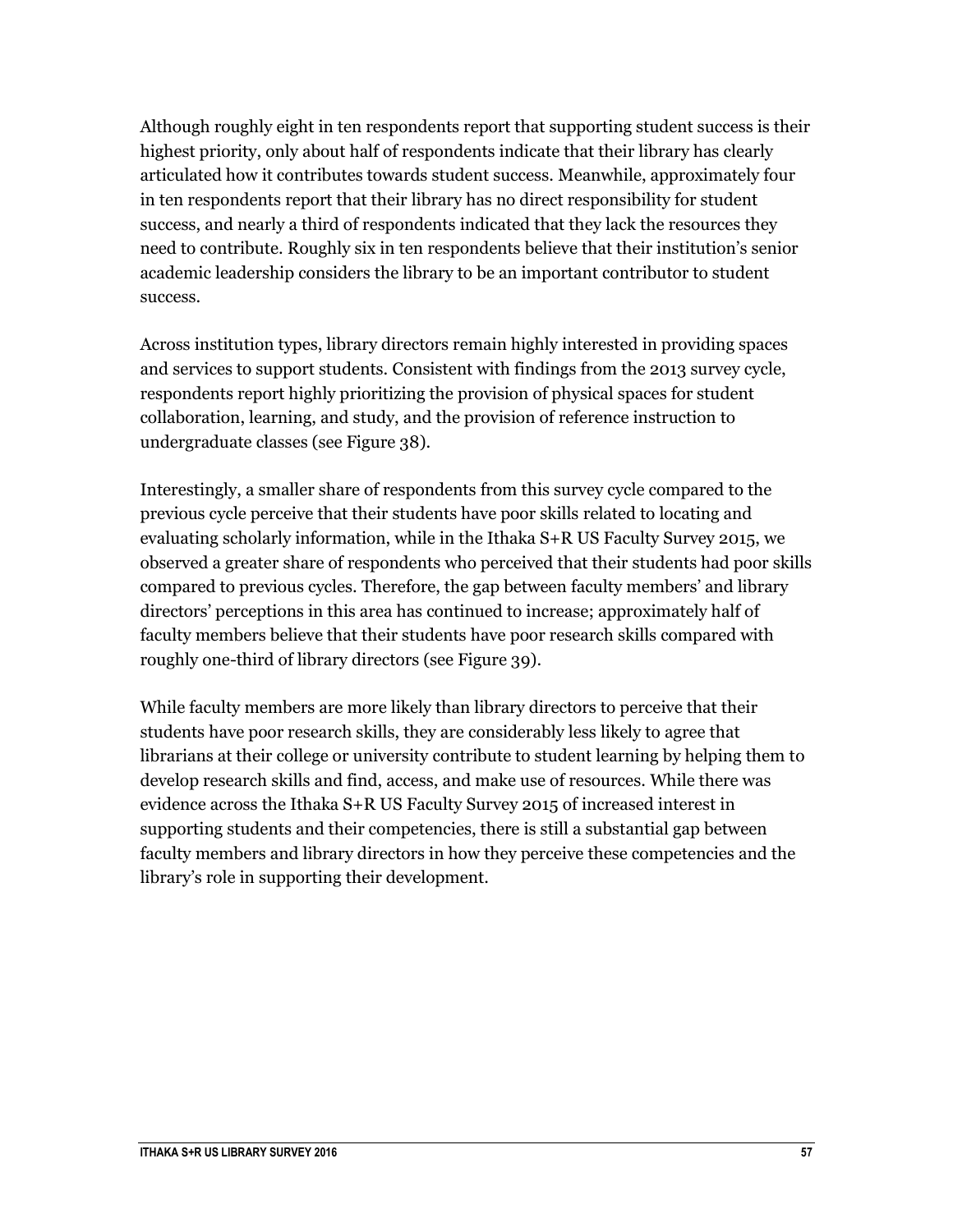

### **Figure 37:** Please use the 10 to 1 scales to indicate how well each statement below describes your point of view. *Percentage of respondents who strongly agreed with each statement.*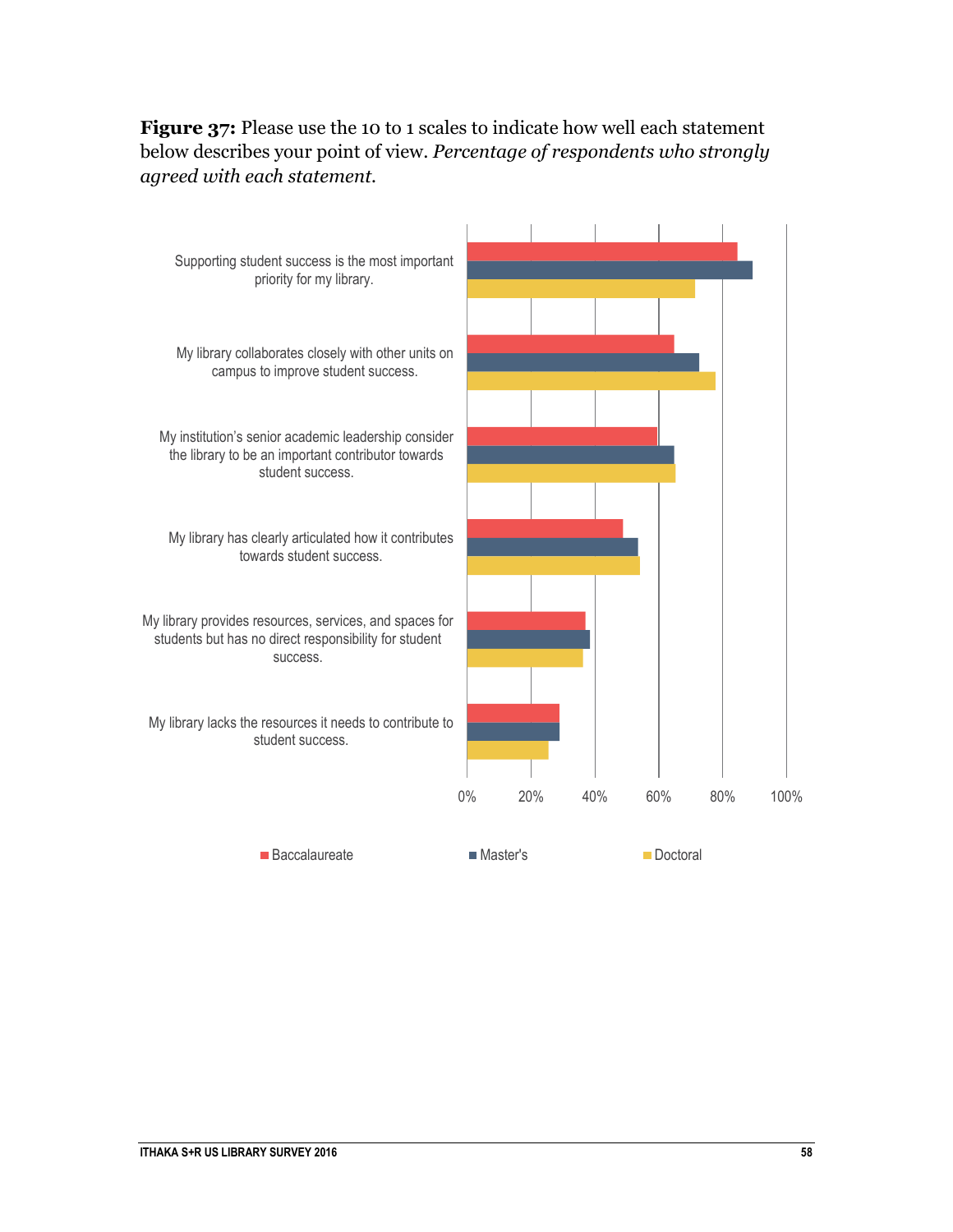#### **Figure 38:** How much of a priority is each of the following functions in your library? *Percentage of respondents who rated each function as a high or very high priority.*

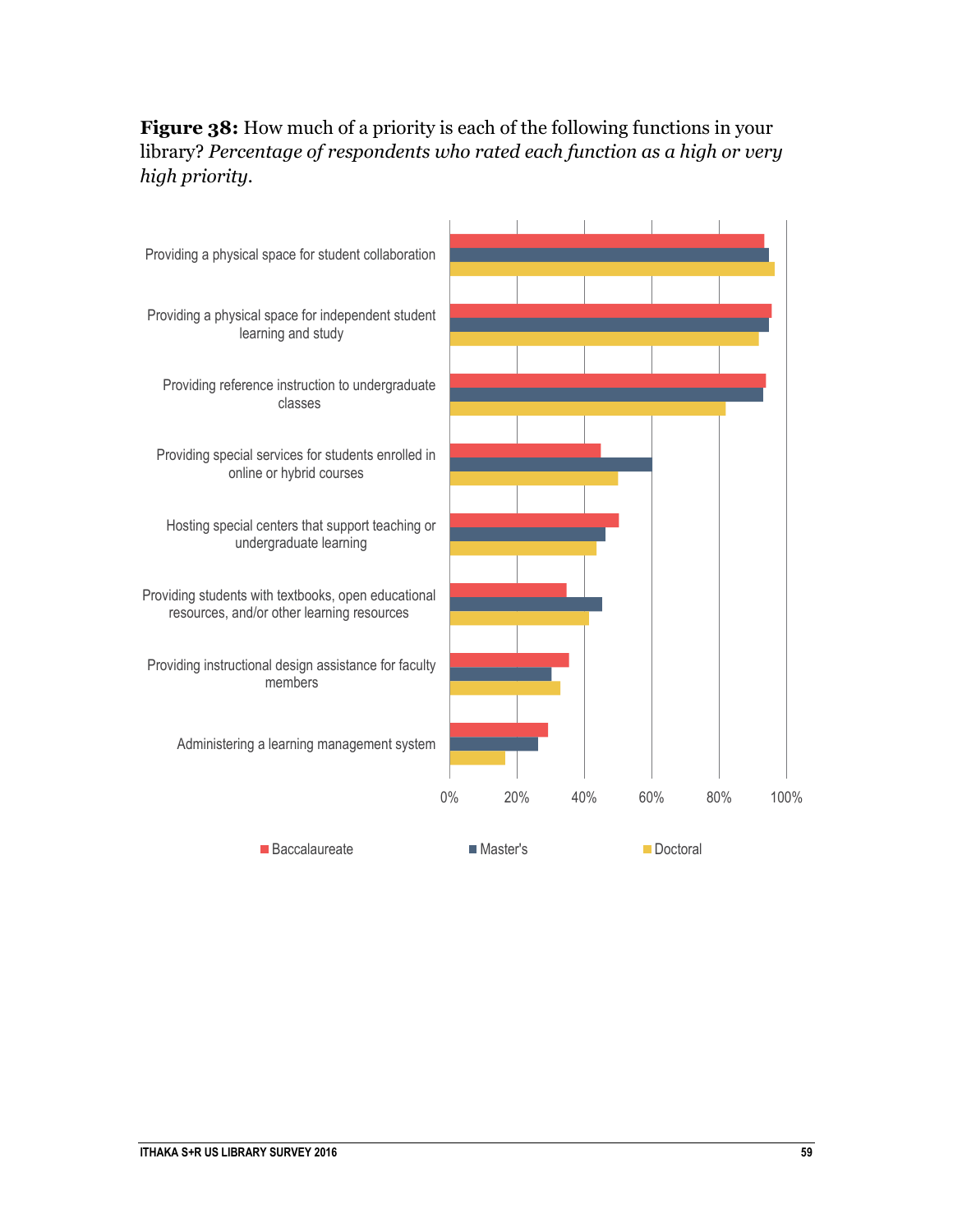#### **Figure 39:** Please use the 10 to 1 scales to indicate how well each statement below describes your point of view. *Percentage of respondents who strongly agreed with each statement.*

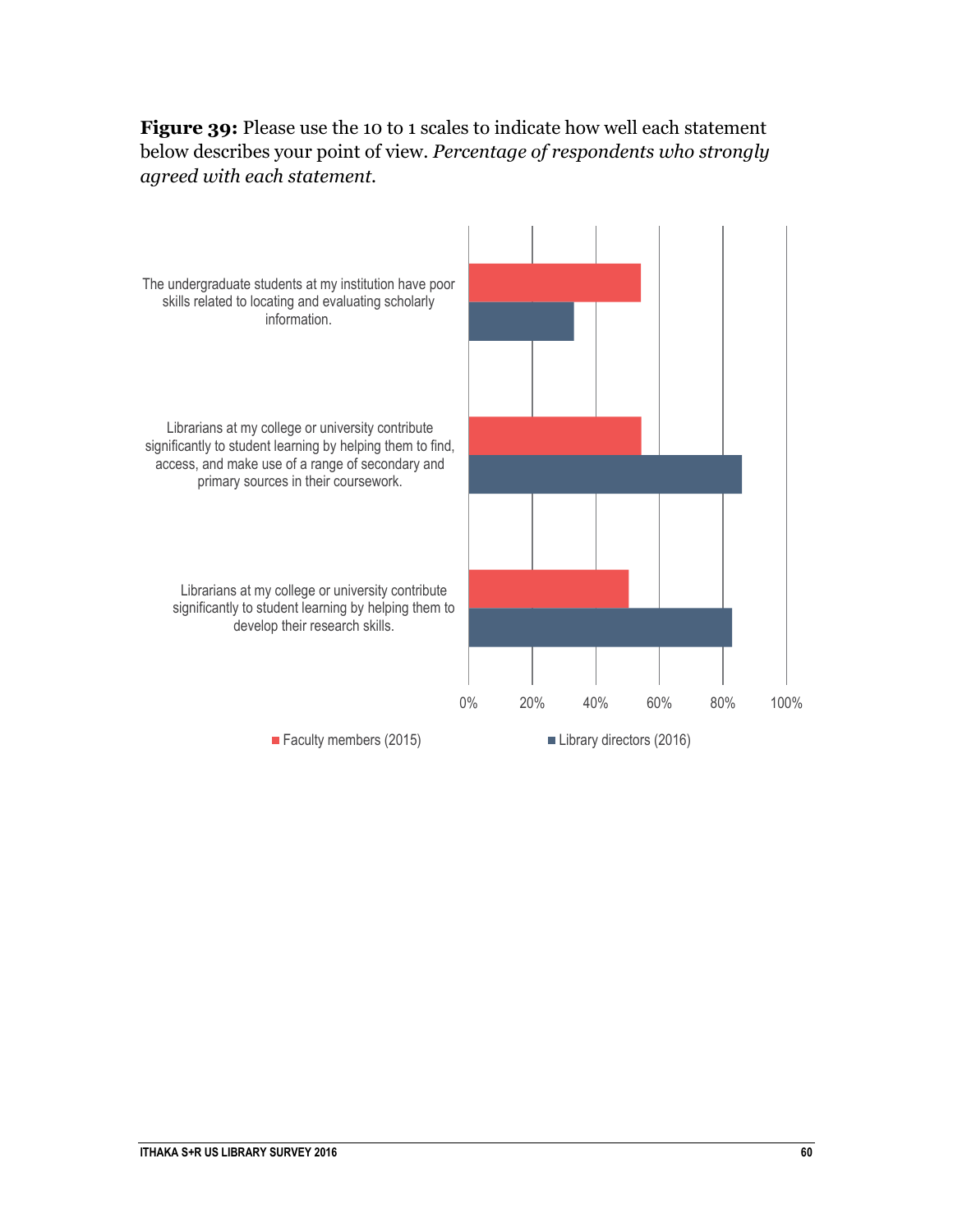## <span id="page-61-0"></span>**Reflections**

The 2016 cycle of the Library Survey demonstrates a number of ways in which libraries and library leaders have changed over the past three years. Academic libraries are in transition away from serving principally as collection builders and content providers, where size is a metric of success. Many leaders see a future where they will be valued for the contributions they make in support of instruction and learning, and in the case of research universities, in support of research, including their distinctive collections. Academic libraries, especially at doctoral institutions, have made, or are planning to make, substantial staffing shifts in support of this strategy. The redirection of the academic library continues.

This fundamental pivot is not without complexity. Many library leaders have only been in their positions for a few years and are bringing new perspectives to their organizations. While library leaders consider their support for student success to be highly important, many have not clearly articulated their contributions, and faculty members at their institutions often do not recognize these contributions. Certain campus constituencies remain hungry for access to content that only the library provides and are not yet uniformly sold on the new directions their libraries are pursuing. Resource constraints make it difficult, perhaps in many cases impossible, to meet existing needs while simultaneously investing for the future.

Against this backdrop, library leaders today are navigating a strategic transition no less bold, and no less fraught, than that of any other information organization. And today, there is evidence that many may be feeling some of the exhaustion, and perhaps not yet all of the rewards, of this strategic transition.

Yet the work continues. In the next survey cycle, anticipated for 2019, we hope to follow up on many of these points as higher education institutions and their libraries grapple with strategic change.